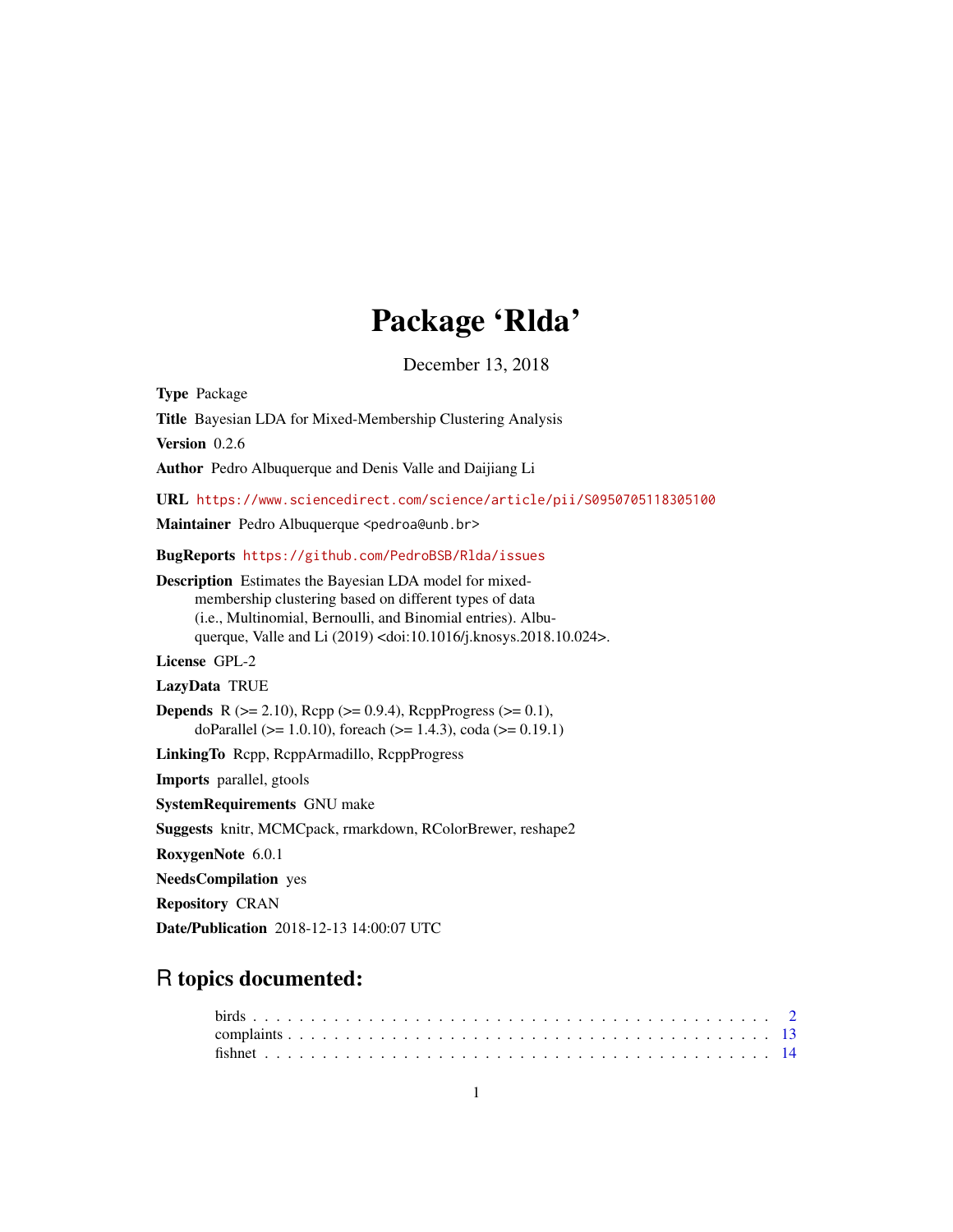<span id="page-1-0"></span>

| Index | 46 |
|-------|----|

birds *Breeding Bird Survey*

# Description

This dataset is a subset of the Breeding Bird Survey.

# Usage

data("birds")

# Format

A data frame with 13608 observations and 384 variables.

loc.id Location index

aou530 Bird specie 530 presence (1) or absence (0)

aou540 Bird specie 540 presence (1) or absence (0)

aou590 Bird specie 590 presence (1) or absence (0)

aou1200 Bird specie 1200 presence (1) or absence (0)

aou1320 Bird specie 1320 presence (1) or absence (0)

aou1400 Bird specie 1400 presence (1) or absence (0)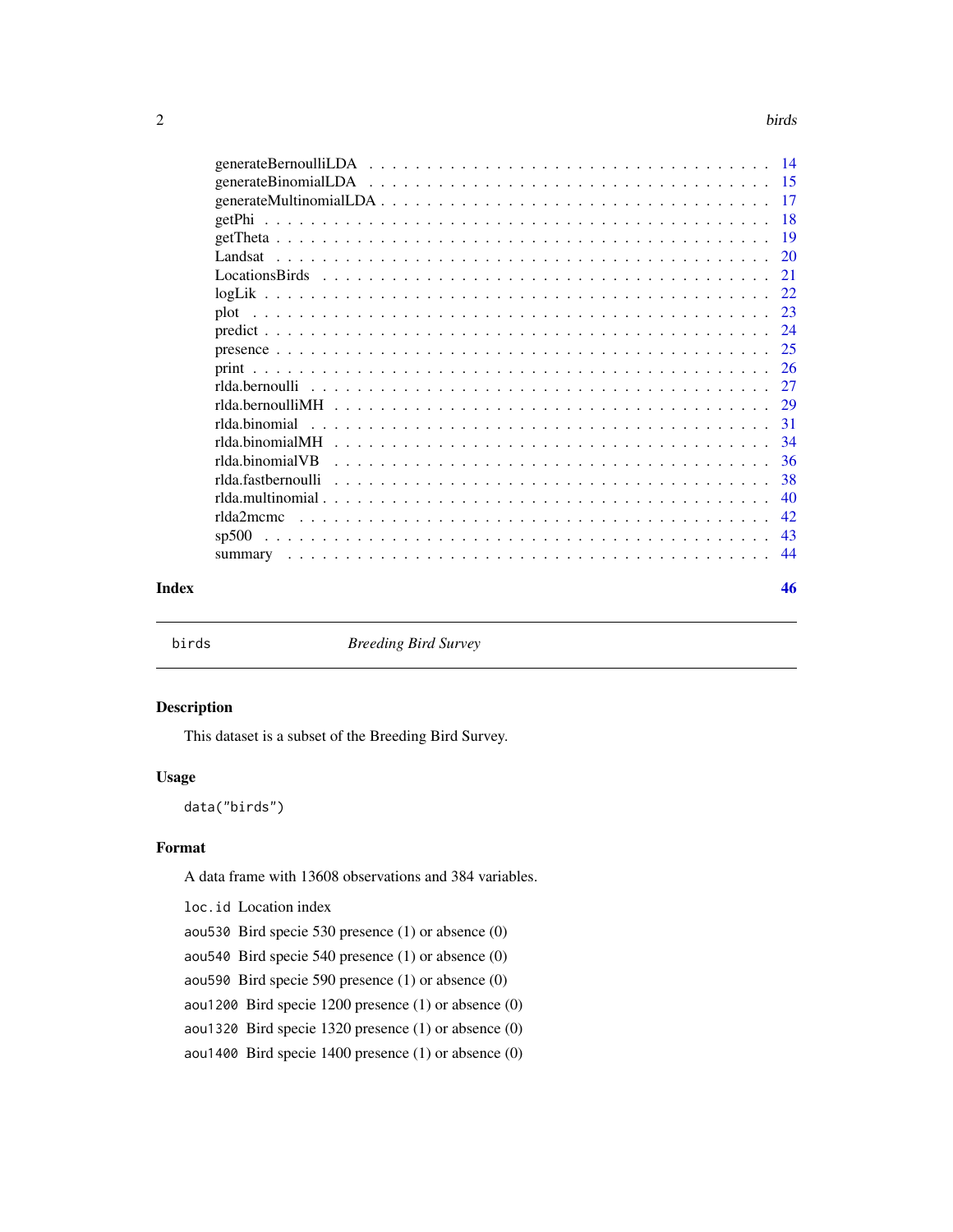| aou1420 Bird specie 1420 presence $(1)$ or absence $(0)$   |
|------------------------------------------------------------|
| aou2140 Bird specie 2140 presence $(1)$ or absence $(0)$   |
| aou2300 Bird specie $2300$ presence $(1)$ or absence $(0)$ |
| aou2490 Bird specie 2490 presence (1) or absence (0)       |
| aou2580 Bird specie $2580$ presence $(1)$ or absence $(0)$ |
| aou2640 Bird specie $2640$ presence $(1)$ or absence $(0)$ |
| aou2730 Bird specie 2730 presence (1) or absence (0)       |
| aou3091 Bird specie 3091 presence $(1)$ or absence $(0)$   |
| aou3160 Bird specie 3160 presence $(1)$ or absence $(0)$   |
| aou3310 Bird specie 3310 presence (1) or absence (0)       |
| aou3370 Bird specie 3370 presence (1) or absence (0)       |
| aou4440 Bird specie 4440 presence $(1)$ or absence $(0)$   |
| aou4740 Bird specie 4740 presence (1) or absence (0)       |
| aou4750 Bird specie 4750 presence $(1)$ or absence $(0)$   |
| aou4880 Bird specie 4880 presence (1) or absence (0)       |
| aou4930 Bird specie 4930 presence (1) or absence (0)       |
| aou4950 Bird specie 4950 presence $(1)$ or absence $(0)$   |
| aou4970 Bird specie 4970 presence $(1)$ or absence $(0)$   |
| aou4980 Bird specie 4980 presence (1) or absence (0)       |
| aou5011 Bird specie 5011 presence $(1)$ or absence $(0)$   |
| aou5100 Bird specie 5100 presence $(1)$ or absence $(0)$   |
| aou5290 Bird specie 5290 presence $(1)$ or absence $(0)$   |
| aou5380 Bird specie 5380 presence (1) or absence (0)       |
| aou5400 Bird specie 5400 presence $(1)$ or absence $(0)$   |
| aou5420 Bird specie 5420 presence $(1)$ or absence $(0)$   |
| aou5610 Bird specie 5610 presence $(1)$ or absence $(0)$   |
| aou5620 Bird specie 5620 presence $(1)$ or absence $(0)$   |
| aou 5810 Bird specie 5810 presence $(1)$ or absence $(0)$  |
| aou5880 Bird specie 5880 presence (1) or absence (0)       |
| aou6050 Bird specie 6050 presence $(1)$ or absence $(0)$   |
| aou6130 Bird specie $6130$ presence $(1)$ or absence $(0)$ |
| aou6270 Bird specie $6270$ presence $(1)$ or absence $(0)$ |
| aou6520 Bird specie $6520$ presence $(1)$ or absence $(0)$ |
| aou6810 Bird specie $6810$ presence $(1)$ or absence $(0)$ |
| aou6882 Bird specie $6882$ presence $(1)$ or absence $(0)$ |
| aou7610 Bird specie 7610 presence $(1)$ or absence $(0)$   |
| aou510 Bird specie 510 presence (1) or absence (0)         |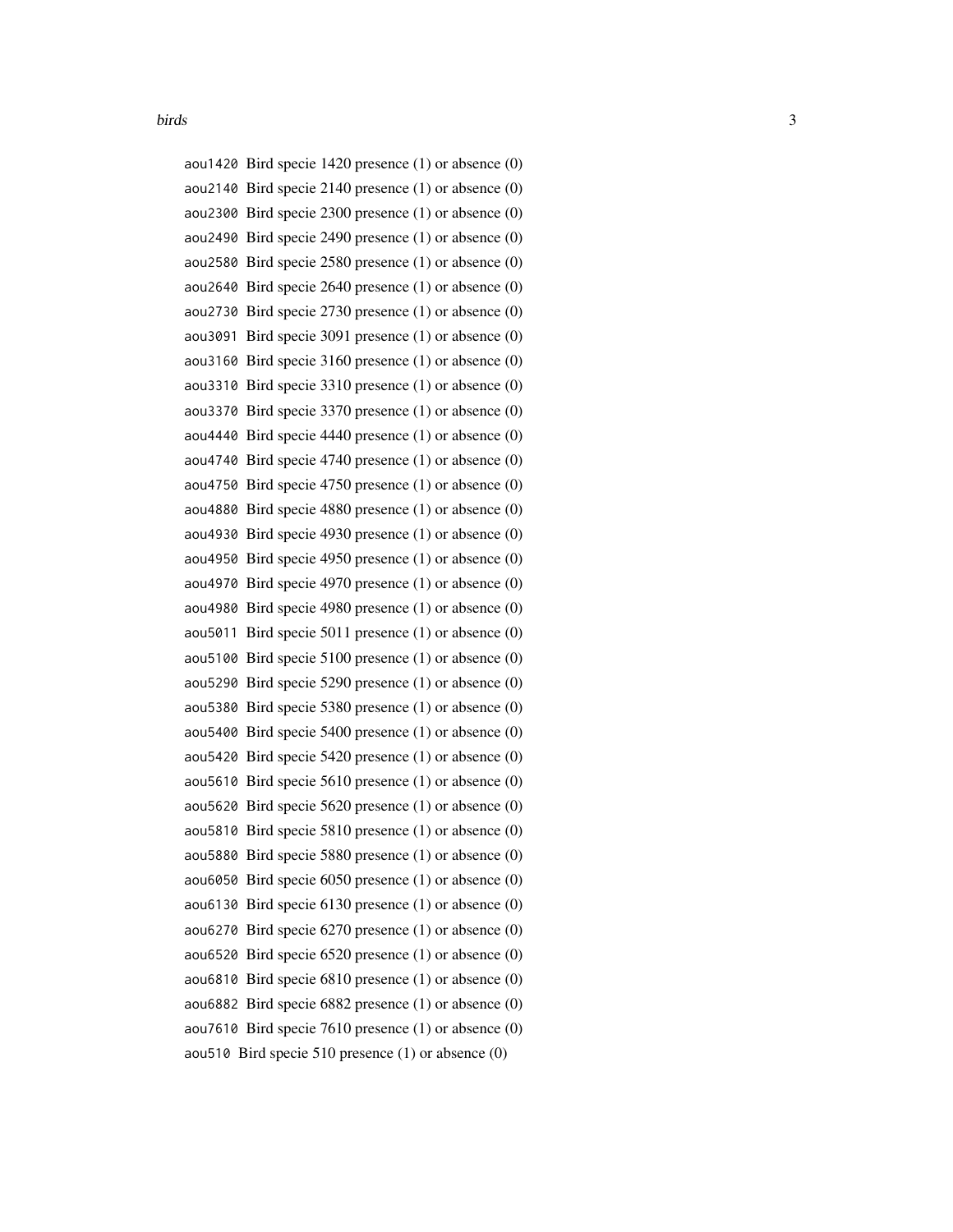```
4 birds and the contract of the contract of the contract of the contract of the contract of the contract of the contract of the contract of the contract of the contract of the contract of the contract of the contract of th
    aou2210 Bird specie 2210 presence (1) or absence (0)
    aou2250 Bird specie 2250 presence (1) or absence (0)
    aou2610 Bird specie 2610 presence (1) or absence (0)
    aou3131 Bird specie 3131 presence (1) or absence (0)
    aou4470 Bird specie 4470 presence (1) or absence (0)
    aou4570 Bird specie 4570 presence (1) or absence (0)
    aou6120 Bird specie 6120 presence (1) or absence (0)
    aou6140 Bird specie 6140 presence (1) or absence (0)
    aou7250 Bird specie 7250 presence (1) or absence (0)
    aou1350 Bird specie 1350 presence (1) or absence (0)
    aou1410 Bird specie 1410 presence (1) or absence (0)
    aou1720 Bird specie 1720 presence (1) or absence (0)
    aou2630 Bird specie 2630 presence (1) or absence (0)
    aou3080 Bird specie 3080 presence (1) or absence (0)
    aou3420 Bird specie 3420 presence (1) or absence (0)
    aou4123 Bird specie 4123 presence (1) or absence (0)
    aou4670 Bird specie 4670 presence (1) or absence (0)
    aou5110 Bird specie 5110 presence (1) or absence (0)
    aou5460 Bird specie 5460 presence (1) or absence (0)
    aou7040 Bird specie 7040 presence (1) or absence (0)
    aou1490 Bird specie 1490 presence (1) or absence (0)
```
- 
- 
- aou7210 Bird specie 7210 presence (1) or absence (0)
- aou22860 Bird specie 22860 presence (1) or absence (0)
- aou40 Bird specie 40 presence (1) or absence (0)
- aou60 Bird specie 60 presence (1) or absence (0)
- aou1250 Bird specie 1250 presence (1) or absence (0)
- aou1430 Bird specie 1430 presence (1) or absence (0)
- 
- aou2240 Bird specie 2240 presence (1) or absence (0)
- aou2881 Bird specie 2881 presence (1) or absence (0)
- aou3750 Bird specie 3750 presence (1) or absence (0)
- aou4620 Bird specie 4620 presence (1) or absence (0)
- aou1370 Bird specie 1370 presence (1) or absence (0)
- aou4200 Bird specie 4200 presence (1) or absence (0)
- aou5520 Bird specie 5520 presence (1) or absence (0)
- aou6190 Bird specie 6190 presence (1) or absence (0)
- aou7050 Bird specie 7050 presence (1) or absence (0)
- aou7150 Bird specie 7150 presence (1) or absence (0)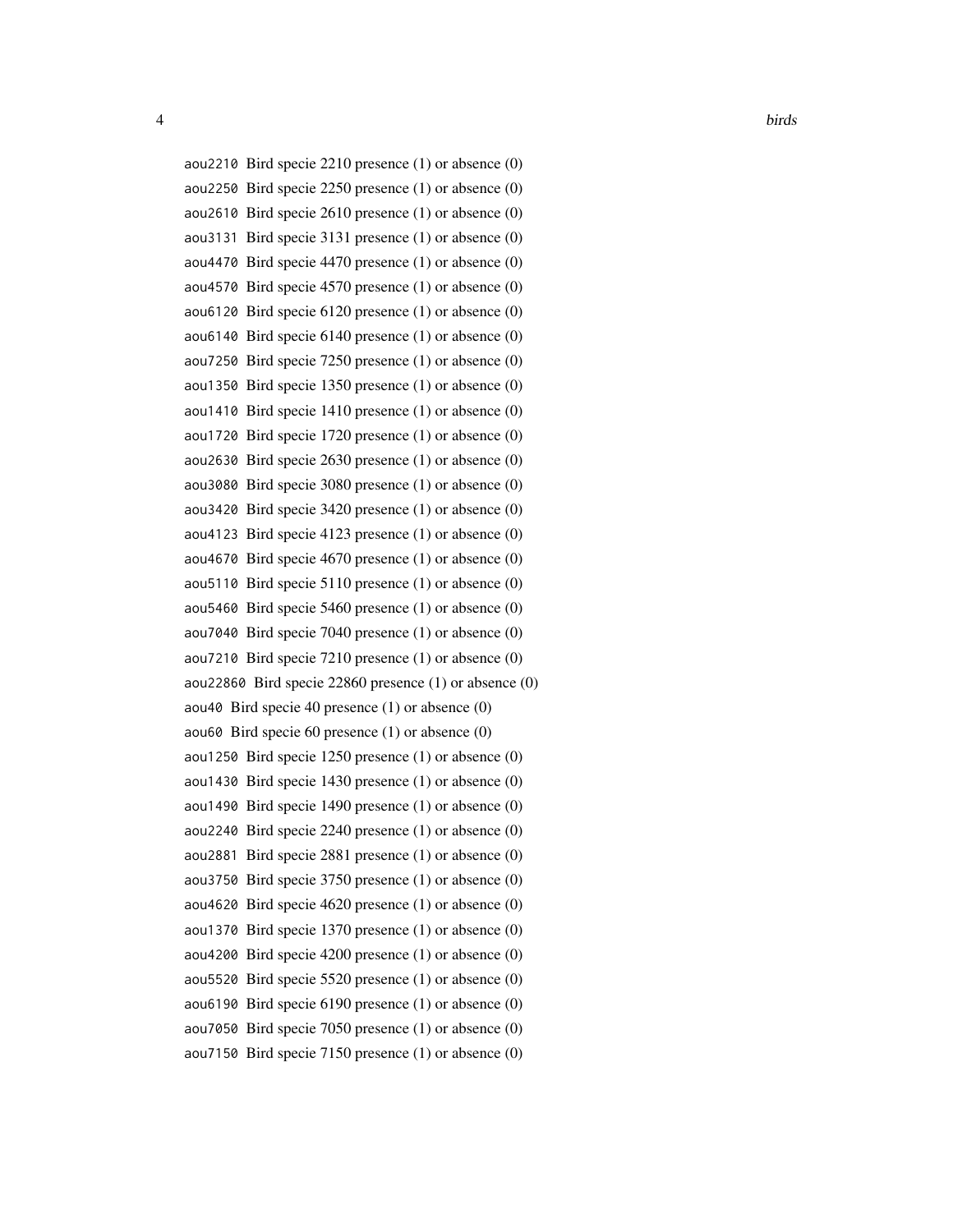aou1670 Bird specie 1670 presence (1) or absence (0) aou1940 Bird specie 1940 presence (1) or absence (0) aou4120 Bird specie 4120 presence (1) or absence (0) aou5070 Bird specie 5070 presence (1) or absence (0) aou3480 Bird specie 3480 presence (1) or absence (0) aou5190 Bird specie 5190 presence (1) or absence (0) aou5990 Bird specie 5990 presence (1) or absence (0) aou10 Bird specie 10 presence (1) or absence (0) aou6220 Bird specie 6220 presence (1) or absence (0) aou70 Bird specie 70 presence (1) or absence (0) aou4860 Bird specie 4860 presence (1) or absence (0) aou6160 Bird specie 6160 presence (1) or absence (0) aou1470 Bird specie 1470 presence (1) or absence (0) aou2260 Bird specie 2260 presence (1) or absence (0) aou640 Bird specie 640 presence (1) or absence (0) aou5960 Bird specie 5960 presence (1) or absence (0) aou1390 Bird specie 1390 presence (1) or absence (0) aou1460 Bird specie 1460 presence (1) or absence (0) aou3600 Bird specie 3600 presence (1) or absence (0) aou6460 Bird specie 6460 presence (1) or absence (0) aou5600 Bird specie 5600 presence (1) or absence (0) aou7280 Bird specie 7280 presence (1) or absence (0) aou7350 Bird specie 7350 presence (1) or absence (0) aou3640 Bird specie 3640 presence (1) or absence (0) aou3490 Bird specie 3490 presence (1) or absence (0) aou3940 Bird specie 3940 presence (1) or absence (0) aou3550 Bird specie 3550 presence (1) or absence (0) aou3670 Bird specie 3670 presence (1) or absence (0) aou7580 Bird specie 7580 presence (1) or absence (0) aou6070 Bird specie 6070 presence (1) or absence (0) aou7680 Bird specie 7680 presence (1) or absence (0) aou4130 Bird specie 4130 presence (1) or absence (0) aou3930 Bird specie 3930 presence (1) or absence (0) aou5480 Bird specie 5480 presence (1) or absence (0) aou3520 Bird specie 3520 presence (1) or absence (0) aou1290 Bird specie 1290 presence (1) or absence (0) aou6170 Bird specie 6170 presence (1) or absence (0)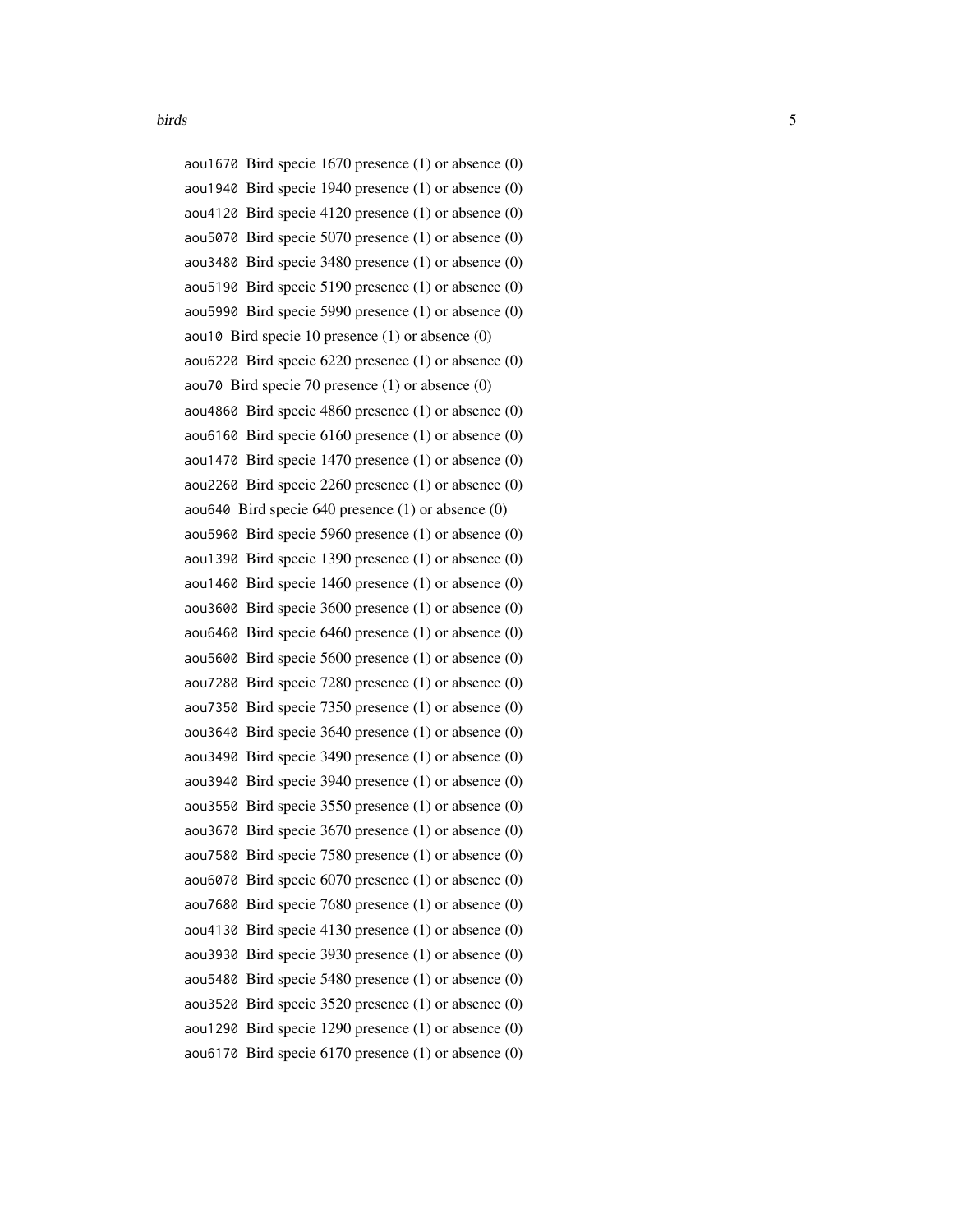```
aou3570 Bird specie 3570 presence (1) or absence (0)
aou690 Bird specie 690 presence (1) or absence (0)
aou2020 Bird specie 2020 presence (1) or absence (0)
aou770 Bird specie 770 presence (1) or absence (0)
aou3000 Bird specie 3000 presence (1) or absence (0)
aou3900 Bird specie 3900 presence (1) or absence (0)
aou4641 Bird specie 4641 presence (1) or absence (0)
aou4661 Bird specie 4661 presence (1) or absence (0)
aou4690 Bird specie 4690 presence (1) or absence (0)
aou4840 Bird specie 4840 presence (1) or absence (0)
aou5330 Bird specie 5330 presence (1) or absence (0)
aou5540 Bird specie 5540 presence (1) or absence (0)
aou5670 Bird specie 5670 presence (1) or absence (0)
aou5830 Bird specie 5830 presence (1) or absence (0)
aou5850 Bird specie 5850 presence (1) or absence (0)
aou6560 Bird specie 6560 presence (1) or absence (0)
aou6750 Bird specie 6750 presence (1) or absence (0)
aou6800 Bird specie 6800 presence (1) or absence (0)
aou6850 Bird specie 6850 presence (1) or absence (0)
aou7490 Bird specie 7490 presence (1) or absence (0)
aou7630 Bird specie 7630 presence (1) or absence (0)
aou4021 Bird specie 4021 presence (1) or absence (0)
aou4590 Bird specie 4590 presence (1) or absence (0)
aou4660 Bird specie 4660 presence (1) or absence (0)
aou7380 Bird specie 7380 presence (1) or absence (0)
aou7670 Bird specie 7670 presence (1) or absence (0)
aou4910 Bird specie 4910 presence (1) or absence (0)
aou7540 Bird specie 7540 presence (1) or absence (0)
aou4330 Bird specie 4330 presence (1) or absence (0)
aou6240 Bird specie 6240 presence (1) or absence (0)
aou7480 Bird specie 7480 presence (1) or absence (0)
aou7400 Bird specie 7400 presence (1) or absence (0)
aou5210 Bird specie 5210 presence (1) or absence (0)
aou6680 Bird specie 6680 presence (1) or absence (0)
aou6740 Bird specie 6740 presence (1) or absence (0)
aou5671 Bird specie 5671 presence (1) or absence (0)
aou6291 Bird specie 6291 presence (1) or absence (0)
```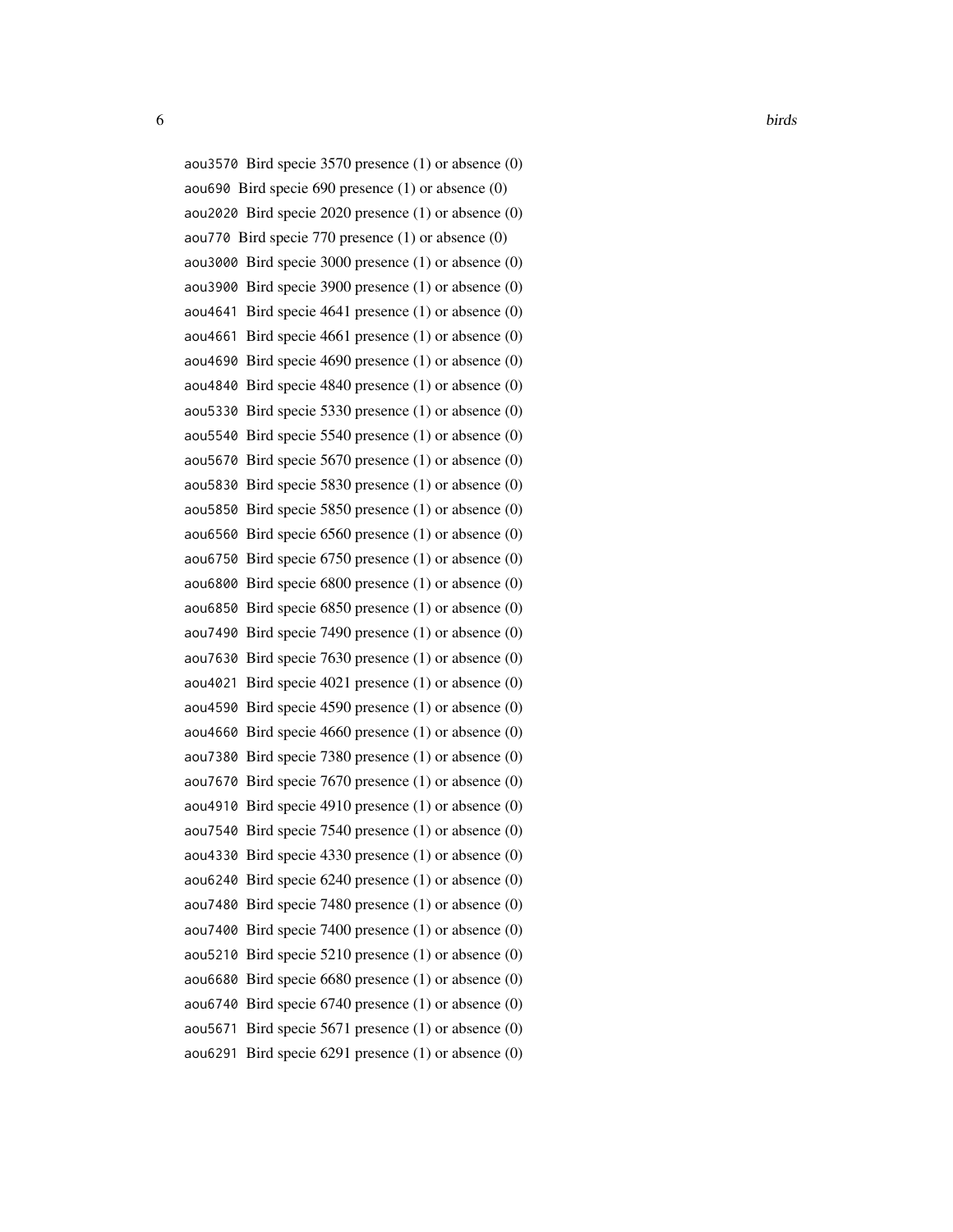|         | aou6870 Bird specie $6870$ presence $(1)$ or absence $(0)$ |
|---------|------------------------------------------------------------|
|         | aou4940 Bird specie 4940 presence $(1)$ or absence $(0)$   |
|         | aou2120 Bird specie 2120 presence $(1)$ or absence $(0)$   |
|         | aou7030 Bird specie 7030 presence (1) or absence (0)       |
|         | aou2060 Bird specie 2060 presence $(1)$ or absence $(0)$   |
|         | aou3330 Bird specie 3330 presence (1) or absence (0)       |
|         | aou1900 Bird specie 1900 presence (1) or absence (0)       |
|         | aou3250 Bird specie 3250 presence $(1)$ or absence $(0)$   |
|         | aou7590 Bird specie 7590 presence $(1)$ or absence $(0)$   |
|         | aou4020 Bird specie 4020 presence (1) or absence (0)       |
|         | aou 5580 Bird specie 5580 presence $(1)$ or absence $(0)$  |
|         | aou1440 Bird specie 1440 presence $(1)$ or absence $(0)$   |
|         | aou4560 Bird specie 4560 presence (1) or absence (0)       |
|         | aou4770 Bird specie 4770 presence $(1)$ or absence $(0)$   |
|         | aou6550 Bird specie $6550$ presence $(1)$ or absence $(0)$ |
|         | aou5220 Bird specie 5220 presence $(1)$ or absence $(0)$   |
|         | aou5950 Bird specie 5950 presence $(1)$ or absence $(0)$   |
|         | aou5140 Bird specie 5140 presence $(1)$ or absence $(0)$   |
|         | aou7560 Bird specie $7560$ presence $(1)$ or absence $(0)$ |
|         | aou6290 Bird specie 6290 presence $(1)$ or absence $(0)$   |
|         | aou5170 Bird specie 5170 presence $(1)$ or absence $(0)$   |
|         | aou7270 Bird specie 7270 presence $(1)$ or absence $(0)$   |
|         | aou1310 Bird specie 1310 presence (1) or absence (0)       |
|         | aou3920 Bird specie 3920 presence (1) or absence (0)       |
|         | aou4050 Bird specie 4050 presence $(1)$ or absence $(0)$   |
|         | aou4680 Bird specie 4680 presence (1) or absence (0)       |
|         | aou6150 Bird specie 6150 presence $(1)$ or absence $(0)$   |
|         | aou4010 Bird specie $4010$ presence $(1)$ or absence $(0)$ |
|         | aou7221 Bird specie 7221 presence (1) or absence (0)       |
|         | aou6610 Bird specie 6610 presence $(1)$ or absence $(0)$   |
|         | aou 5150 Bird specie 5150 presence $(1)$ or absence $(0)$  |
|         | aou7260 Bird specie $7260$ presence $(1)$ or absence $(0)$ |
| aou3880 | Bird specie 3880 presence $(1)$ or absence $(0)$           |
|         | aou3320 Bird specie 3320 presence (1) or absence (0)       |
|         | aou1500 Bird specie 1500 presence (1) or absence (0)       |
|         | aou4520 Bird specie 4520 presence $(1)$ or absence $(0)$   |
|         | aou6790 Bird specie 6790 presence (1) or absence (0)       |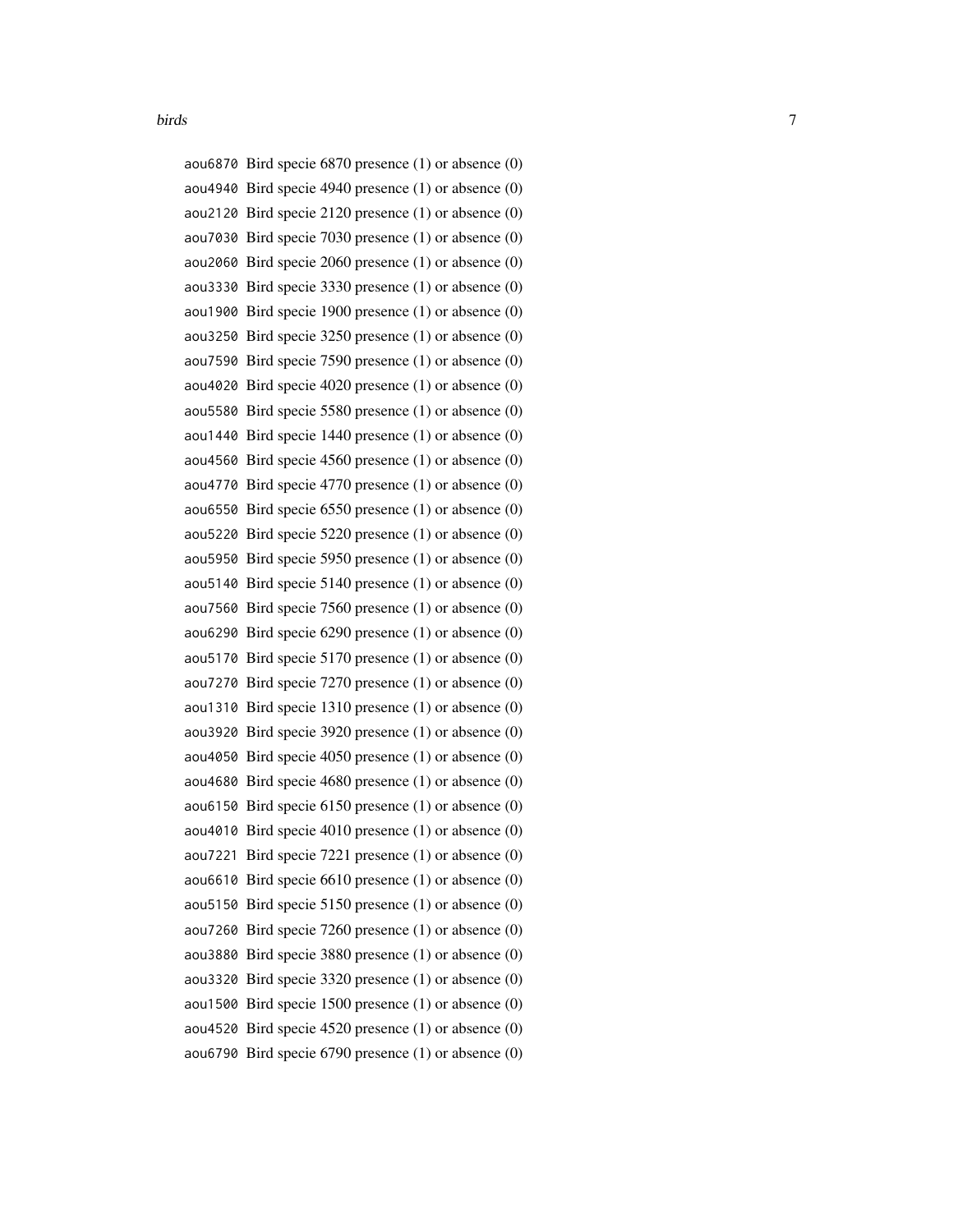```
8 birds and the set of the set of the set of the set of the set of the set of the set of the set of the set of the set of the set of the set of the set of the set of the set of the set of the set of the set of the set of t
    aou6110 Bird specie 6110 presence (1) or absence (0)
    aou4280 Bird specie 4280 presence (1) or absence (0)
    aou5840 Bird specie 5840 presence (1) or absence (0)
    aou1810 Bird specie 1810 presence (1) or absence (0)
    aou6570 Bird specie 6570 presence (1) or absence (0)
    aou7010 Bird specie 7010 presence (1) or absence (0)
    aou3430 Bird specie 3430 presence (1) or absence (0)
    aou6360 Bird specie 6360 presence (1) or absence (0)
    aou4000 Bird specie 4000 presence (1) or absence (0)
    aou6860 Bird specie 6860 presence (1) or absence (0)
    aou7222 Bird specie 7222 presence (1) or absence (0)
    aou6670 Bird specie 6670 presence (1) or absence (0)
    aou4630 Bird specie 4630 presence (1) or absence (0)
    aou3680 Bird specie 3680 presence (1) or absence (0)
    aou550 Bird specie 550 presence (1) or absence (0)
    aou4402 Bird specie 4402 presence (1) or absence (0)
    aou6450 Bird specie 6450 presence (1) or absence (0)
    aou6830 Bird specie 6830 presence (1) or absence (0)
    aou4780 Bird specie 4780 presence (1) or absence (0)
    aou3780 Bird specie 3780 presence (1) or absence (0)
    aou7240 Bird specie 7240 presence (1) or absence (0)
    aou1870 Bird specie 1870 presence (1) or absence (0)
    aou5080 Bird specie 5080 presence (1) or absence (0)
    aou5012 Bird specie 5012 presence (1) or absence (0)
    aou4060 Bird specie 4060 presence (1) or absence (0)
```
aou4640 Bird specie 4640 presence (1) or absence (0)

aou5590 Bird specie 5590 presence (1) or absence (0)

aou6590 Bird specie 6590 presence (1) or absence (0)

aou3100 Bird specie 3100 presence (1) or absence (0)

aou5180 Bird specie 5180 presence (1) or absence (0)

aou7570 Bird specie 7570 presence (1) or absence (0)

aou7660 Bird specie 7660 presence (1) or absence (0)

aou2010 Bird specie 2010 presence (1) or absence (0)

aou2890 Bird specie 2890 presence (1) or absence (0)

aou3870 Bird specie 3870 presence (1) or absence (0)

aou4090 Bird specie 4090 presence (1) or absence (0)

aou4160 Bird specie 4160 presence (1) or absence (0)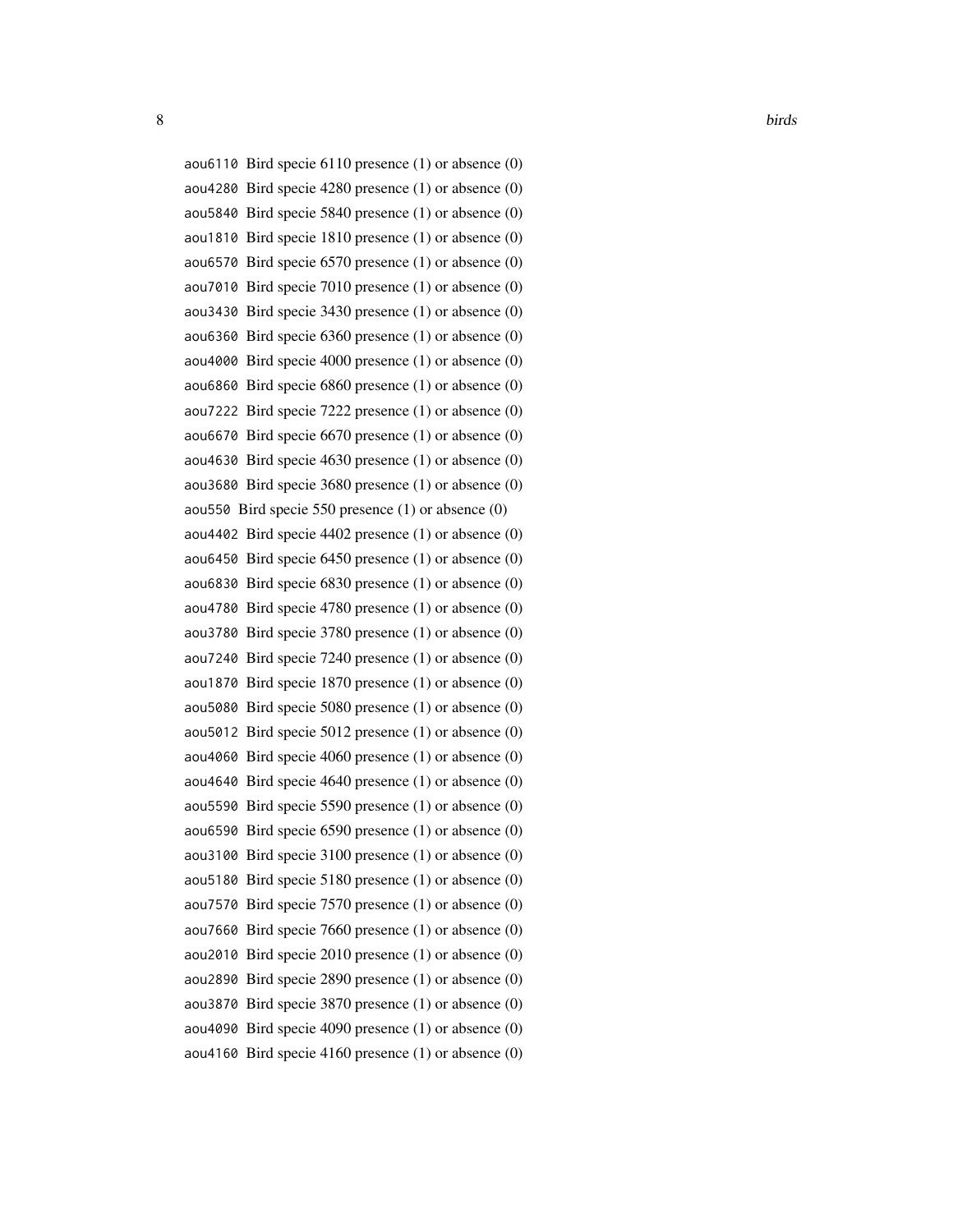| aou4230 Bird specie $4230$ presence $(1)$ or absence $(0)$ |
|------------------------------------------------------------|
| aou4610 Bird specie 4610 presence $(1)$ or absence $(0)$   |
| aou4650 Bird specie 4650 presence $(1)$ or absence $(0)$   |
| aou5010 Bird specie 5010 presence $(1)$ or absence $(0)$   |
| aou5630 Bird specie 5630 presence $(1)$ or absence $(0)$   |
| aou5870 Bird specie 5870 presence (1) or absence (0)       |
| aou5930 Bird specie 5930 presence (1) or absence (0)       |
| aou5970 Bird specie 5970 presence $(1)$ or absence $(0)$   |
| aou5980 Bird specie 5980 presence (1) or absence (0)       |
| aou6040 Bird specie 6040 presence (1) or absence (0)       |
| aou6080 Bird specie 6080 presence (1) or absence (0)       |
| aou6100 Bird specie $6100$ presence $(1)$ or absence $(0)$ |
| aou6280 Bird specie 6280 presence (1) or absence (0)       |
| aou6310 Bird specie $6310$ presence $(1)$ or absence $(0)$ |
| aou6710 Bird specie $6710$ presence $(1)$ or absence $(0)$ |
| aou6730 Bird specie $6730$ presence $(1)$ or absence $(0)$ |
| aou7180 Bird specie 7180 presence (1) or absence (0)       |
| aou7310 Bird specie $7310$ presence $(1)$ or absence $(0)$ |
| aou7360 Bird specie 7360 presence $(1)$ or absence $(0)$   |
| aou7510 Bird specie $7510$ presence $(1)$ or absence $(0)$ |
| aou7550 Bird specie $7550$ presence $(1)$ or absence $(0)$ |
| aou5060 Bird specie 5060 presence $(1)$ or absence $(0)$   |
| aou6480 Bird specie 6480 presence (1) or absence (0)       |
| aou6770 Bird specie 6770 presence $(1)$ or absence $(0)$   |
| aou6840 Bird specie $6840$ presence $(1)$ or absence $(0)$ |
| aou3390 Bird specie 3390 presence $(1)$ or absence $(0)$   |
| aou6370 Bird specie $6370$ presence $(1)$ or absence $(0)$ |
| aou6630 Bird specie 6630 presence $(1)$ or absence $(0)$   |
| aou3260 Bird specie 3260 presence (1) or absence (0)       |
| aou6380 Bird specie 6380 presence (1) or absence (0)       |
| aou7290 Bird specie 7290 presence (1) or absence (0)       |
| aou6390 Bird specie 6390 presence (1) or absence (0)       |
| aou1960 Bird specie 1960 presence (1) or absence (0)       |
| aou2030 Bird specie 2030 presence $(1)$ or absence $(0)$   |
| aou2000 Bird specie 2000 presence (1) or absence (0)       |
| aou4900 Bird specie 4900 presence (1) or absence (0)       |
| aou3730 Bird specie 3730 presence (1) or absence (0)       |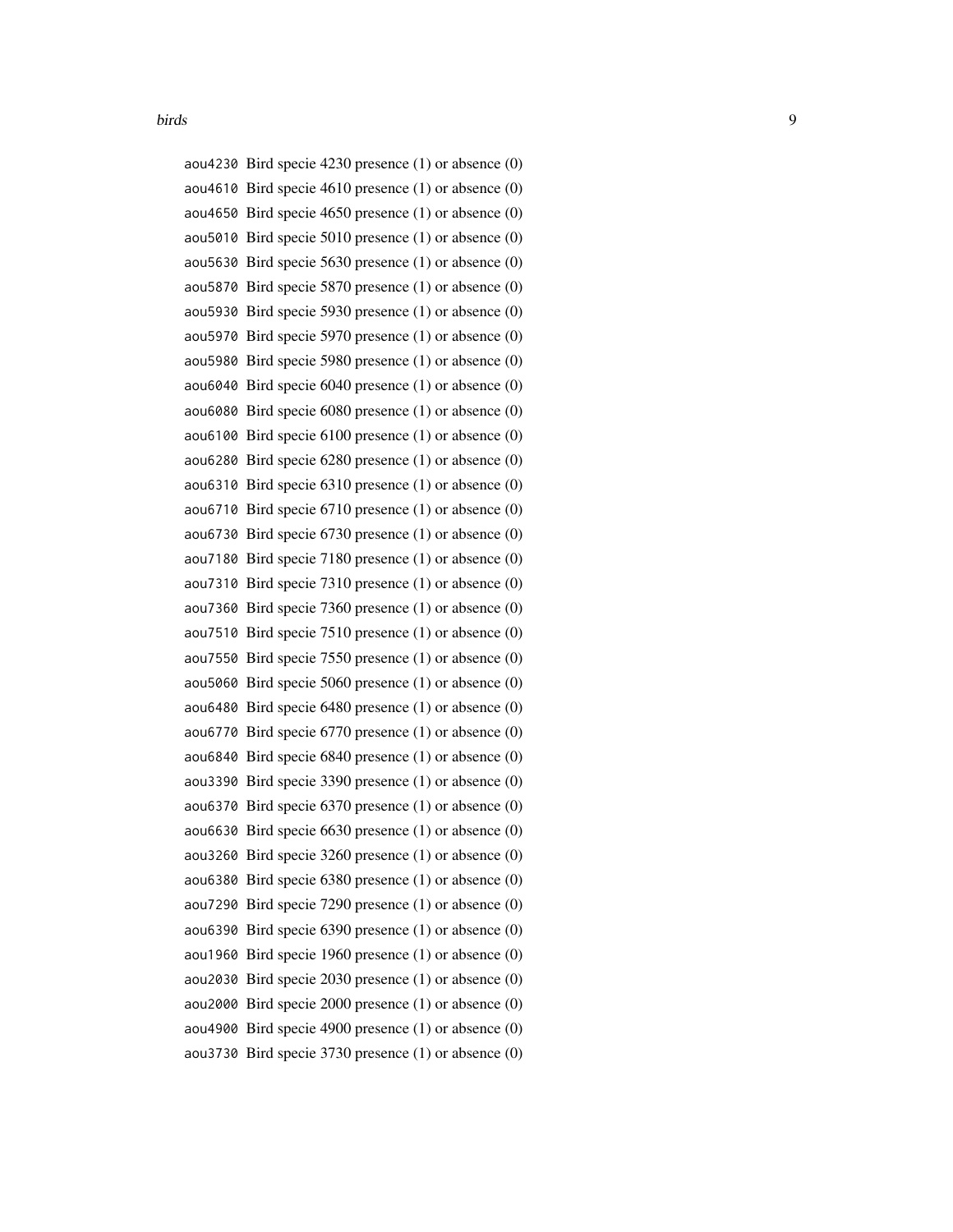```
aou6760 Bird specie 6760 presence (1) or absence (0)
aou6410 Bird specie 6410 presence (1) or absence (0)
aou2001 Bird specie 2001 presence (1) or absence (0)
aou4171 Bird specie 4171 presence (1) or absence (0)
aou6580 Bird specie 6580 presence (1) or absence (0)
aou1970 Bird specie 1970 presence (1) or absence (0)
aou2190 Bird specie 2190 presence (1) or absence (0)
aou3290 Bird specie 3290 presence (1) or absence (0)
aou1840 Bird specie 1840 presence (1) or absence (0)
aou1180 Bird specie 1180 presence (1) or absence (0)
aou5750 Bird specie 5750 presence (1) or absence (0)
aou3200 Bird specie 3200 presence (1) or absence (0)
aou1880 Bird specie 1880 presence (1) or absence (0)
aou4881 Bird specie 4881 presence (1) or absence (0)
aou3270 Bird specie 3270 presence (1) or absence (0)
aou580 Bird specie 580 presence (1) or absence (0)
aou740 Bird specie 740 presence (1) or absence (0)
aou5130 Bird specie 5130 presence (1) or absence (0)
aou1340 Bird specie 1340 presence (1) or absence (0)
aou1990 Bird specie 1990 presence (1) or absence (0)
aou2110 Bird specie 2110 presence (1) or absence (0)
aou3190 Bird specie 3190 presence (1) or absence (0)
aou6010 Bird specie 6010 presence (1) or absence (0)
aou1770 Bird specie 1770 presence (1) or absence (0)
aou5280 Bird specie 5280 presence (1) or absence (0)
aou440 Bird specie 440 presence (1) or absence (0)
aou4030 Bird specie 4030 presence (1) or absence (0)
aou7410 Bird specie 7410 presence (1) or absence (0)
aou2971 Bird specie 2971 presence (1) or absence (0)
aou4240 Bird specie 4240 presence (1) or absence (0)
aou3120 Bird specie 3120 presence (1) or absence (0)
aou4679 Bird specie 4679 presence (1) or absence (0)
aou4080 Bird specie 4080 presence (1) or absence (0)
aou4540 Bird specie 4540 presence (1) or absence (0)
aou4691 Bird specie 4691 presence (1) or absence (0)
aou4920 Bird specie 4920 presence (1) or absence (0)
aou5040 Bird specie 5040 presence (1) or absence (0)
```
10 birds **birds birds birds birds birds birds birds birds birds b**irds **b**irds **b**irds **b**irds **b**irds **b**irds **b**irds **birds birds birds birds birds birds birds birds birds birds bird**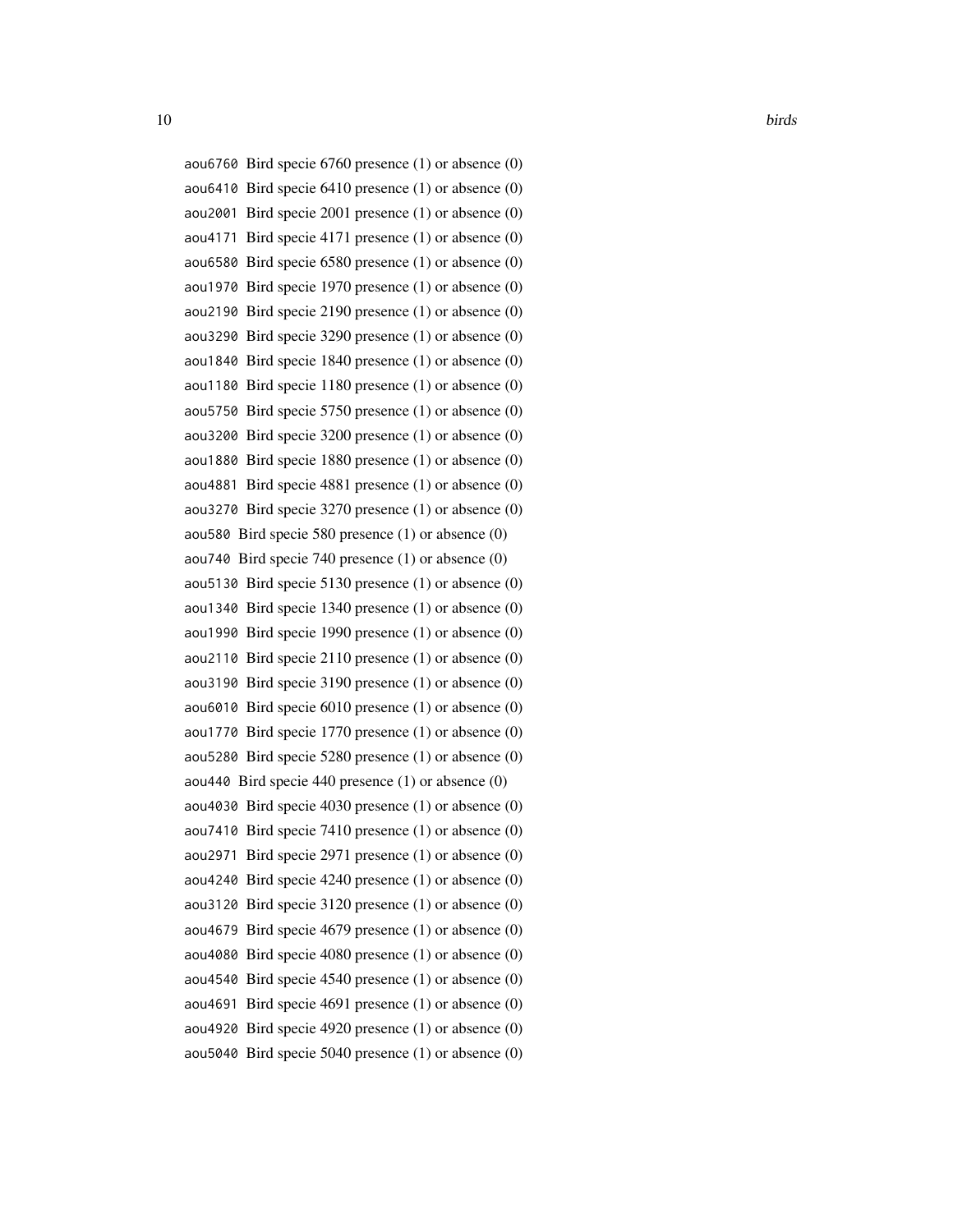|         | aou5730 Bird specie 5730 presence (1) or absence (0)       |
|---------|------------------------------------------------------------|
|         | aou 5738 Bird specie 5738 presence $(1)$ or absence $(0)$  |
|         | aou6292 Bird specie 6292 presence $(1)$ or absence $(0)$   |
|         | aou6340 Bird specie $6340$ presence $(1)$ or absence $(0)$ |
|         | aou6650 Bird specie 6650 presence $(1)$ or absence $(0)$   |
|         | aou7190 Bird specie 7190 presence (1) or absence (0)       |
|         | aou7331 Bird specie 7331 presence (1) or absence (0)       |
|         | aou7430 Bird specie 7430 presence $(1)$ or absence $(0)$   |
|         | aou4320 Bird specie 4320 presence $(1)$ or absence $(0)$   |
|         | aou4480 Bird specie 4480 presence (1) or absence (0)       |
|         | aou4810 Bird specie 4810 presence (1) or absence (0)       |
|         | aou7020 Bird specie 7020 presence (1) or absence (0)       |
|         | aou7070 Bird specie 7070 presence (1) or absence (0)       |
|         | aou4180 Bird specie 4180 presence (1) or absence (0)       |
|         | aou3960 Bird specie 3960 presence (1) or absence (0)       |
|         | aou4250 Bird specie 4250 presence (1) or absence (0)       |
|         | aou5900 Bird specie 5900 presence (1) or absence (0)       |
|         | aou5650 Bird specie 5650 presence $(1)$ or absence $(0)$   |
|         | aou5300 Bird specie 5300 presence (1) or absence (0)       |
|         | aou5690 Bird specie 5690 presence $(1)$ or absence $(0)$   |
|         | aou6090 Bird specie 6090 presence $(1)$ or absence $(0)$   |
|         | aou6640 Bird specie 6640 presence $(1)$ or absence $(0)$   |
|         | aou7300 Bird specie 7300 presence (1) or absence (0)       |
|         | aou4070 Bird specie 4070 presence $(1)$ or absence $(0)$   |
|         | aou4040 Bird specie 4040 presence $(1)$ or absence $(0)$   |
|         | aou6440 Bird specie 6440 presence $(1)$ or absence $(0)$   |
|         | aou2950 Bird specie 2950 presence $(1)$ or absence $(0)$   |
|         | aou3850 Bird specie 3850 presence (1) or absence (0)       |
|         | aou5120 Bird specie 5120 presence (1) or absence (0)       |
|         | aou5800 Bird specie 5800 presence (1) or absence (0)       |
|         | aou6200 Bird specie 6200 presence $(1)$ or absence $(0)$   |
|         | aou7130 Bird specie 7130 presence $(1)$ or absence $(0)$   |
| aou7460 | Bird specie 7460 presence (1) or absence (0)               |
|         | aou7520 Bird specie $7520$ presence $(1)$ or absence $(0)$ |
|         | aou4210 Bird specie 4210 presence $(1)$ or absence $(0)$   |
|         | aou4290 Bird specie 4290 presence $(1)$ or absence $(0)$   |
|         | aou4530 Bird specie 4530 presence (1) or absence (0)       |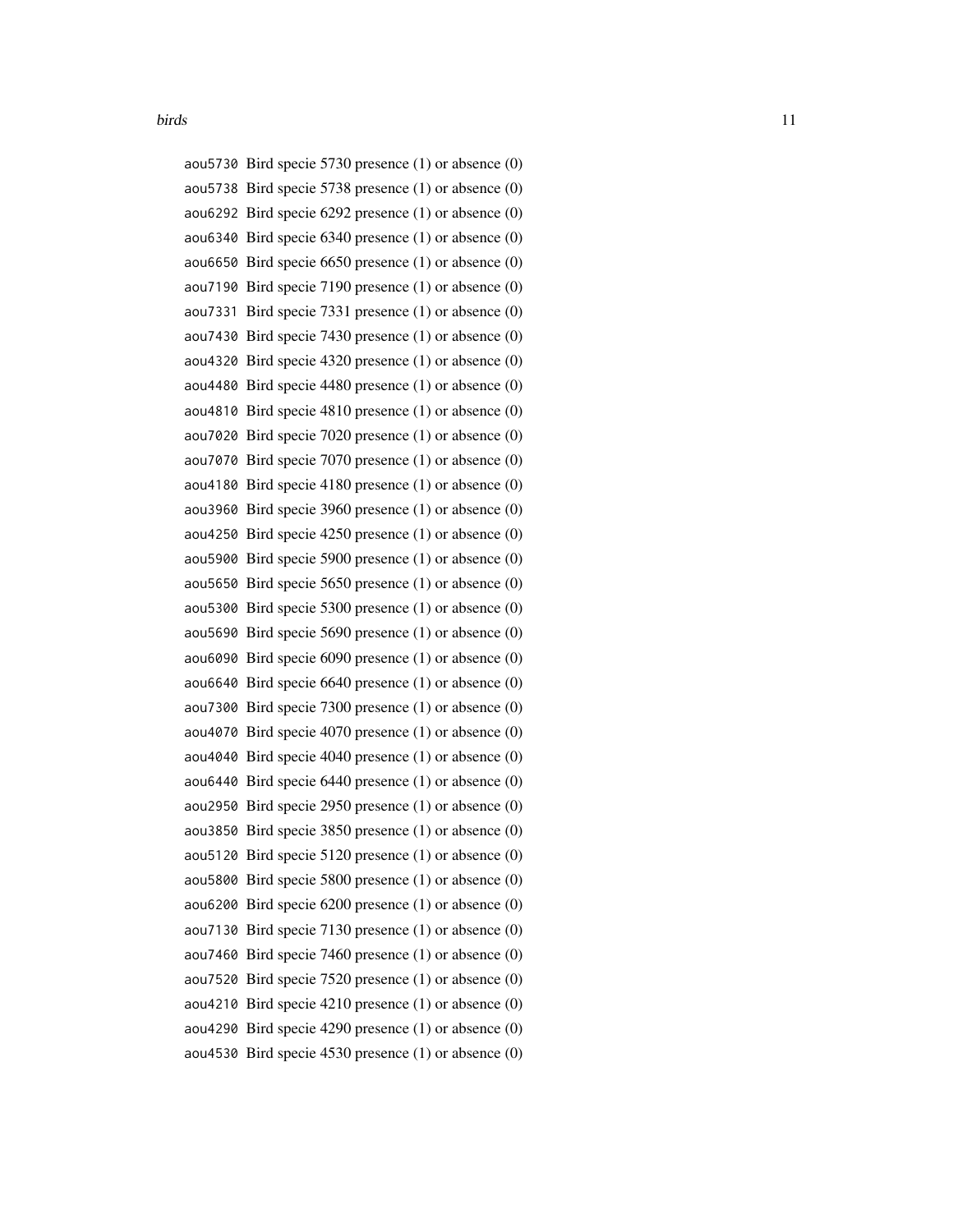12 birds and the set of the set of the set of the set of the set of the set of the set of the set of the set of the set of the set of the set of the set of the set of the set of the set of the set of the set of the set of

aou3210 Bird specie 3210 presence (1) or absence (0) aou4310 Bird specie 4310 presence (1) or absence (0) aou7170 Bird specie 7170 presence (1) or absence (0) aou4110 Bird specie 4110 presence (1) or absence (0) aou5910 Bird specie 5910 presence (1) or absence (0) aou6430 Bird specie 6430 presence (1) or absence (0) aou3350 Bird specie 3350 presence (1) or absence (0) aou5050 Bird specie 5050 presence (1) or absence (0) aou4710 Bird specie 4710 presence (1) or absence (0) aou6320 Bird specie 6320 presence (1) or absence (0) aou6330 Bird specie 6330 presence (1) or absence (0) aou4960 Bird specie 4960 presence (1) or absence (0) aou5940 Bird specie 5940 presence (1) or absence (0) aou4580 Bird specie 4580 presence (1) or absence (0) aou4870 Bird specie 4870 presence (1) or absence (0) aou2930 Bird specie 2930 presence (1) or absence (0) aou5780 Bird specie 5780 presence (1) or absence (0) aou2882 Bird specie 2882 presence (1) or absence (0) aou3620 Bird specie 3620 presence (1) or absence (0) aou4430 Bird specie 4430 presence (1) or absence (0) aou2940 Bird specie 2940 presence (1) or absence (0) aou4360 Bird specie 4360 presence (1) or absence (0) aou2920 Bird specie 2920 presence (1) or absence (0) aou7420 Bird specie 7420 presence (1) or absence (0) aou3970 Bird specie 3970 presence (1) or absence (0) aou7330 Bird specie 7330 presence (1) or absence (0) aou3990 Bird specie 3990 presence (1) or absence (0) aou6690 Bird specie 6690 presence (1) or absence (0) aou5911 Bird specie 5911 presence (1) or absence (0) aou4760 Bird specie 4760 presence (1) or absence (0) aou7100 Bird specie 7100 presence (1) or absence (0) aou3090 Bird specie 3090 presence (1) or absence (0) aou3050 Bird specie 3050 presence (1) or absence (0) aou6620 Bird specie 6620 presence (1) or absence (0) aou6540 Bird specie 6540 presence (1) or absence (0) aou1830 Bird specie 1830 presence (1) or absence (0) aou5470 Bird specie 5470 presence (1) or absence (0)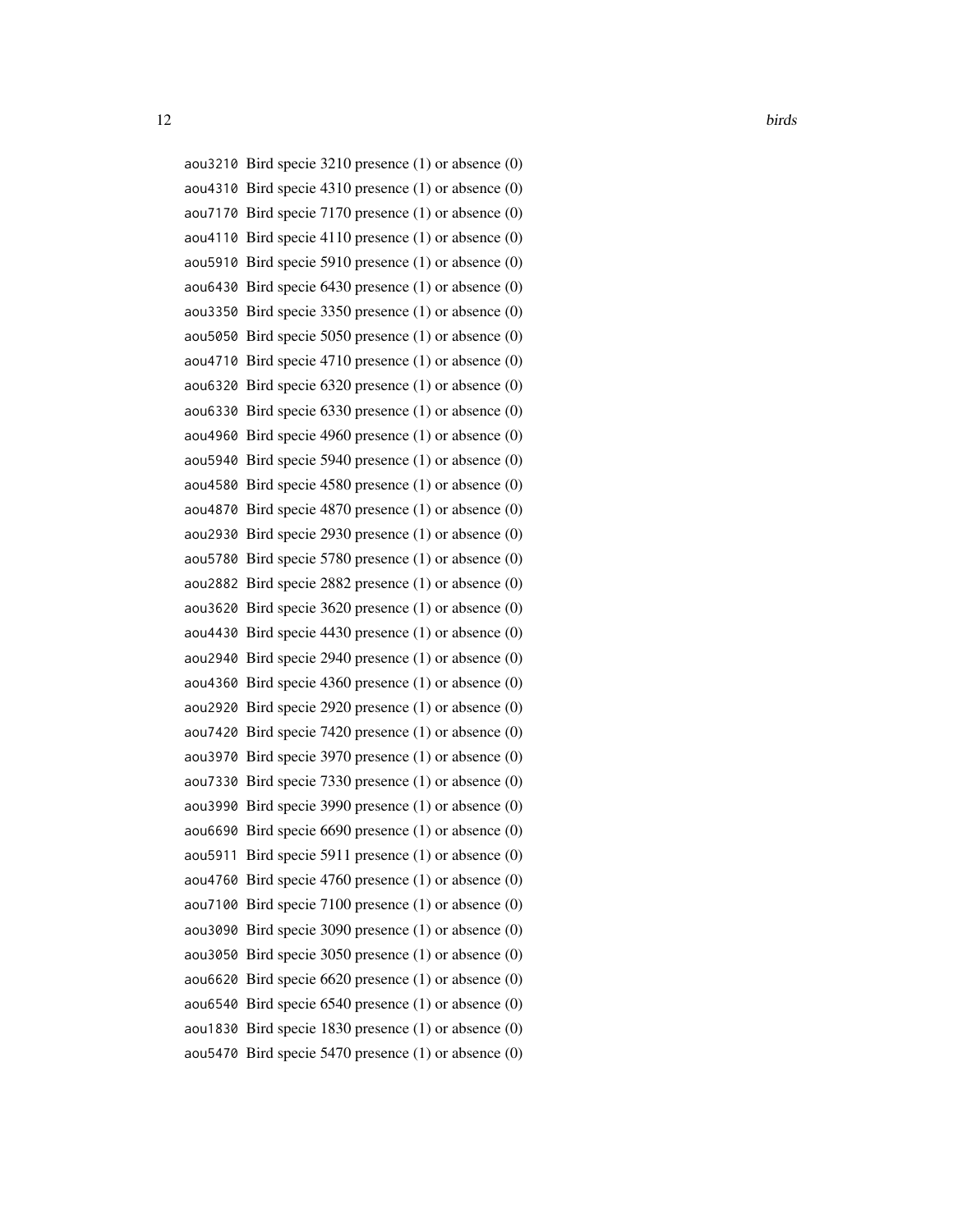#### <span id="page-12-0"></span>complaints that the complaints of the complaints of the complaints of the complaints of the complaints of the complaints of the complaints of the complaints of the complaints of the complaints of the complaints of the comp

aou6883 Bird specie 6883 presence (1) or absence (0) aou6420 Bird specie 6420 presence (1) or absence (0) aou6121 Bird specie 6121 presence (1) or absence (0) aou4100 Bird specie 4100 presence (1) or absence (0) aou7320 Bird specie 7320 presence (1) or absence (0) aou4461 Bird specie 4461 presence (1) or absence (0) aou5860 Bird specie 5860 presence (1) or absence (0)

#### Source

Pardieck, K.L., D.J. Ziolkowski Jr., M. Lutmerding, K. Campbell and M.-A.R. Hudson. 2017. North American Breeding Bird Survey Dataset 1966 - 2016, version 2016.0. U.S. Geological Survey, Patuxent Wildlife Research Center. <https://www.pwrc.usgs.gov/bbs/RawData/>doi:10.5066/F7W0944J.

#### Examples

data(birds)

| complaints | Complaints received for the **Bureau of Consumer Financial Protec- |
|------------|--------------------------------------------------------------------|
|            | tion** in US about financial products and services.                |

#### **Description**

Specifically in this dataset we work with only credit card complaint's for the 2015 year.

#### Usage

data("complaints")

#### Format

A data frame with 17301 observations on the following 3 variables.

Product a factor with levels Credit card

Issue a factor with levels Advertising and marketing Application processing delay APR or interest rate Arbitration Balance transfer Balance transfer fee Bankruptcy Billing disputes Billing statement Cash advance Cash advance fee Closing/Cancelling account Convenience checks Credit card protection / Debt protection Credit determination Credit line increase/decrease Customer service / Customer relations Delinquent account Forbearance / Workout plans Identity theft / Fraud / Embezzlement Late fee Other Other fee Overlimit fee Payoff process Privacy Rewards Sale of account Transaction issue Unsolicited issuance of credit card

Company a factor variable describing the companies available

#### Examples

data(complaints)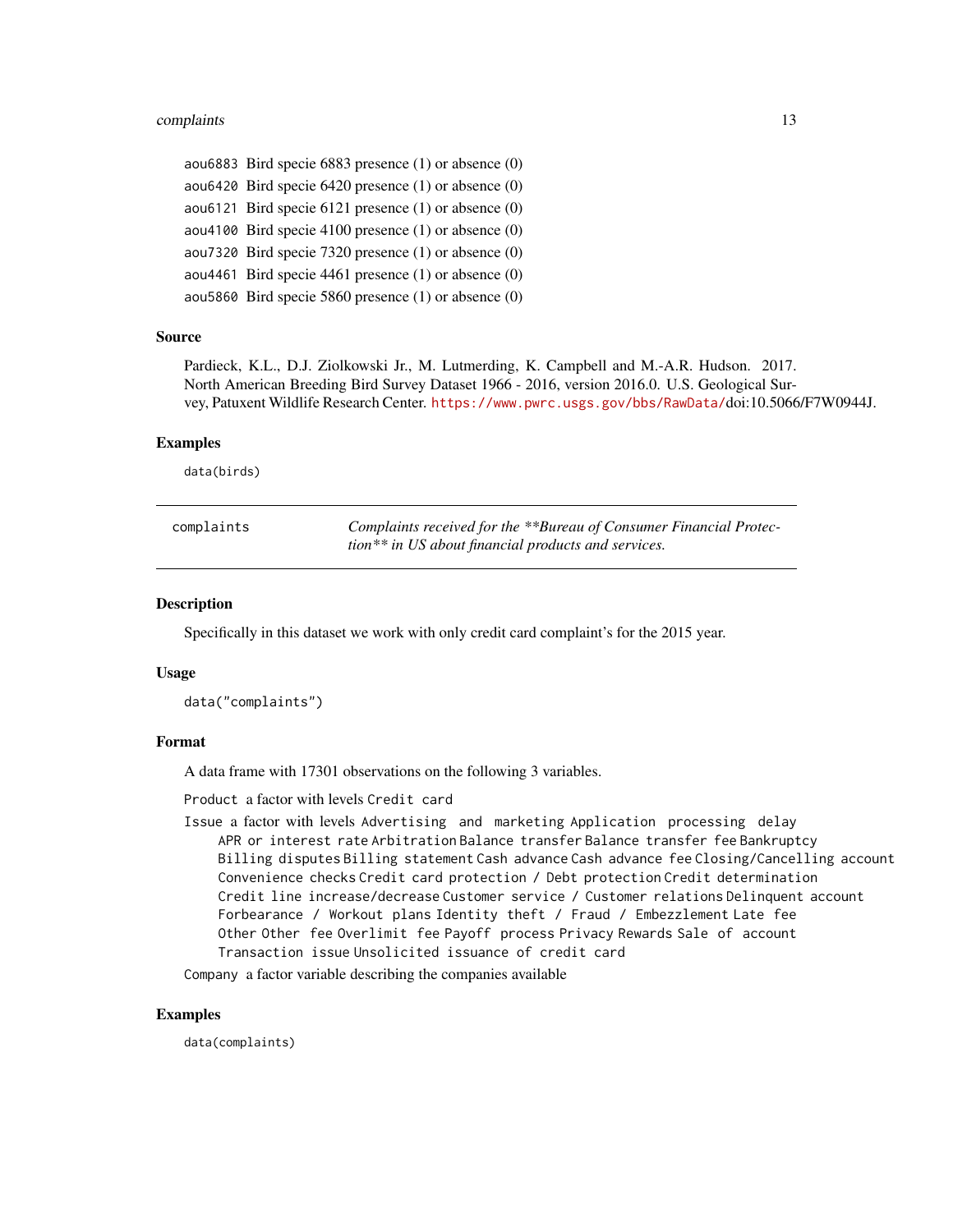<span id="page-13-0"></span>

# Description

This dataset is a subset of Fishnet.

# Usage

data("fishnet")

# Format

A data frame with 4455 observations and 2 variables.

POINT\_X Longitude

POINT\_Y Latitude

# Examples

data(fishnet)

<span id="page-13-1"></span>generateBernoulliLDA *Simulates a Bernoulli LDA.*

# Description

Simulates a Bernoulli LDA.

# Usage

```
## S3 method for class 'rlda'
generateBernoulliLDA(seed0, community, variables,
 observations, alpha0, alpha1, gamma, ...)
```
# Arguments

| seed0        | Initial seed to simulate a Bernoulli LDA.                                  |
|--------------|----------------------------------------------------------------------------|
| community    | Total number of latent clusters. Must be greater than 2.                   |
| variables    | Total number of variables. Must be greater than the number of communities. |
| observations | Total number of observations. Must be greater than 1.                      |
| alpha0       | Scalar hyperparameters that must be positive.                              |
| alpha1       | Scalar hyperparameters that must be positive.                              |
| gamma        | Scalar hyperparameters that must be positive.                              |
| $\ddots$ .   | other arguments may be useful.                                             |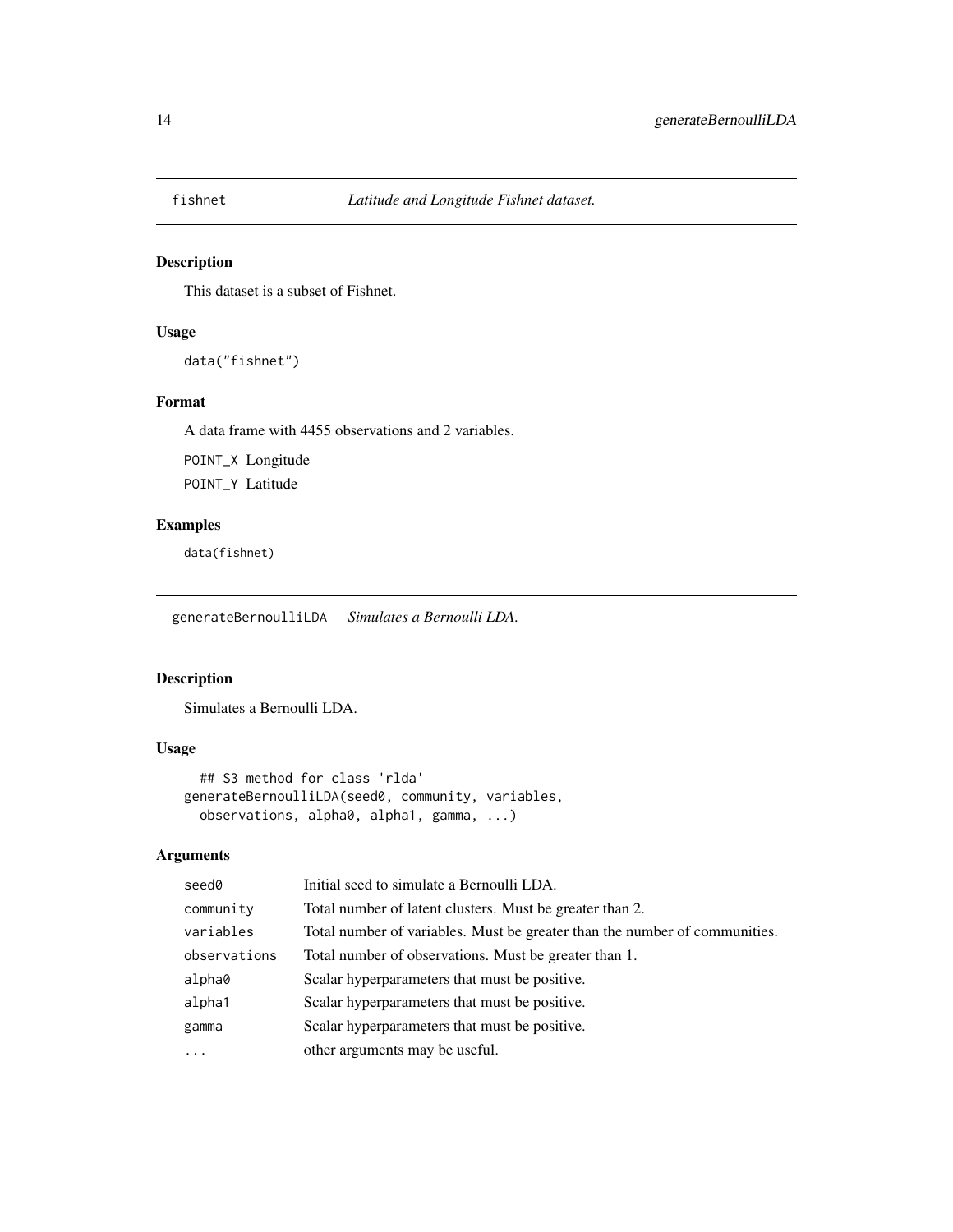# <span id="page-14-0"></span>Details

Generates a list with the simulated Theta and Phi matrix of parameters, Z latent matrix of communities and and Data matrix for the Bernoulli LDA.

# Author(s)

- Pedro Albuquerque. <pedroa@unb.br> <http://pedrounb.blogspot.com/>
- Denis Valle. <drvalle@ufl.edu> <http://denisvalle.weebly.com/>
- Daijiang Li. <daijianglee@gmail.com>

#### See Also

[generateMultinomialLDA](#page-16-1), [generateBinomialLDA](#page-14-1)

#### Examples

```
## Not run:
#Generate fake data
res<- generateBernoulliLDA.rlda(seed0=9292, community=3,
                                variables=100, observations=1000,
                                alpha0=0.01, alpha1=0.01, gamma=0.01)
#Show results
res
## End(Not run)
```
<span id="page-14-1"></span>generateBinomialLDA *Simulates a Binomial LDA.*

#### Description

Simulates a Binomial LDA.

#### Usage

```
## S3 method for class 'rlda'
generateBinomialLDA(seed0, community, variables,
                         observations,totalElements, alpha0, alpha1, ...)
```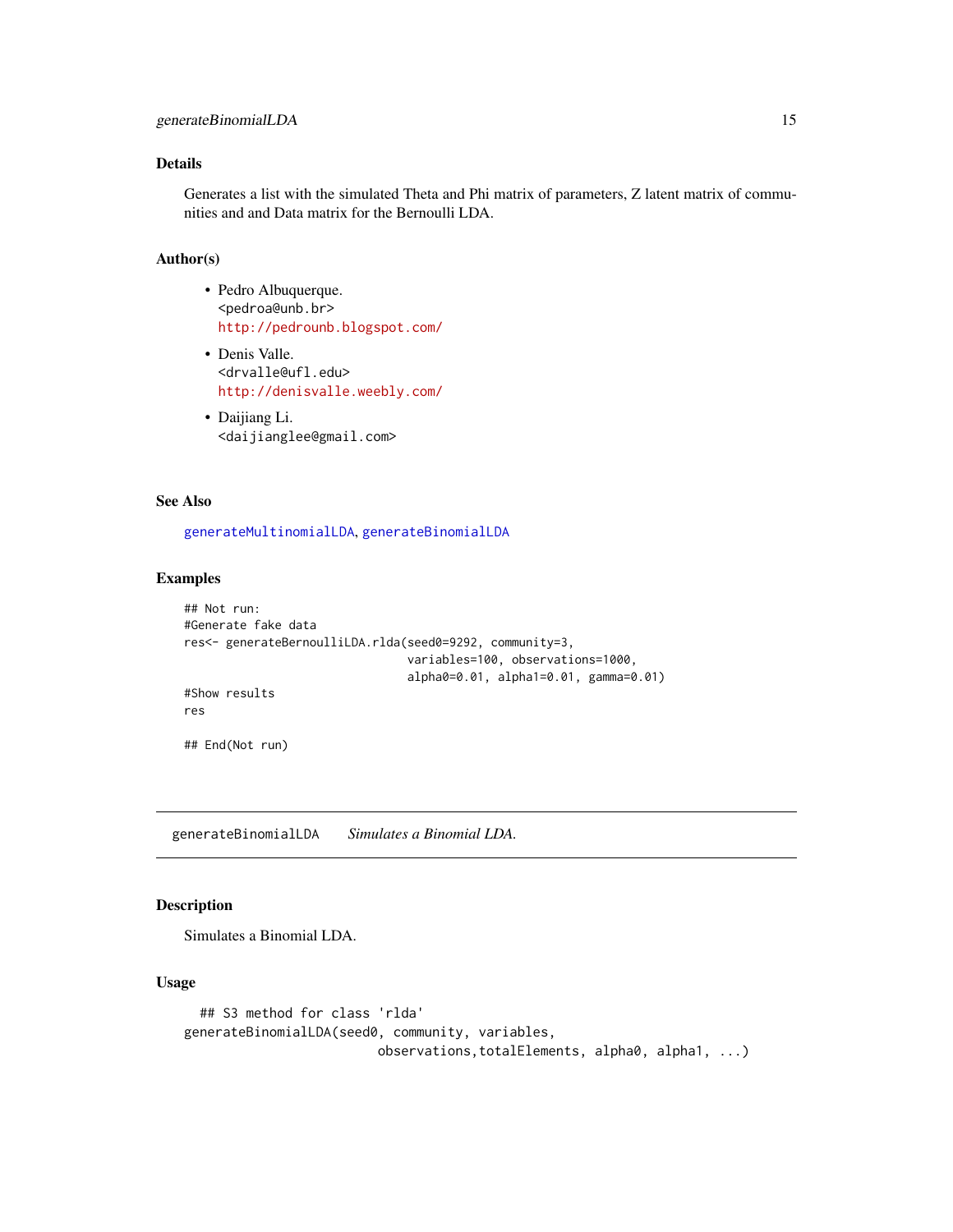# Arguments

| seed0         | Initial seed to simulate a Bernoulli LDA.                                    |
|---------------|------------------------------------------------------------------------------|
| community     | Total number of latent clusters. Must be greater than 2.                     |
| variables     | Total number of variables. Must be greater than the number of communities.   |
| observations  | Total number of observations. Must be greater than 1.                        |
| totalElements | Total expected number of elements for each observation. Must be greater than |
| alpha0        | Scalar hyperparameters that must be positive.                                |
| alpha1        | Scalar hyperparameters that must be positive.                                |
| $\cdots$      | other arguments may be useful.                                               |

# Details

Generates a list with the simulated Theta and Phi matrix of parameters, Population and and Data matrix for the Binomial LDA.

# Author(s)

- Pedro Albuquerque. <pedroa@unb.br> <http://pedrounb.blogspot.com/>
- Denis Valle. <drvalle@ufl.edu> <http://denisvalle.weebly.com/>
- Daijiang Li. <daijianglee@gmail.com>

#### See Also

[generateMultinomialLDA](#page-16-1), [generateBernoulliLDA](#page-13-1)

# Examples

```
## Not run:
#Generate fake data
res<- generateBinomialLDA.rlda(seed0=9292, community=3,
                                variables=100, observations=1000,
                                alpha0=0.01, alpha1=0.01, gamma=0.01)
#Show results
res
```
## End(Not run)

<span id="page-15-0"></span>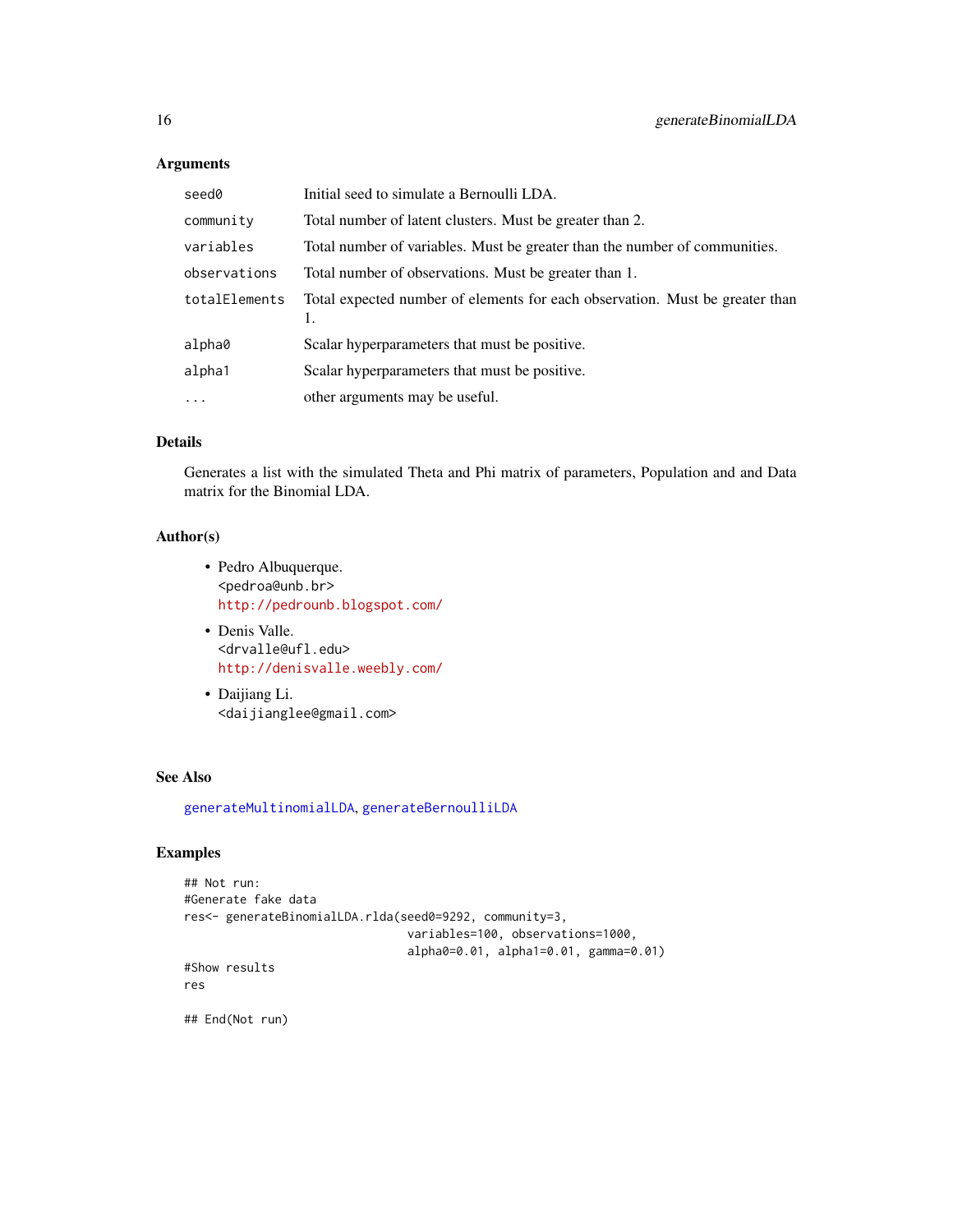<span id="page-16-1"></span><span id="page-16-0"></span>generateMultinomialLDA

*Simulates a Multinomial LDA.*

#### Description

Simulates a Multinomial LDA.

# Usage

```
## S3 method for class 'rlda'
generateMultinomialLDA(seed0, community, variables,
 observations, totalElements, beta, gamma, ...)
```
# Arguments

| seed0         | Initial seed to simulate a Multinomial LDA.                                  |
|---------------|------------------------------------------------------------------------------|
| community     | Total number of latent clusters. Must be greater than 2.                     |
| variables     | Total number of variables. Must be greater than the number of communities.   |
| observations  | Total number of observations. Must be greater than 1.                        |
| totalElements | Total expected number of elements for each observation. Must be greater than |
| beta          | Vector of positive hyperparameters with dimension equal variables.           |
|               |                                                                              |
| gamma         | Scalar hyperparameters that must be positive.                                |
| $\ddots$      | other arguments may be useful.                                               |

# Details

Generates a list with the simulated Theta and Phi matrix of parameters, Z latent matrix of communities and and Data matrix for the Multinomial LDA.

# Author(s)

- Pedro Albuquerque. <pedroa@unb.br> <http://pedrounb.blogspot.com/>
- Denis Valle. <drvalle@ufl.edu> <http://denisvalle.weebly.com/>
- Daijiang Li. <daijianglee@gmail.com>

#### See Also

[generateBernoulliLDA](#page-13-1), [generateBinomialLDA](#page-14-1)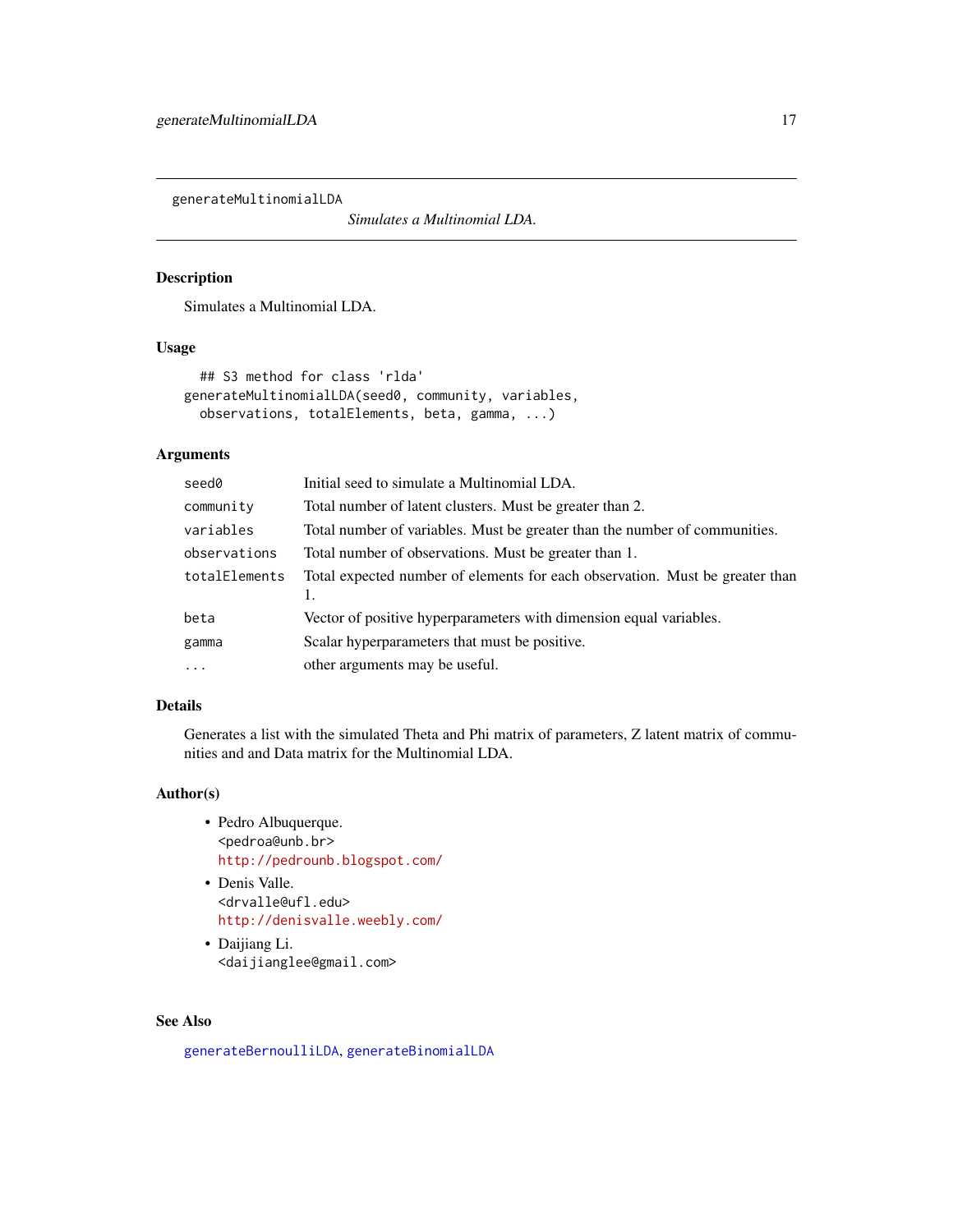18 getPhi

# Examples

```
## Not run:
#Generate fake data
res<- generateMultinomialLDA.rlda(seed0=5587, community=4,
         variables=100, observations=1000, totalElements=40,
         beta=rep(1,100), gamma=0.01)
#Show results
res
## End(Not run)
```
getPhi *Provide Phi information.*

# Description

Takes a rlda object produced by rlda.binomial, rlda.bernoulli or rlda.multinomial and obtain a Phi estimate from it.

# Usage

```
## S3 method for class 'rlda'
getPhi(object, burnin=0.1, ...)
```
# Arguments

| object   | arlda object as produced by rlda.binomial, rlda.bernoulli or rlda.multinomial.                               |
|----------|--------------------------------------------------------------------------------------------------------------|
| burnin   | a percentual of burn-in observations must be a number between 0 and 1. The<br>default value is burnin= $0.1$ |
| $\cdots$ | other arguments may be useful.                                                                               |

# Details

Get the Phi estimates.

#### Author(s)

- Pedro Albuquerque. <pedroa@unb.br> <http://pedrounb.blogspot.com/>
- Denis Valle. <drvalle@ufl.edu> <http://denisvalle.weebly.com/>
- Daijiang Li. <daijianglee@gmail.com>

<span id="page-17-0"></span>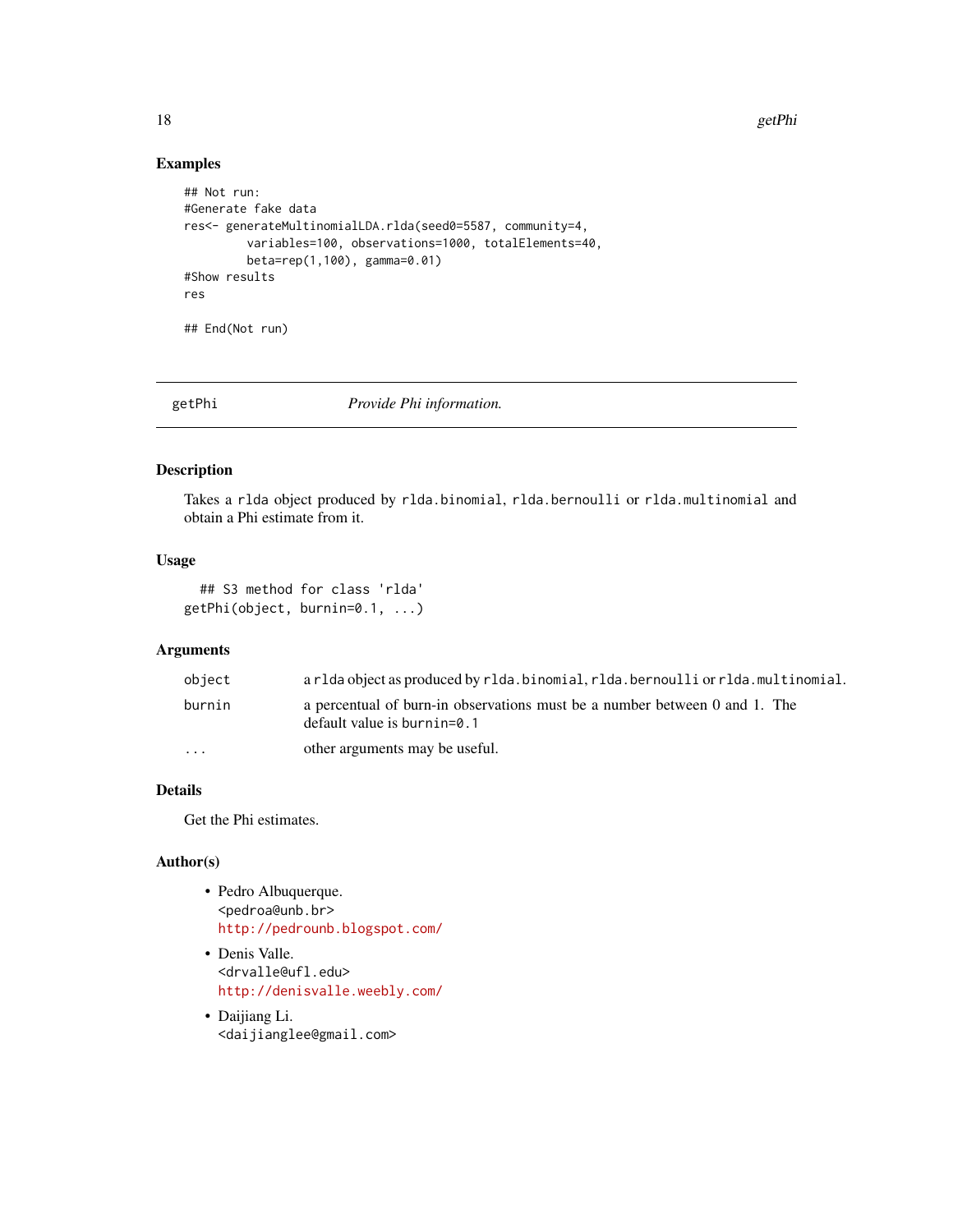#### <span id="page-18-0"></span>getTheta 19

# See Also

[rlda.binomial](#page-30-1), [rlda.bernoulli](#page-26-1),[rlda.multinomial](#page-39-1)

# Examples

```
## Not run:
#Load data
data(presence)
#Set seed
set.seed(9842)
#Hyperparameters for each prior distribution
gamma <-0.01
alpha0<-0.01
alpha1<-0.01
#Execute the LDA for the Binomial entry
res<-rlda.bernoulli(presence, 10, alpha0, alpha1, gamma,
                    5000, TRUE, FALSE)
#getPhi acessor
getPhi(res)
## End(Not run)
```
#### getTheta *Provide Theta information.*

# Description

Takes a rlda object produced by rlda.binomial, rlda.bernoulli or rlda.multinomial and obtain a Theta estimate from it.

# Usage

```
## S3 method for class 'rlda'
getTheta(object, burnin=0.1, ...)
```
# Arguments

| object               | a rlda object as produced by rlda.binomial, rlda.bernoulli or rlda.multinomial.                              |
|----------------------|--------------------------------------------------------------------------------------------------------------|
| burnin               | a percentual of burn-in observations must be a number between 0 and 1. The<br>default value is burnin= $0.1$ |
| $\ddot{\phantom{0}}$ | other arguments may be useful.                                                                               |

### Details

Get the Theta estimates.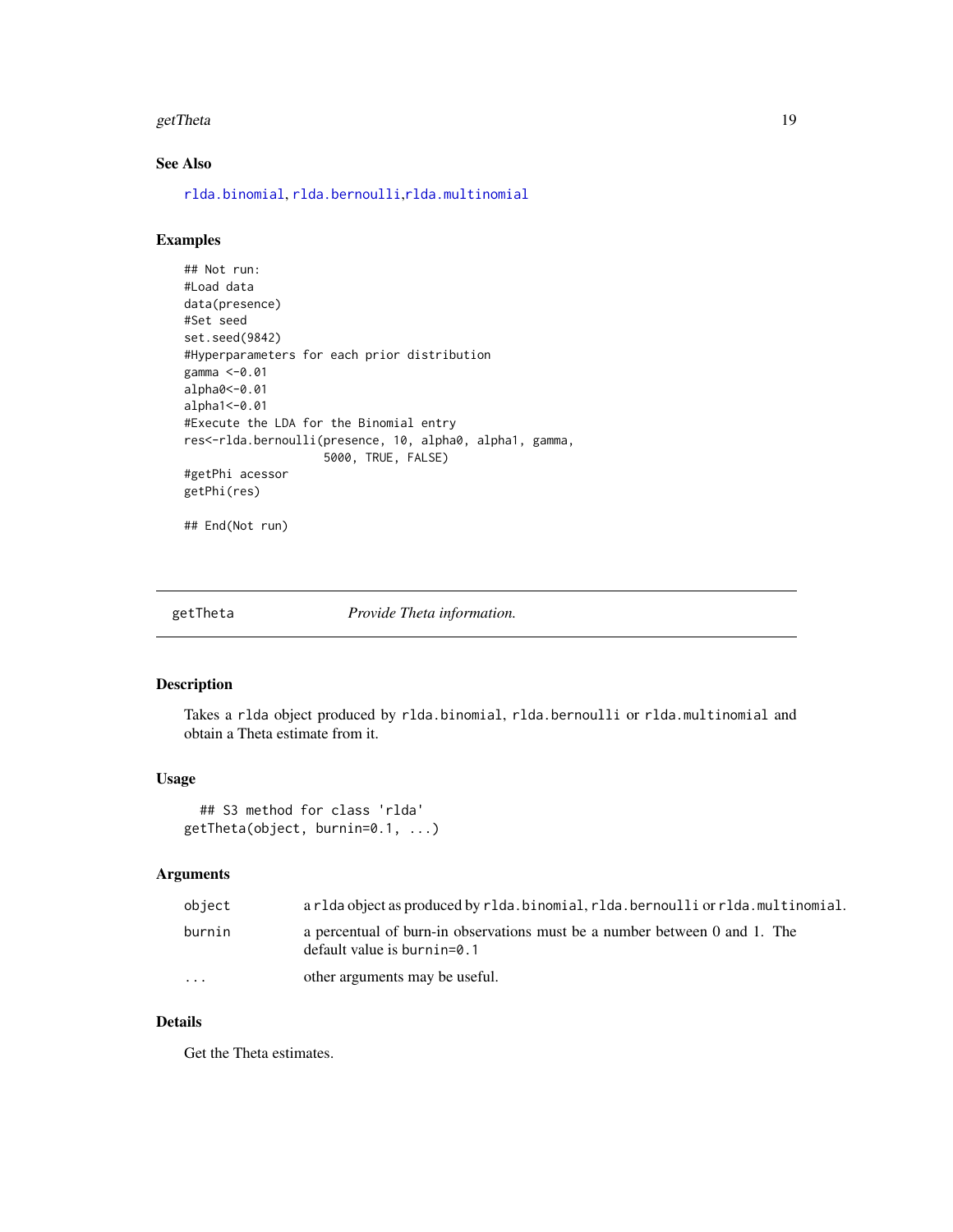20 Landsat 20 Landsat 20 Landsat 20 Landsat 20 Landsat 20 Landsat 20 Landsat 20 Landsat 20 Landsat 20 Landsat

# Author(s)

- Pedro Albuquerque. <pedroa@unb.br> <http://pedrounb.blogspot.com/>
- Denis Valle. <drvalle@ufl.edu> <http://denisvalle.weebly.com/>
- Daijiang Li. <daijianglee@gmail.com>

# See Also

[rlda.binomial](#page-30-1), [rlda.bernoulli](#page-26-1),[rlda.multinomial](#page-39-1)

#### Examples

```
## Not run:
#Load data
data(presence)
#Set seed
set.seed(9842)
#Hyperparameters for each prior distribution
gamma <-0.01
alpha0<-0.01
alpha1<-0.01
#Execute the LDA for the Binomial entry
res<-rlda.bernoulli(presence, 10, alpha0, alpha1, gamma,
                    5000, TRUE, FALSE)
#getTheta acessor
getTheta(res)
```
## End(Not run)

| Landsat |                 |  | Landsat TM 5 imagery from 2010 of the Iquitos-Nauta road in the |  |  |
|---------|-----------------|--|-----------------------------------------------------------------|--|--|
|         | Peruvian Amazon |  |                                                                 |  |  |

#### Description

This data set has Binomial data from Landsat TM 5 imagery from 2010 of the Iquitos-Nauta road in the Peruvian Amazon for 7 bands at 69540 locations.

# Usage

data(Landsat)

<span id="page-19-0"></span>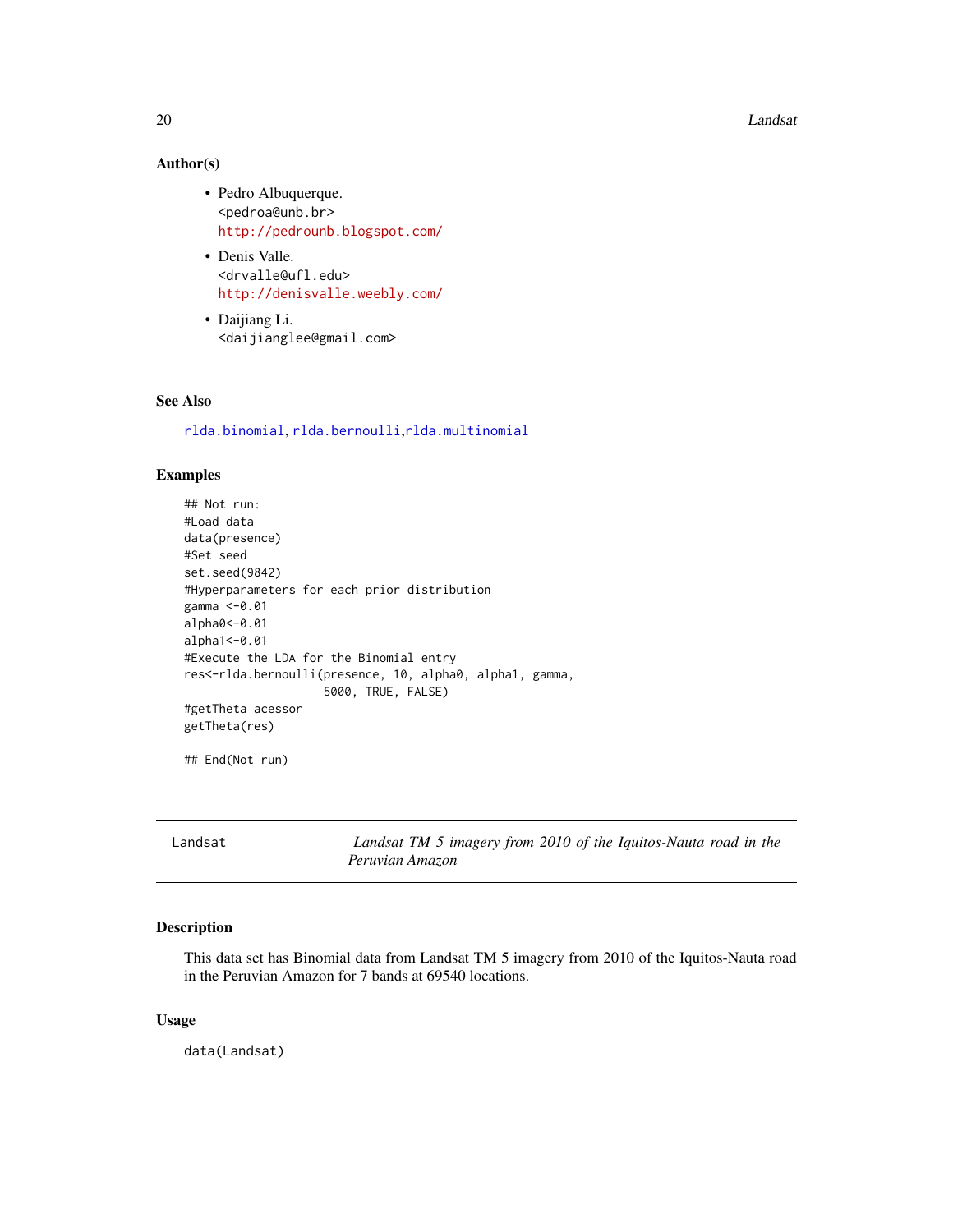#### <span id="page-20-0"></span>LocationsBirds 21

# Format

A data frame with 69540 observations for 9 columns.

#### Source

This dataset is from: Valle D, Baiser B,Woodall CW, Chazdon R (2014). "Decomposing biodiversity data using the Latent Dirichlet Allocation model, a probabilistic multivariate statistical method." Ecology letters, 17(12), 1591-1601.

# Examples

data(Landsat)

LocationsBirds *ID variable Latitude and Longitude Locations for Birds dataset.*

# Description

This dataset is a subset of Birds dataset with ID variable.

# Usage

data("LocationsBirds")

# Format

A data frame with 3080 observations and 3 variables.

loc.id Location ID

Latitude Latitude

Longitude Longitude

# Examples

data(LocationsBirds)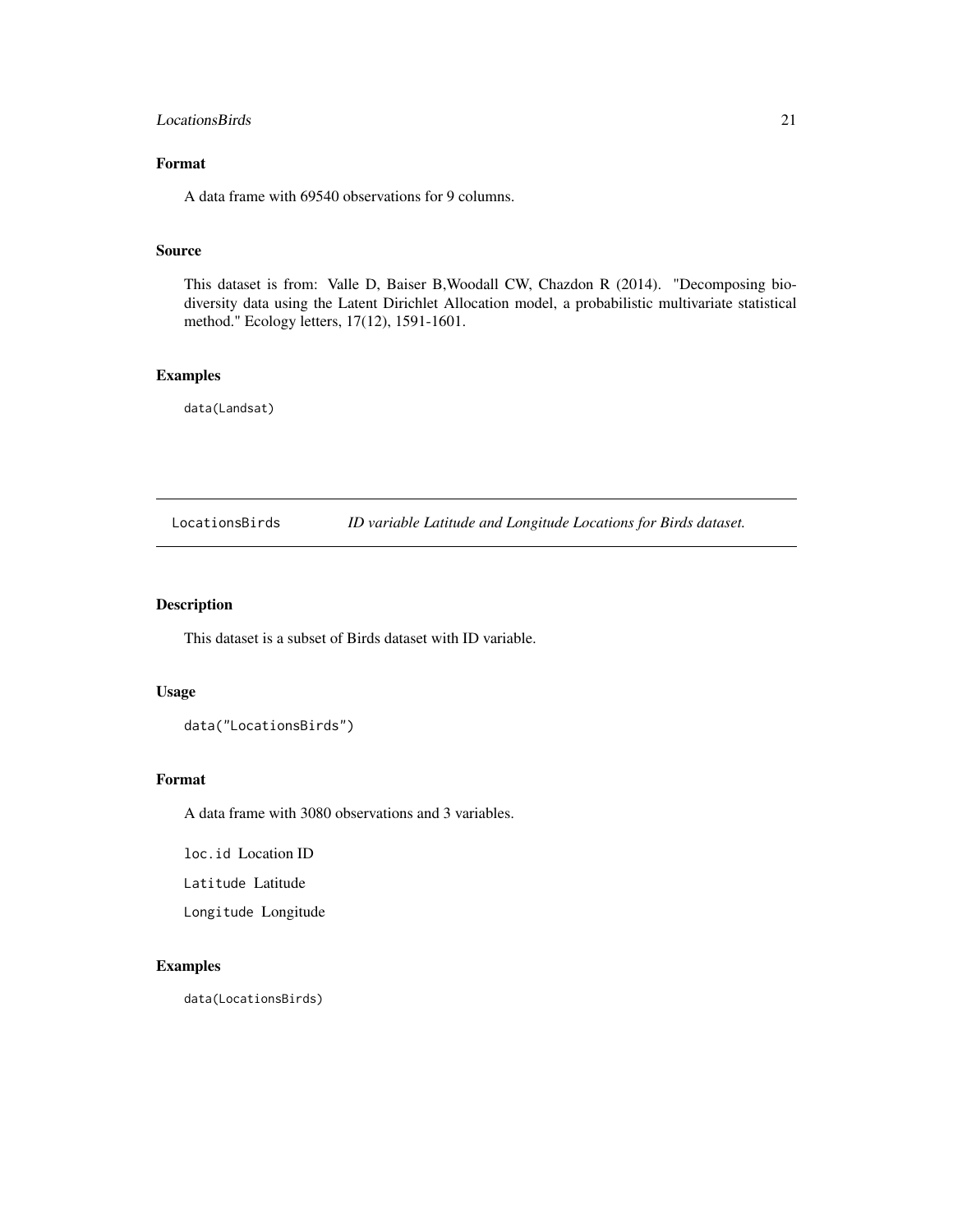<span id="page-21-0"></span>

# Description

Takes a rlda object produced and provides the log-likelihood.

# Usage

```
## S3 method for class 'rlda'
logLik(object, ...)
```
# Arguments

| object   | a r1da object                  |
|----------|--------------------------------|
| $\cdots$ | other arguments may be useful. |

# Details

Get the log-likelihood of the model.

# Author(s)

- Pedro Albuquerque. <pedroa@unb.br> <http://pedrounb.blogspot.com/>
- Denis Valle. <drvalle@ufl.edu> <http://denisvalle.weebly.com/>
- Daijiang Li. <daijianglee@gmail.com>

# See Also

[rlda.binomial](#page-30-1), [rlda.bernoulli](#page-26-1),[rlda.multinomial](#page-39-1)

# Examples

```
## Not run:
library(Rlda)
#Load data
   data(presence)
   #Set seed
    set.seed(9842)
    #Hyperparameters for each prior distribution
    gamma <-0.01
    alpha0<-0.01
```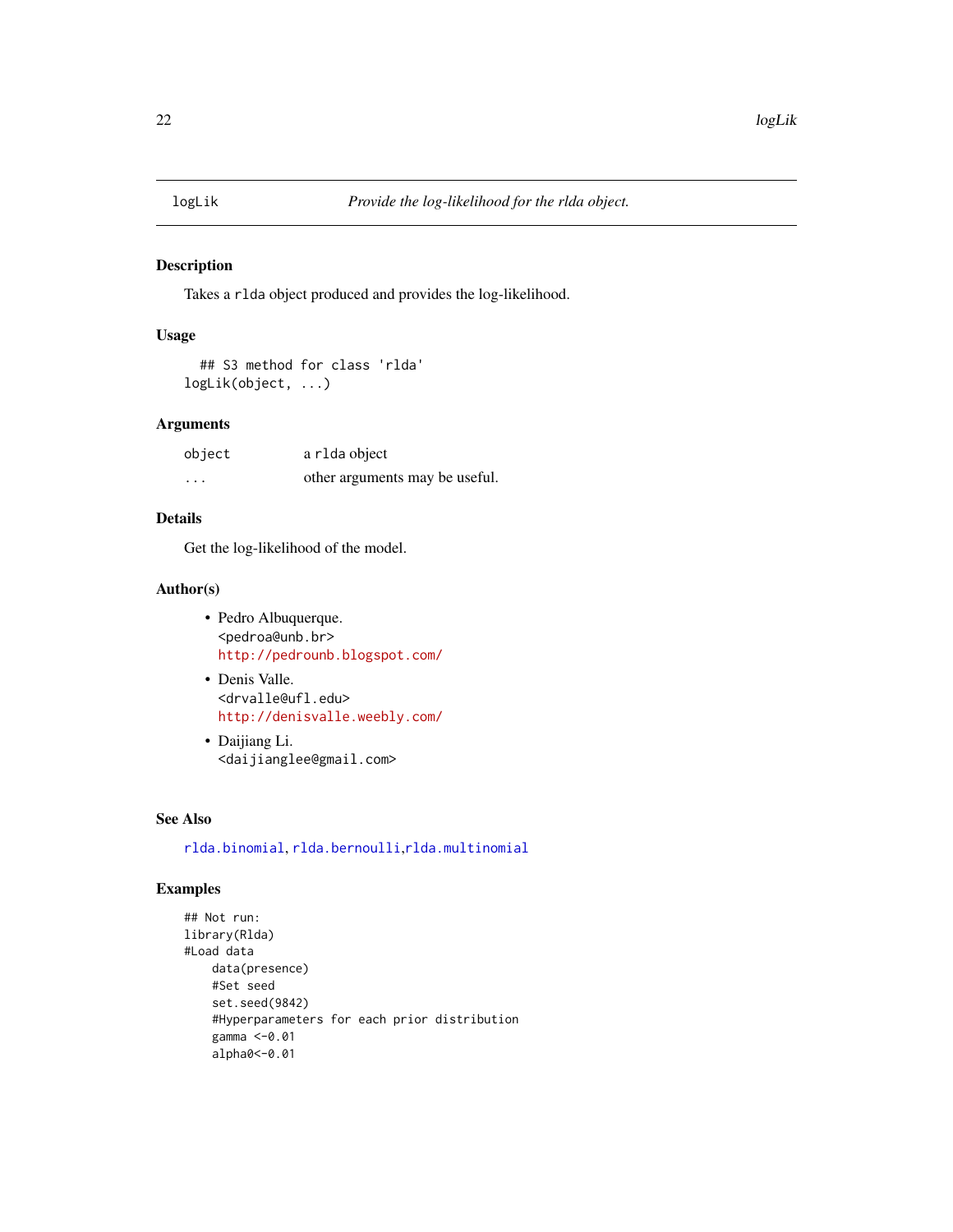```
alpha1<-0.01
    #Execute the LDA for the Binomial entry
   res<-rlda.bernoulli(presence, 10, alpha0, alpha1, gamma,
                       5000, TRUE, FALSE)
#log-likelihood
logLik(res)
## End(Not run)
```
plot *plot method for rlda object*

# Description

Plot a rlda object. The plot function returns three plots based on Theta matrix, Phi matrix and log-likelihood.

#### Usage

```
## S3 method for class 'rlda'
plot(x, burnin=0.1, maxCluster=NA, ...)
```
# Arguments

| $\mathsf{x}$ | arlda object created by rlda.binomial, rlda.bernoulli or rlda.multinomial<br>function.                                        |
|--------------|-------------------------------------------------------------------------------------------------------------------------------|
| burnin       | a percentual of burn-in observations must be a number between 0 and 1. The<br>$default value$ is burnin= $0.1$ .              |
| maxCluster   | The maximum number of cluster to be shown. The default value is maxCluster=NA<br>which represents all clusters must be shown. |
|              | other arguments may be useful.                                                                                                |

#### Author(s)

- Pedro Albuquerque. <pedroa@unb.br> <http://pedrounb.blogspot.com/>
- Denis Valle. <drvalle@ufl.edu> <http://denisvalle.weebly.com/>
- Daijiang Li. <daijianglee@gmail.com>

#### See Also

[rlda.binomial](#page-30-1), [rlda.bernoulli](#page-26-1),[rlda.multinomial](#page-39-1)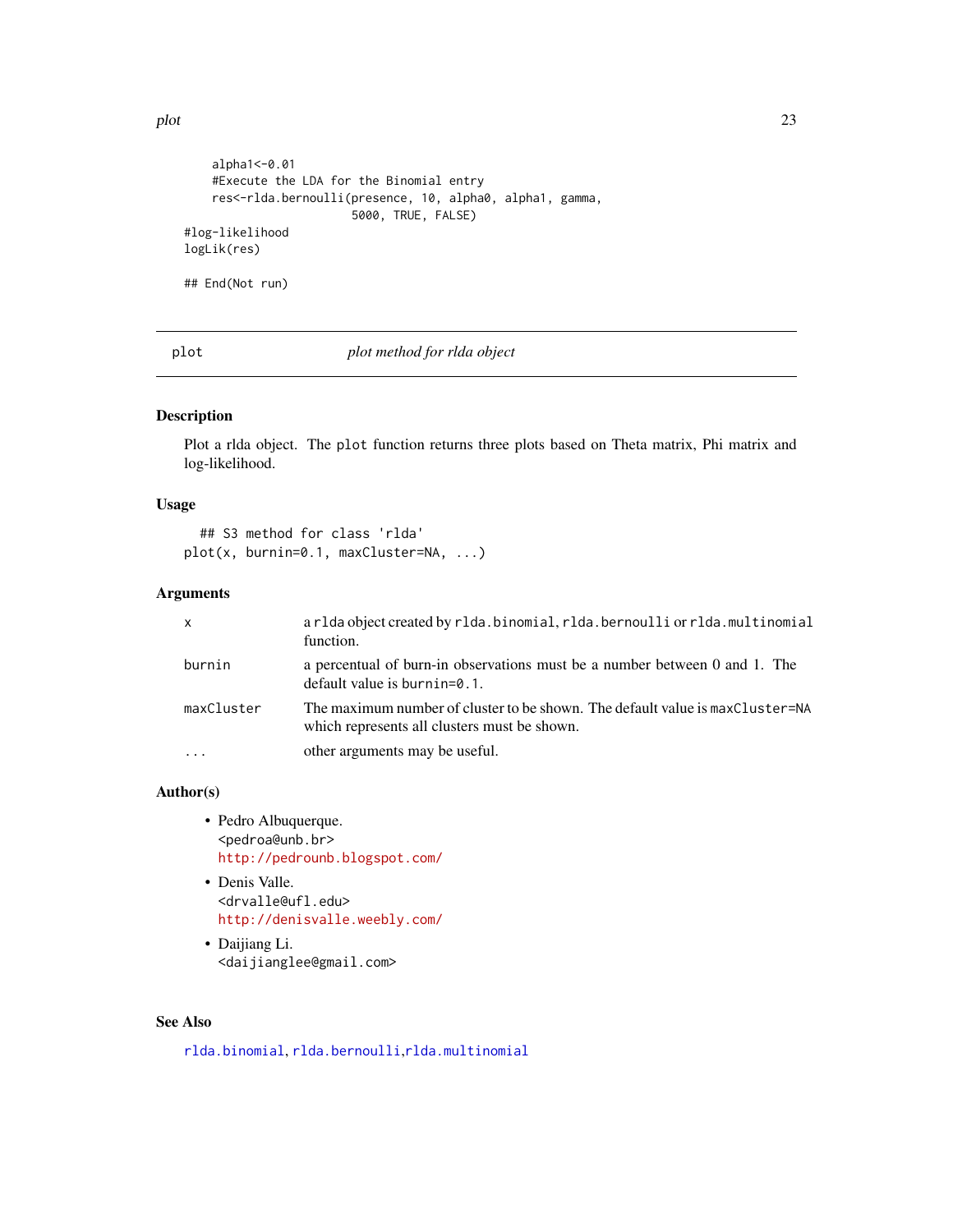24 predict the set of the set of the set of the set of the set of the set of the set of the set of the set of the set of the set of the set of the set of the set of the set of the set of the set of the set of the set of th

# Examples

```
## Not run:
#Load data
data(presence)
#Set seed
set.seed(9842)
#Hyperparameters for each prior distribution
gamma <-0.01
alpha0<-0.01
alpha1<-0.01
#Execute the LDA for the Binomial entry
res<-rlda.bernoulli(presence, 10, alpha0, alpha1, gamma,
                    5000, TRUE, FALSE)
#Plot the results
plot(res)
## End(Not run)
```
predict *Provide predictions to the Binomial entry.*

# Description

Takes a rlda object produced by rlda.binomial and produces a prediction from it.

#### Usage

```
## S3 method for class 'rlda'
predict(object, data, nclus=NA, burnin=0.1, places.round=0, ...)
```
#### Arguments

| object       | a r1da object as produced by r1da.binomial                                                                               |
|--------------|--------------------------------------------------------------------------------------------------------------------------|
| data         | Dataset used to make the predictions. Must have the same number of columns<br>as the dataset used in the r1da. binomial. |
| nclus        | Number of clusters to be used in the prediction. The default value is no lus=NA                                          |
| burnin       | a percentual of burn-in observations must be a number between 0 and 1. The<br>default value is burnin=0.1                |
| places.round | Number decimal places to brounded. The default value is places round=0                                                   |
|              | other arguments may be useful.                                                                                           |

# Details

Predicts the Gibbs Samping results and arguments.

<span id="page-23-0"></span>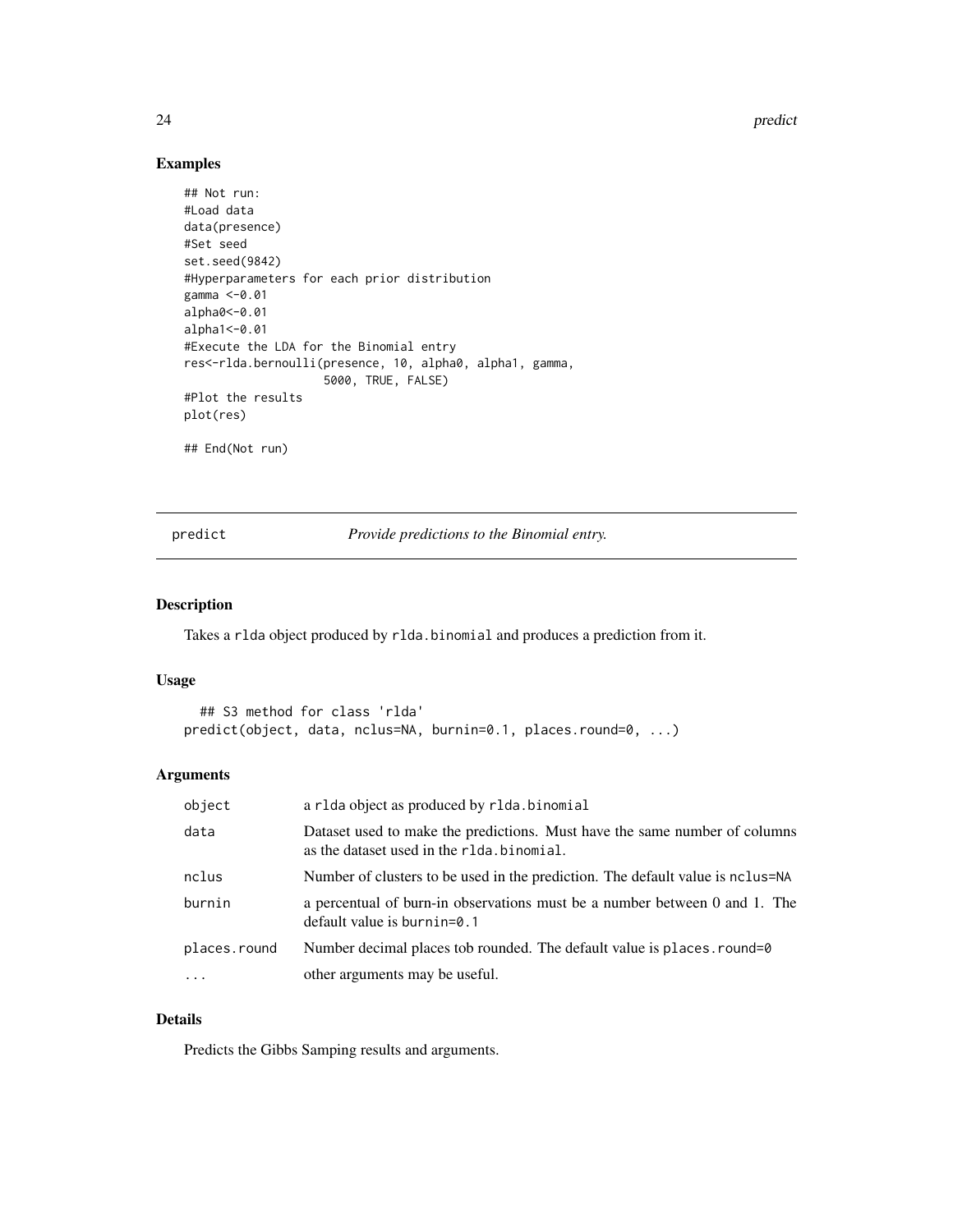#### <span id="page-24-0"></span>presence 25

#### Author(s)

- Pedro Albuquerque. <pedroa@unb.br> <http://pedrounb.blogspot.com/>
- Denis Valle. <drvalle@ufl.edu> <http://denisvalle.weebly.com/>
- Daijiang Li. <daijianglee@gmail.com>

#### See Also

[rlda.binomial](#page-30-1), [rlda.bernoulli](#page-26-1),[rlda.multinomial](#page-39-1)

#### Examples

```
## Not run:
library(Rlda)
# Read the SP500 data
data(sp500)
# Create size
spSize <- as.data.frame(matrix(100,
 ncol = ncol(sp500),
 nrow = nrow(sp500)))
# Set seed
set.seed(5874)
# Hyperparameters for each prior distribution
gamma <- 0.01
alpha0 <- 0.01
alpha1 < -0.01# Execute the LDA for the Binomial entry
res \le rlda.binomial(data = sp500, pop = spSize, n_community = 10,
alpha0 = alpha0, alpha1 = alpha1, gamma = gamma,
n_gibbs = 500, ll_prior = TRUE, display_progress = TRUE)
#Predict
pred<- predict(res, sp500, nclus=3)
## End(Not run)
```
presence *Species Presence/Absence Data*

#### Description

This data set has Presence/Absence predictions for 13 species at 386 forested locations. It consists of species, observed presence-absence values, and the probability predictions of three different models.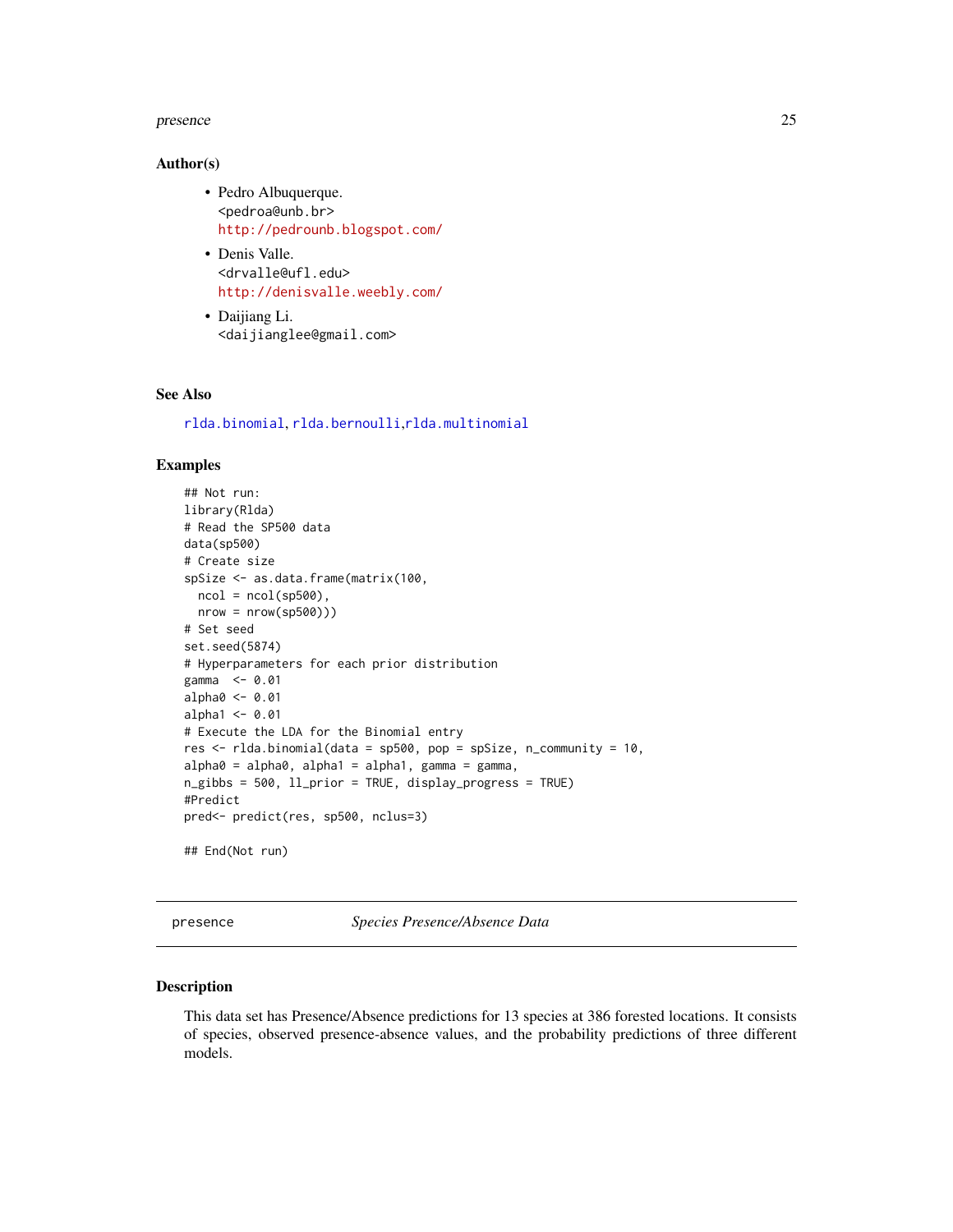# <span id="page-25-0"></span>Usage

data(presence)

# Format

A data frame with 386 observations for 13 species. Each cell represents one when the specie is presented zero otherwise.

#### Source

This dataset is from: Moisen, G.G., Freeman, E.A., Blackard, J.A., Frescino, T.S., Zimmerman N.E., Edwards, T.C. Predicting tree species presence and basal area in Utah: A comparison of stochastic gradient boosting, generalized additive models, and tree-based methods. Ecological Modellng, 199 (2006) 176-187.

# Examples

data(presence)

print *Print information with respect to the model.*

#### Description

Takes a rlda object produced by rlda.binomial, rlda.bernoulli or rlda.multinomial and produces a print from it.

#### Usage

```
## S3 method for class 'rlda'
print(x, burnin=0.1, ...)
```
#### Arguments

|                         | arlda object as produced by rlda.binomial, rlda.bernoulli or rlda.multinomial.                               |
|-------------------------|--------------------------------------------------------------------------------------------------------------|
| burnin                  | a percentual of burn-in observations must be a number between 0 and 1. The<br>default value is burnin= $0.1$ |
| $\cdot$ $\cdot$ $\cdot$ | other arguments may be useful.                                                                               |

# Details

Print the Gibbs Samping results.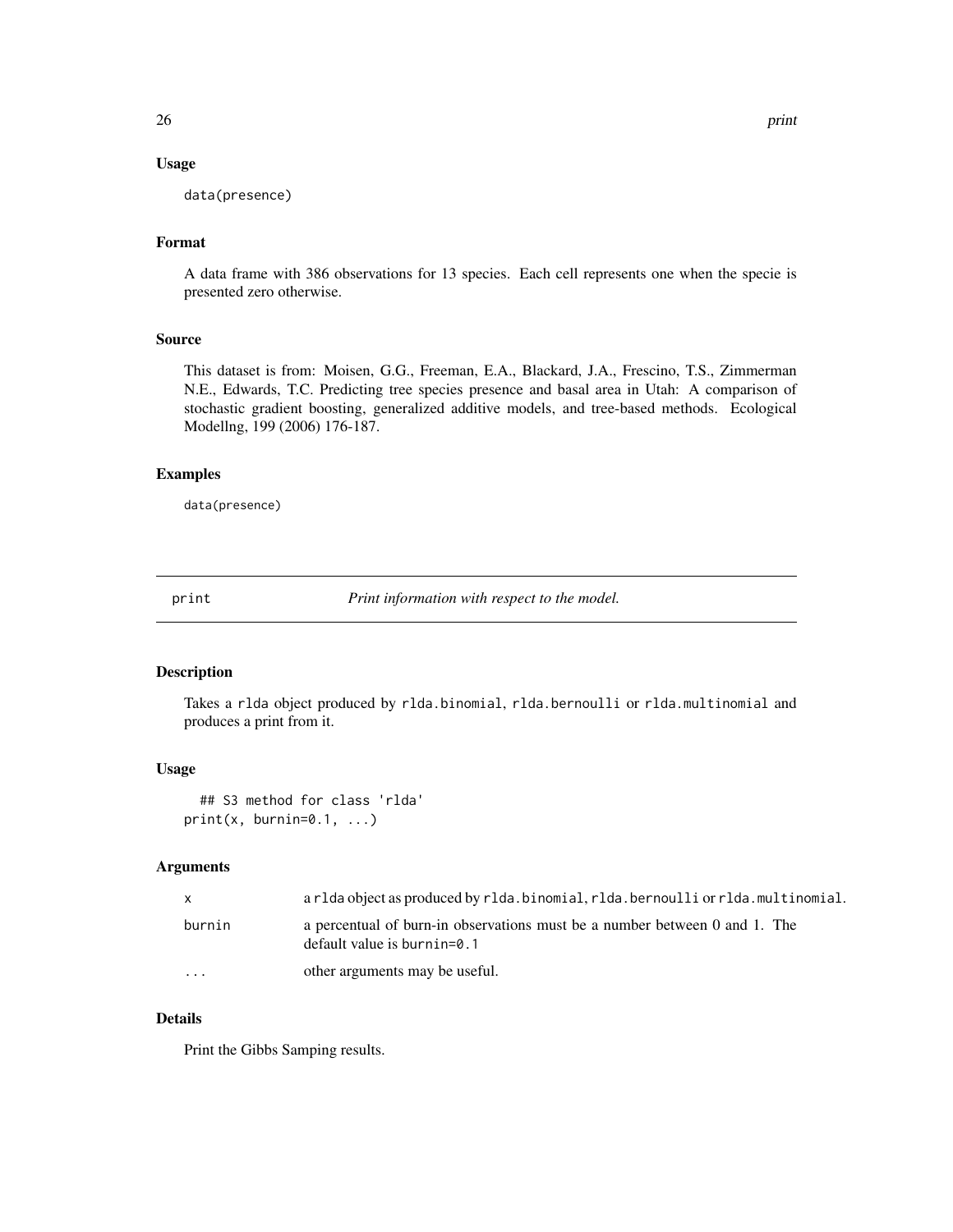# <span id="page-26-0"></span>rlda.bernoulli 27

#### Author(s)

- Pedro Albuquerque. <pedroa@unb.br> <http://pedrounb.blogspot.com/>
- Denis Valle. <drvalle@ufl.edu> <http://denisvalle.weebly.com/>
- Daijiang Li. <daijianglee@gmail.com>

# See Also

[rlda.binomial](#page-30-1), [rlda.bernoulli](#page-26-1),[rlda.multinomial](#page-39-1)

# Examples

```
## Not run:
#Load data
data(presence)
#Set seed
set.seed(9842)
#Hyperparameters for each prior distribution
gamma <-0.01
alpha0<-0.01
alpha1<-0.01
#Execute the LDA for the Binomial entry
res<-rlda.bernoulli(presence, 10, alpha0, alpha1, gamma,
                    5000, TRUE, FALSE)
#print method
print(res)
```
## End(Not run)

<span id="page-26-1"></span>rlda.bernoulli *LDA with bernoulli entry and Stick-Breaking prior.*

### Description

This method implements the Latent Dirichlet Allocation with Stick-Breaking prior for bernoulli data. rlda.bernoulli works with binary data.frame.

#### Usage

```
rlda.bernoulli(data, n_community, alpha0, alpha1, gamma,
n_gibbs, ll_prior = TRUE, display_progress = TRUE)
```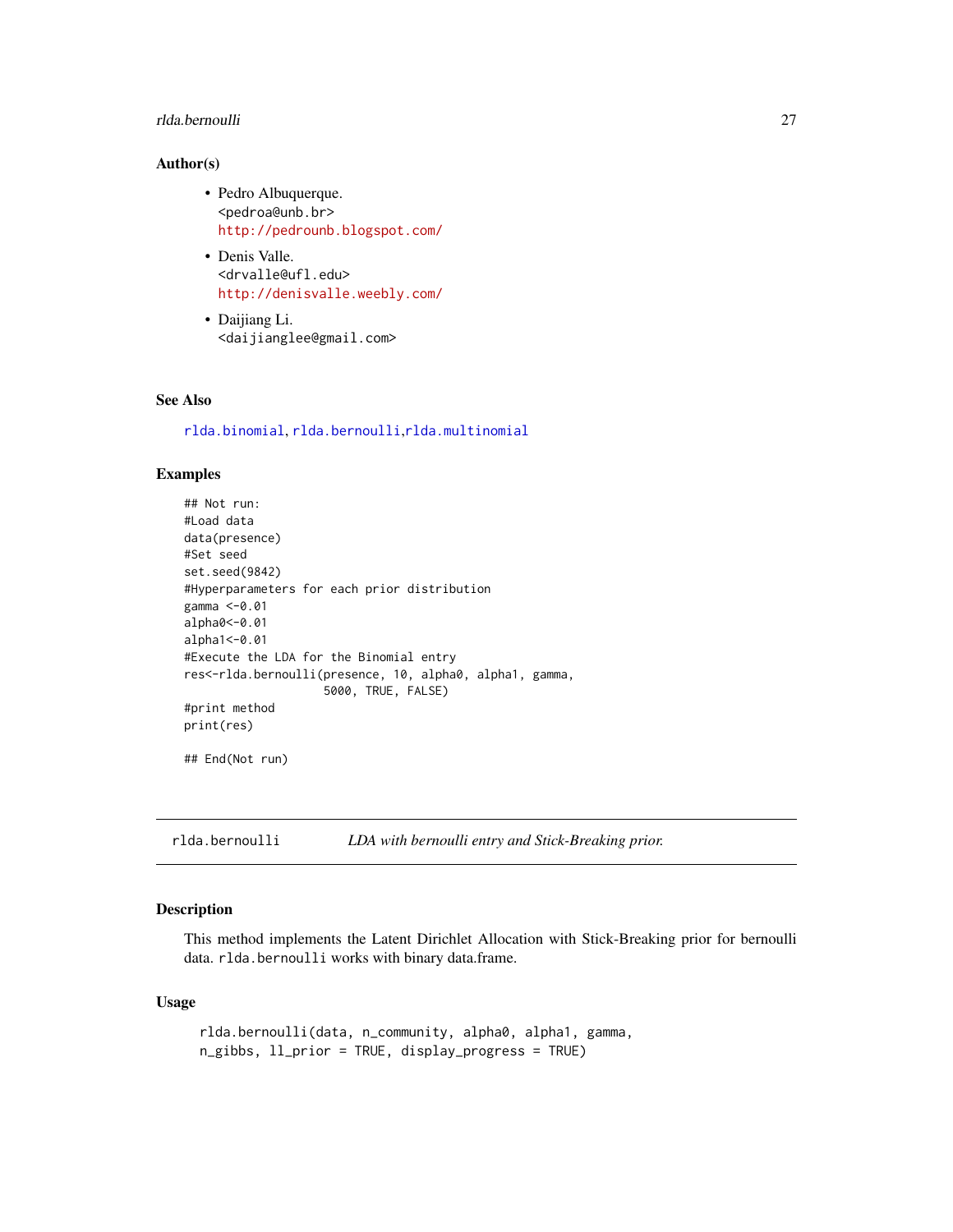#### Arguments

| data             | A binary data frame where each row is a sampling unit (i.e. Plots, Locations,                                                                                            |
|------------------|--------------------------------------------------------------------------------------------------------------------------------------------------------------------------|
|                  | Time, etc.) and each column is a categorical type of element ( <i>i.e.</i> Species, Firms,<br>Issues, etc.). The elements inside this data frame must be Zeros and Ones. |
| n_community      | Total number of communities to return. It must be less than the total number of<br>columns inside the data data frame.                                                   |
| alpha0           | Hyperparameter associated with the Beta prior Beta(alpha0, alpha1).                                                                                                      |
| alpha1           | Hyperparameter associated with the Beta prior Beta(alpha0, alpha1).                                                                                                      |
| gamma            | Hyperparameter associated with the Stick-Breaking prior.                                                                                                                 |
| n_gibbs          | Total number of Gibbs Samples.                                                                                                                                           |
| $ll\_prior$      | boolean scalar indicating TRUE if the log-likelihood must be computed using also                                                                                         |
|                  | the priors or FALSE otherwise.                                                                                                                                           |
| display_progress |                                                                                                                                                                          |
|                  | boolean scalar TRUE if the Progress Bar must be showed and FALSE otherwise.                                                                                              |

### Details

rlda.bernoulli uses a modified Latent Dirichlet Allocation method to construct Mixed-Membership Clusters using Bayesian Inference. The data must be a non-empty data.frame with the binaries values Zero or Ones for each variable (column) in each observation (row).

### Value

A R List with three elements:

| Theta         | The individual probability for each observation (ex: location) belong in each<br>cluster (ex: community). It is a matrix with dimension equal n_gibbs by |
|---------------|----------------------------------------------------------------------------------------------------------------------------------------------------------|
| Phi           | $nrow(data) * n_{community}$<br>The individual probability for each variable (ex: Specie) belong in each cluster                                         |
|               | (ex: community). It is a matrix with dimension equal n_gibbs by ncol(data) $*$ n_community                                                               |
| LogLikelihood | The vector of Log-Likelihoods compute for each Gibbs Sample.                                                                                             |

#### Note

The Theta and Phi matrix can be obtained for the i-th gibbs sampling using matrix(Theta[i,], nrow = nrow(data), nco and matrix(Phi[i,], nrow = n\_community, ncol = ncol(data)), respectively.

# Author(s)

- Pedro Albuquerque. <pedroa@unb.br> <http://pedrounb.blogspot.com/>
- Denis Valle. <drvalle@ufl.edu> <http://denisvalle.weebly.com/>
- Daijiang Li. <daijianglee@gmail.com> <http://daijiang.name/>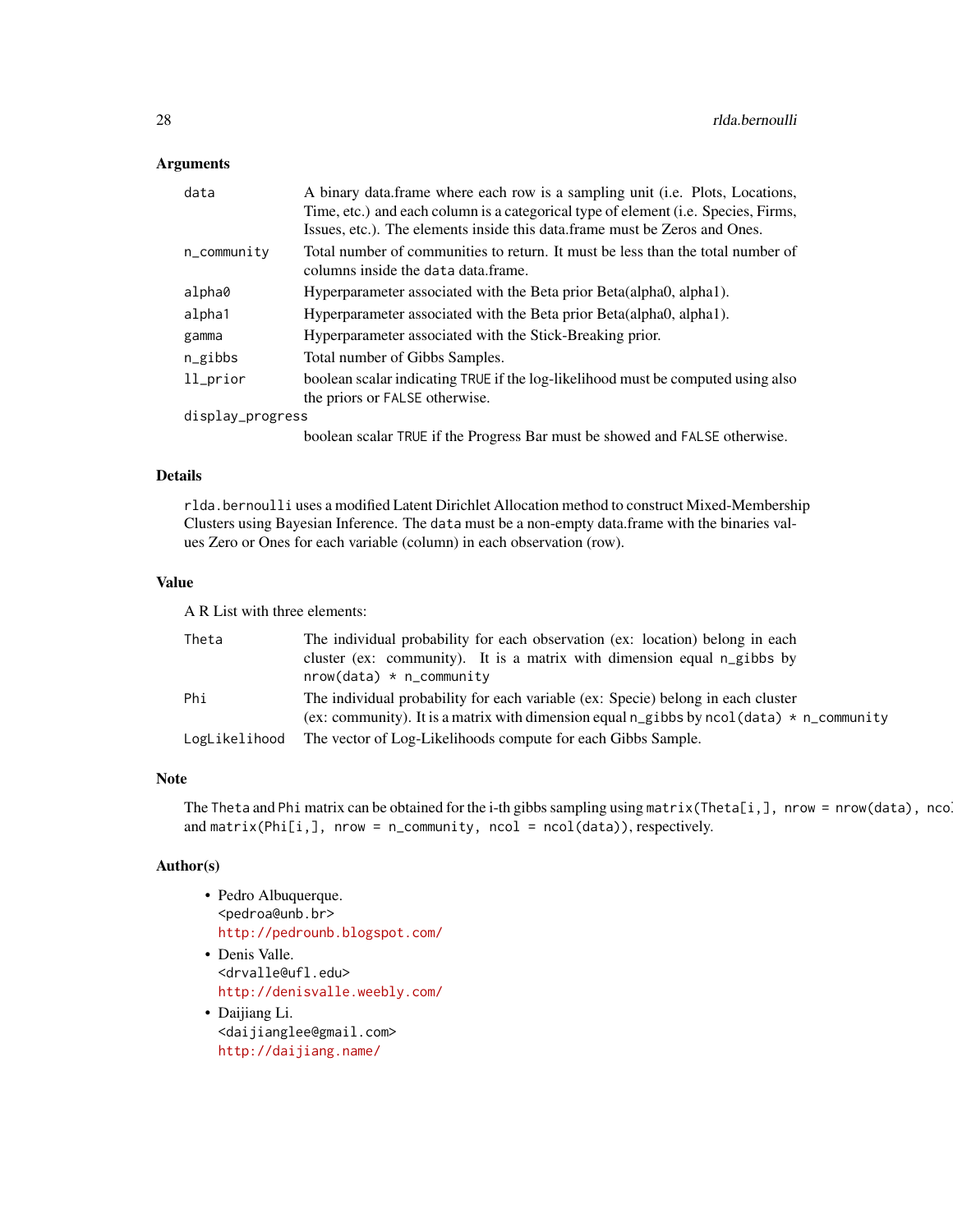#### <span id="page-28-0"></span>rlda.bernoulliMH 29

### References

- Blei, David M., Andrew Y. Ng, and Michael I. Jordan. "Latent dirichlet allocation." *Journal of machine Learning research* 3.Jan (2003): 993-1022. <http://www.jmlr.org/papers/volume3/blei03a/blei03a.pdf>
- Valle, Denis, et al.

"Decomposing biodiversity data using the Latent Dirichlet Allocation model, a probabilistic multivariate statistical method." *Ecology letters* 17.12 (2014): 1591-1601.

#### See Also

[rlda.multinomial](#page-39-1), [rlda.binomial](#page-30-1)

#### Examples

```
## Not run:
library(Rlda)
# Presence
data(presence)
# Set seed
set.seed(9842)
# Hyperparameters for each prior distribution
gamma <- 0.01
alpha0 <- 0.01
alpha1 < -0.01# Execute the LDA for the Bernoulli entry
res <- rlda.bernoulli(data = presence, n_community = 10,
alpha0 = alpha0, alpha1 = alpha1, gamma = gamma,
n_gibbs = 5000,ll_prior = TRUE, display_progress = TRUE)
```
## End(Not run)

rlda.bernoulliMH *LDA with bernoulli entry with Metropolis-Hasting.*

# **Description**

This method implements the Latent Dirichlet Allocation with Stick-Breaking prior for bernoulli data. rlda.bernoulliMH works with binary data.frame.

# Usage

```
rlda.bernoulliMH(data, loc.id, n_community, alpha0, alpha1, gamma,
n_gibbs, nadapt, ll_prior = TRUE, display_progress = TRUE)
```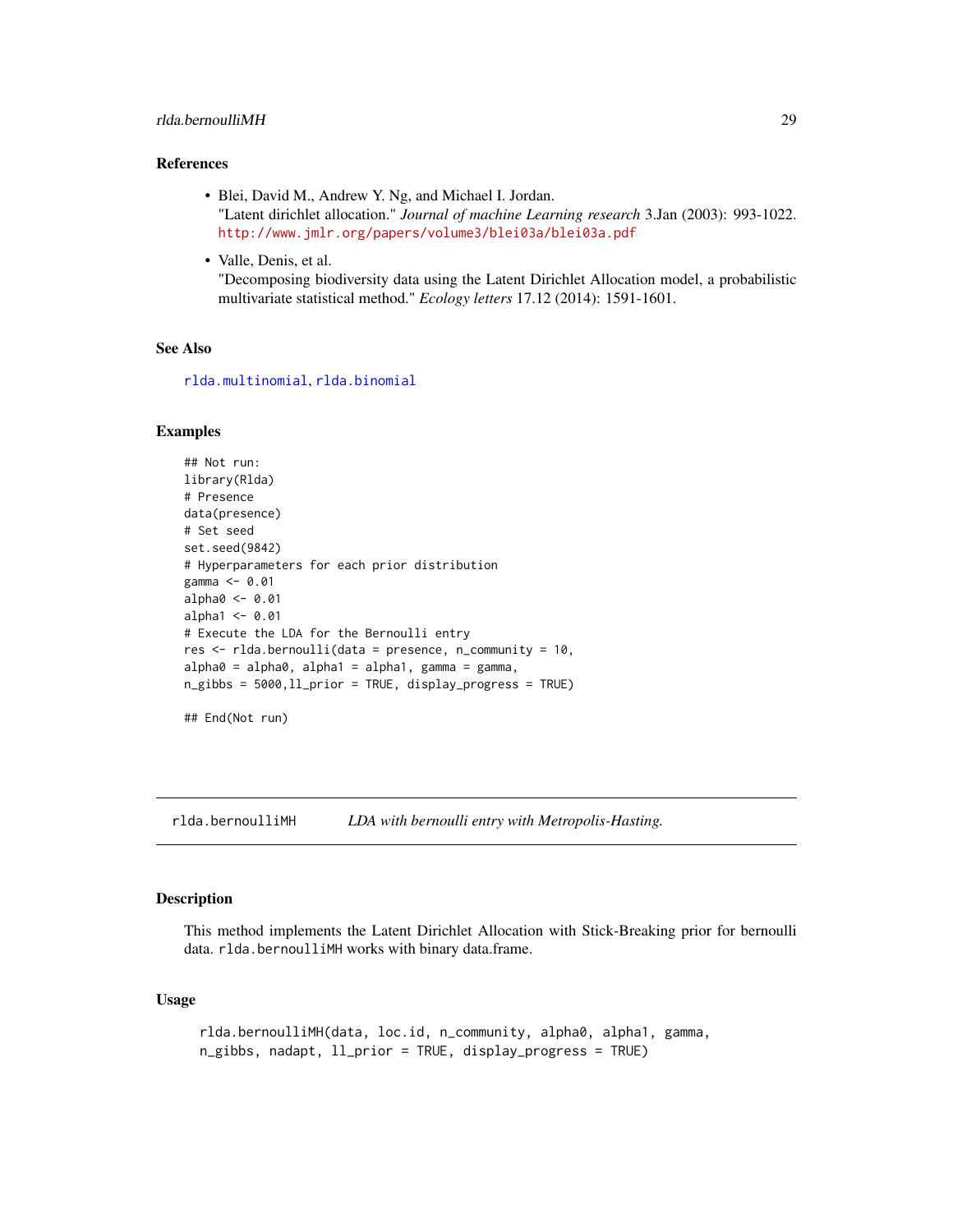# Arguments

| data                 | A binary data frame where each row is a sampling unit (i.e. Plots, Locations,<br>Time, etc.) and each column is a categorical type of element ( <i>i.e.</i> Species, Firms,<br>Issues, etc.). The elements inside this data.frame must be Zeros and Ones. |
|----------------------|-----------------------------------------------------------------------------------------------------------------------------------------------------------------------------------------------------------------------------------------------------------|
| loc.id               | Vector column from data with the repeated locations for Presence and Absence<br>data.                                                                                                                                                                     |
| $n_{\rm \_communit}$ | Total number of communities to return. It must be less than the total number of<br>columns inside the data data frame.                                                                                                                                    |
| alpha0               | Hyperparameter associated with the Beta prior Beta(alpha0, alpha1).                                                                                                                                                                                       |
| alpha1               | Hyperparameter associated with the Beta prior Beta(alpha0, alpha1).                                                                                                                                                                                       |
| gamma                | Hyperparameter associated with the Stick-Breaking prior.                                                                                                                                                                                                  |
| n_gibbs              | Total number of Gibbs Samples.                                                                                                                                                                                                                            |
| nadapt               | Total number of Adaptations.                                                                                                                                                                                                                              |
| ll_prior             | boolean scalar indicating TRUE if the log-likelihood must be computed using also<br>the priors or FALSE otherwise.                                                                                                                                        |
| display_progress     |                                                                                                                                                                                                                                                           |
|                      | boolean scalar TPUE if the Drogress Bor must be showed and EALSE otherwise                                                                                                                                                                                |

boolean scalar TRUE if the Progress Bar must be showed and FALSE otherwise.

# Details

rlda.bernoulliMH uses a modified Latent Dirichlet Allocation method to construct Mixed-Membership Clusters using Bayesian Inference. The data must be a non-empty data.frame with the binaries values Zero or Ones for each variable (column) in each observation (row).

# Value

A R List with three elements:

| Theta         | The individual probability for each observation (ex: location) belong in each                                                                                                  |
|---------------|--------------------------------------------------------------------------------------------------------------------------------------------------------------------------------|
|               | cluster (ex: community). It is a matrix with dimension equal n_gibbs by                                                                                                        |
|               | $length(unique(loc.id)) * n_{community}$                                                                                                                                       |
| Phi           | The individual probability for each variable (ex: Specie) belong in each cluster<br>(ex: community). It is a matrix with dimension equal n_gibbs by ncol(data) $*$ n_community |
| LogLikelihood | The vector of Log-Likelihoods compute for each Gibbs Sample.                                                                                                                   |

#### Note

The Theta and Phi matrix can be obtained for the i-th gibbs sampling using matrix(Theta[i,], nrow = length(unique(l and matrix(Phi[i,], nrow = n\_community, ncol = ncol(data)), respectively.

# Author(s)

• Pedro Albuquerque. <pedroa@unb.br> <http://pedrounb.blogspot.com/>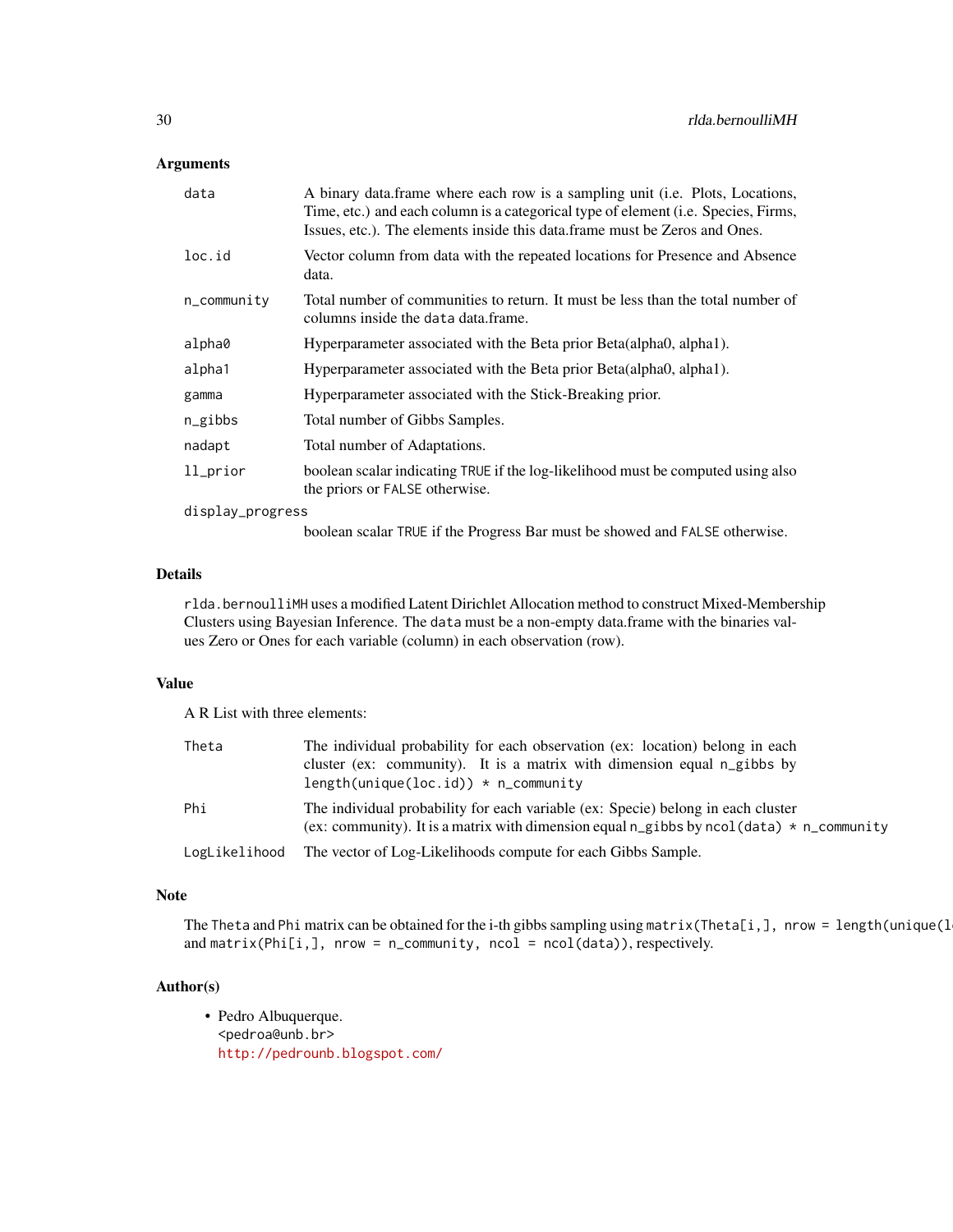#### <span id="page-30-0"></span>rlda.binomial 31

- Denis Valle. <drvalle@ufl.edu> <http://denisvalle.weebly.com/>
- Daijiang Li. <daijianglee@gmail.com> <http://daijiang.name/>

# References

- Blei, David M., Andrew Y. Ng, and Michael I. Jordan. "Latent dirichlet allocation." *Journal of machine Learning research* 3.Jan (2003): 993-1022. <http://www.jmlr.org/papers/volume3/blei03a/blei03a.pdf>
- Valle, Denis, et al. "Decomposing biodiversity data using the Latent Dirichlet Allocation model, a probabilistic multivariate statistical method." *Ecology letters* 17.12 (2014): 1591-1601.

#### See Also

[rlda.multinomial](#page-39-1), [rlda.binomial](#page-30-1)

#### Examples

```
## Not run:
library(Rlda)
# Presence
data(presence)
# Set seed
set.seed(9842)
# Hyperparameters for each prior distribution
gamma <- 0.01
alpha0 <- 0.01
alpha1 < -0.01# Execute the LDA for the Bernoulli entry
res <- rlda.bernoulliMH(data=presence,loc.id=seq(1,nrow(presence)),
n_community=5, alpha0=0.01, alpha1=0.99, gamma=0.1,
    n_gibbs=1000, nadapt=1000, ll_prior = TRUE, display_progress = TRUE)
## End(Not run)
```
<span id="page-30-1"></span>rlda.binomial *LDA with binomial entry and Stick-Breaking prior.*

# **Description**

This method implements the Latent Dirichlet Allocation with Stick-Breaking prior for binomial data. rlda.binomial works with frequency data.frame and also a population data.frame.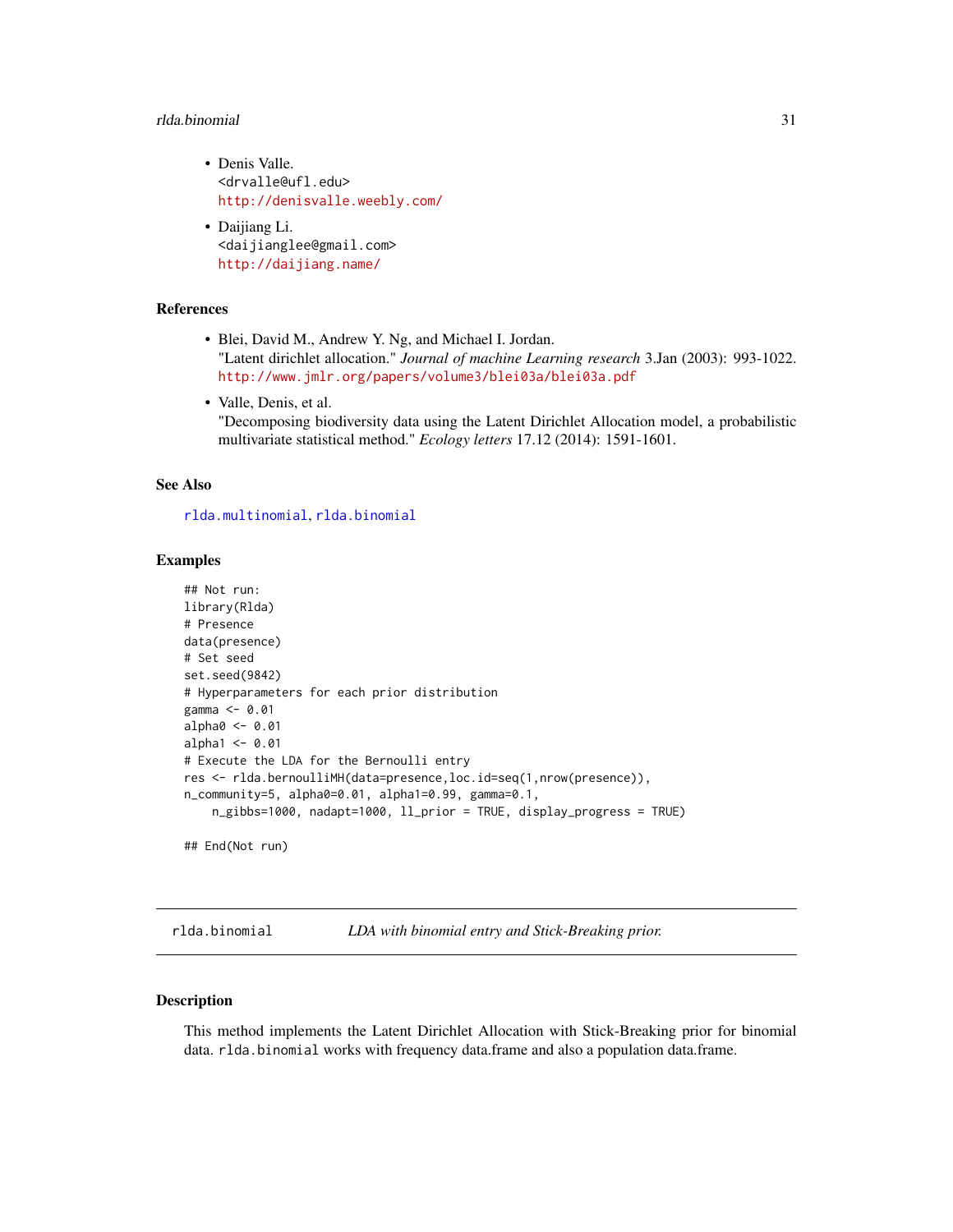# Usage

```
rlda.binomial(data, pop, n_community, alpha0, alpha1, gamma,
n_gibbs, ll_prior = TRUE, display_progress = TRUE)
```
# Arguments

| data                 | A abundance data frame where each row is a sampling unit (i.e. Plots, Locations,<br>Time, etc.) and each column is a categorical type of element (i.e. Species, Firms,<br>Issues, etc.).                                                                                                           |
|----------------------|----------------------------------------------------------------------------------------------------------------------------------------------------------------------------------------------------------------------------------------------------------------------------------------------------|
| pop                  | A population data.frame where each row is a sampling unit (i.e. Plots, Locations,<br>Time, etc.) and each column is a categorical type of element (i.e. Species, Firms,<br>Issues, etc.). The elements inside this data frame must all be greater than the<br>elements inside the data data frame. |
| $n_{\rm \_communit}$ | Total number of communities to return. It must be less than the total number of<br>columns inside the data and pop data.frame.                                                                                                                                                                     |
| alpha0               | Hyperparameter associated with the Beta prior Beta(alpha0, alpha1).                                                                                                                                                                                                                                |
| alpha1               | Hyperparameter associated with the Beta prior Beta (alpha0, alpha1).                                                                                                                                                                                                                               |
| gamma                | Hyperparameter associated with the Stick-Breaking prior.                                                                                                                                                                                                                                           |
| $n$ gibbs            | Total number of Gibbs Samples.                                                                                                                                                                                                                                                                     |
| ll_prior             | boolean scalar, TRUE if the log-likelihood must be computed using also the priors<br>or FALSE otherwise.                                                                                                                                                                                           |
| display_progress     |                                                                                                                                                                                                                                                                                                    |
|                      | boolean scalar, TRUE if the Progress Bar must be showed and FALSE otherwise.                                                                                                                                                                                                                       |

#### Details

rlda.binomial uses a modified Latent Dirichlet Allocation method to construct Mixed-Membership Clusters using Bayesian Inference. The data must be a non-empty data.frame with the frequencies for each variable (column) in each observation (row). The pop must be a non-empty data.frame with the frequencies for each variable (column) in each observation (row) greater than the entries inside data data.frame.

# Value

A R List with three elements:

| Theta         | The individual probability for each observation (ex: location) belong in each<br>cluster (ex: community). It is a matrix with dimension equal n_gibbs by                       |
|---------------|--------------------------------------------------------------------------------------------------------------------------------------------------------------------------------|
|               | $nrow(data) * n_{community}$                                                                                                                                                   |
| Phi           | The individual probability for each variable (ex: Specie) belong in each cluster<br>(ex: community). It is a matrix with dimension equal n_gibbs by ncol(data) $*$ n_community |
| LogLikelihood | The vector of Log-Likelihoods compute for each Gibbs Sample.                                                                                                                   |

# Note

The Theta and Phi matrix can be obtained for the i-th gibbs sampling using matrix(Theta[i,], nrow = nrow(data), nco and matrix(Phi[i,], nrow = n\_community, ncol = ncol(data)), respectively.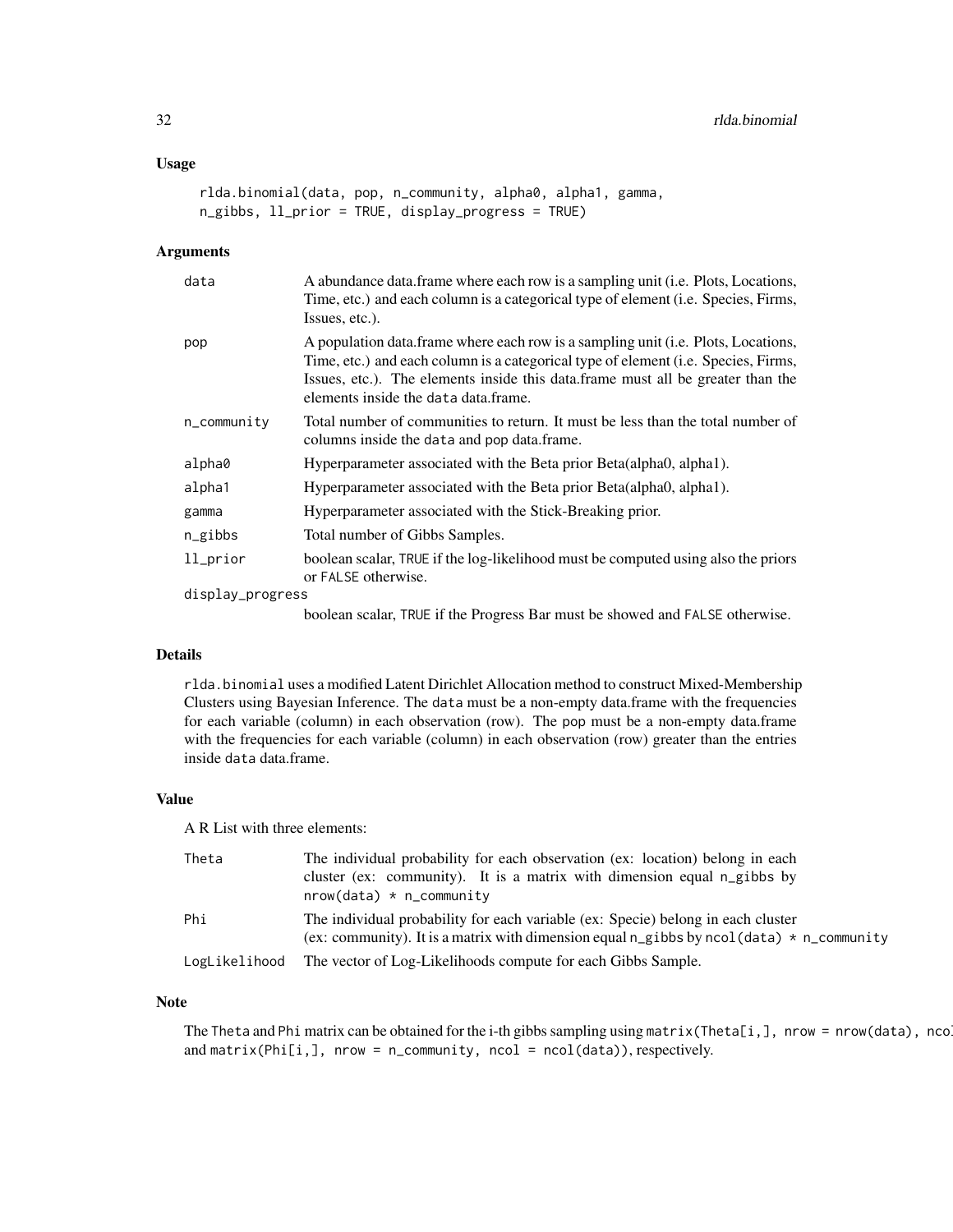#### <span id="page-32-0"></span>rlda.binomial 33

#### Author(s)

- Pedro Albuquerque. <pedroa@unb.br> <http://pedrounb.blogspot.com/>
- Denis Valle. <drvalle@ufl.edu> <http://denisvalle.weebly.com/>
- Daijiang Li. <daijianglee@gmail.com> <http://daijiang.name>

#### References

- Blei, David M., Andrew Y. Ng, and Michael I. Jordan. "Latent dirichlet allocation." *Journal of machine Learning research* 3.Jan (2003): 993-1022. <http://www.jmlr.org/papers/volume3/blei03a/blei03a.pdf>
- Valle, Denis, et al.

"Decomposing biodiversity data using the Latent Dirichlet Allocation model, a probabilistic multivariate statistical method." *Ecology letters* 17.12 (2014): 1591-1601.

# See Also

[rlda.multinomial](#page-39-1), [rlda.bernoulli](#page-26-1)

# Examples

```
## Not run:
library(Rlda)
# Read the SP500 data
data(sp500)
# Create size
spSize <- as.data.frame(matrix(100,
  ncol = ncol(sp500),
  nrow = nrow(sp500)))# Set seed
set.seed(5874)
# Hyperparameters for each prior distribution
gamma <- 0.01
alpha0 <- 0.01
alpha1 <- 0.01
# Execute the LDA for the Binomial entry
res \le rlda.binomial(data = sp500, pop = spSize, n_community = 10,
alpha0 = alpha0, alpha1 = alpha1, gamma1 = gainma,
n_gibbs = 500, ll_prior = TRUE, display_progress = TRUE)
```
## End(Not run)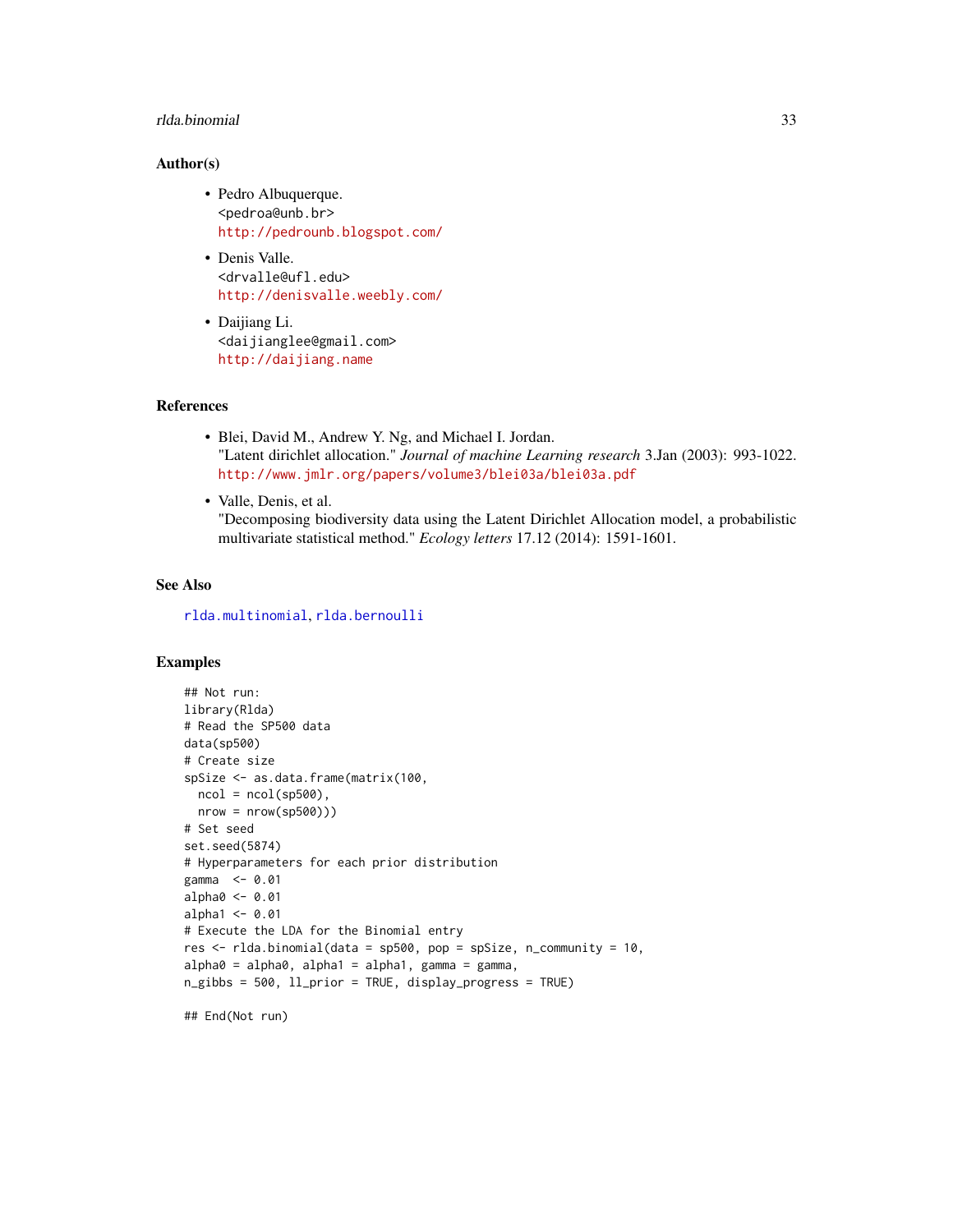<span id="page-33-0"></span>

# Description

This method implements the Latent Dirichlet Allocation with Stick-Breaking prior for binomial data and Remote Sensing. rlda.binomialMH works with frequency data.frame and also a population data.frame.

# Usage

```
rlda.binomialMH(data, pop, n_community, alpha0, alpha1, gamma,
n_gibbs, ll_prior = TRUE, display_progress = TRUE)
```
#### Arguments

| data                     | A abundance data frame where each row is a sampling unit (i.e. Plots, Locations,<br>Time, etc.) and each column is a categorical type of element (i.e. Species, Firms,<br>Issues, etc.).                                                                                                            |
|--------------------------|-----------------------------------------------------------------------------------------------------------------------------------------------------------------------------------------------------------------------------------------------------------------------------------------------------|
| pop                      | A population data. frame where each row is a sampling unit (i.e. Plots, Locations,<br>Time, etc.) and each column is a categorical type of element (i.e. Species, Firms,<br>Issues, etc.). The elements inside this data frame must all be greater than the<br>elements inside the data data.frame. |
| $n_{\text{-}}$ community | Total number of communities to return. It must be less than the total number of<br>columns inside the data and pop data.frame.                                                                                                                                                                      |
| alpha0                   | Hyperparameter associated with the Beta prior Beta(alpha0, alpha1).                                                                                                                                                                                                                                 |
| alpha1                   | Hyperparameter associated with the Beta prior Beta(alpha0, alpha1).                                                                                                                                                                                                                                 |
| gamma                    | Hyperparameter associated with the Stick-Breaking prior.                                                                                                                                                                                                                                            |
| $n$ gibbs                | Total number of Gibbs Samples.                                                                                                                                                                                                                                                                      |
| ll_prior                 | boolean scalar, TRUE if the log-likelihood must be computed using also the priors<br>or FALSE otherwise.                                                                                                                                                                                            |
| display_progress         |                                                                                                                                                                                                                                                                                                     |
|                          | boolean scalar, TRUE if the Progress Bar must be showed and FALSE otherwise.                                                                                                                                                                                                                        |

### Details

rlda.binomialMH uses a modified Latent Dirichlet Allocation method to construct Mixed-Membership Clusters using Bayesian Inference. The data must be a non-empty data.frame with the frequencies for each variable (column) in each observation (row). The pop must be a non-empty data.frame with the frequencies for each variable (column) in each observation (row) greater than the entries inside data data.frame.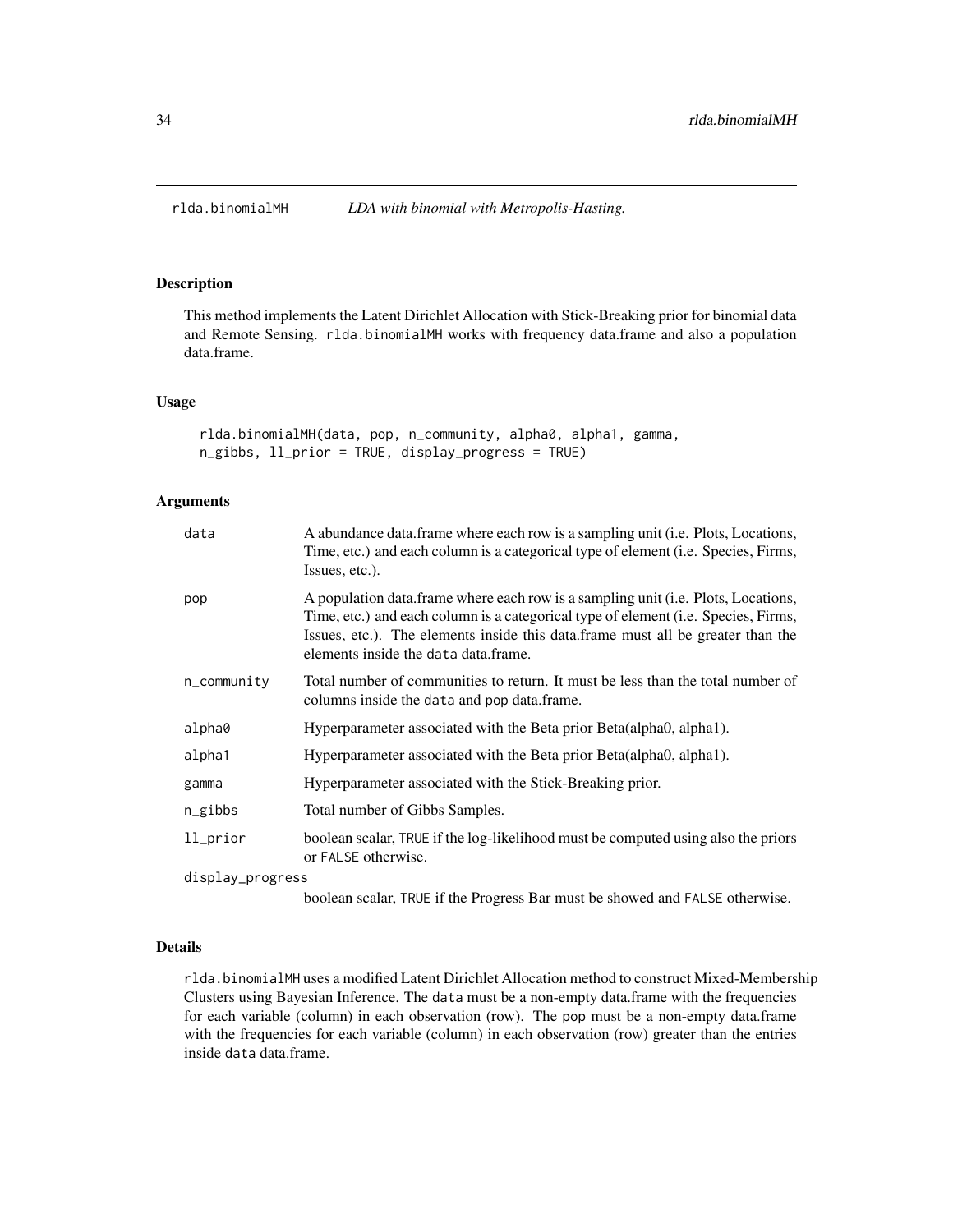# <span id="page-34-0"></span>Value

A R List with three elements:

| Theta         | The individual probability for each observation (ex: location) belong in each<br>cluster (ex: community). It is a matrix with dimension equal n_gibbs by<br>$nrow(data) * n_{community}$ |
|---------------|------------------------------------------------------------------------------------------------------------------------------------------------------------------------------------------|
| Phi           | The individual probability for each variable (ex: Specie) belong in each cluster<br>(ex: community). It is a matrix with dimension equal n_gibbs by ncol(data) $*$ n_community           |
| LogLikelihood | The vector of Log-Likelihoods compute for each Gibbs Sample.                                                                                                                             |

# Note

The Theta and Phi matrix can be obtained for the i-th gibbs sampling using matrix(Theta[i,], nrow = nrow(data), nco and matrix(Phi[i,], nrow = n\_community, ncol = ncol(data)), respectively.

#### Author(s)

- Pedro Albuquerque. <pedroa@unb.br> <http://pedrounb.blogspot.com/>
- Denis Valle. <drvalle@ufl.edu> <http://denisvalle.weebly.com/>
- Daijiang Li. <daijianglee@gmail.com> <http://daijiang.name>

## References

- Blei, David M., Andrew Y. Ng, and Michael I. Jordan. "Latent dirichlet allocation." *Journal of machine Learning research* 3.Jan (2003): 993-1022. <http://www.jmlr.org/papers/volume3/blei03a/blei03a.pdf>
- Valle, Denis, et al. "Decomposing biodiversity data using the Latent Dirichlet Allocation model, a probabilistic multivariate statistical method." *Ecology letters* 17.12 (2014): 1591-1601.

#### See Also

[rlda.multinomial](#page-39-1), [rlda.bernoulli](#page-26-1)

#### Examples

```
## Not run:
library(Rlda)
# Read the SP500 data
data(sp500)
# Create size
spSize <- as.data.frame(matrix(100,
```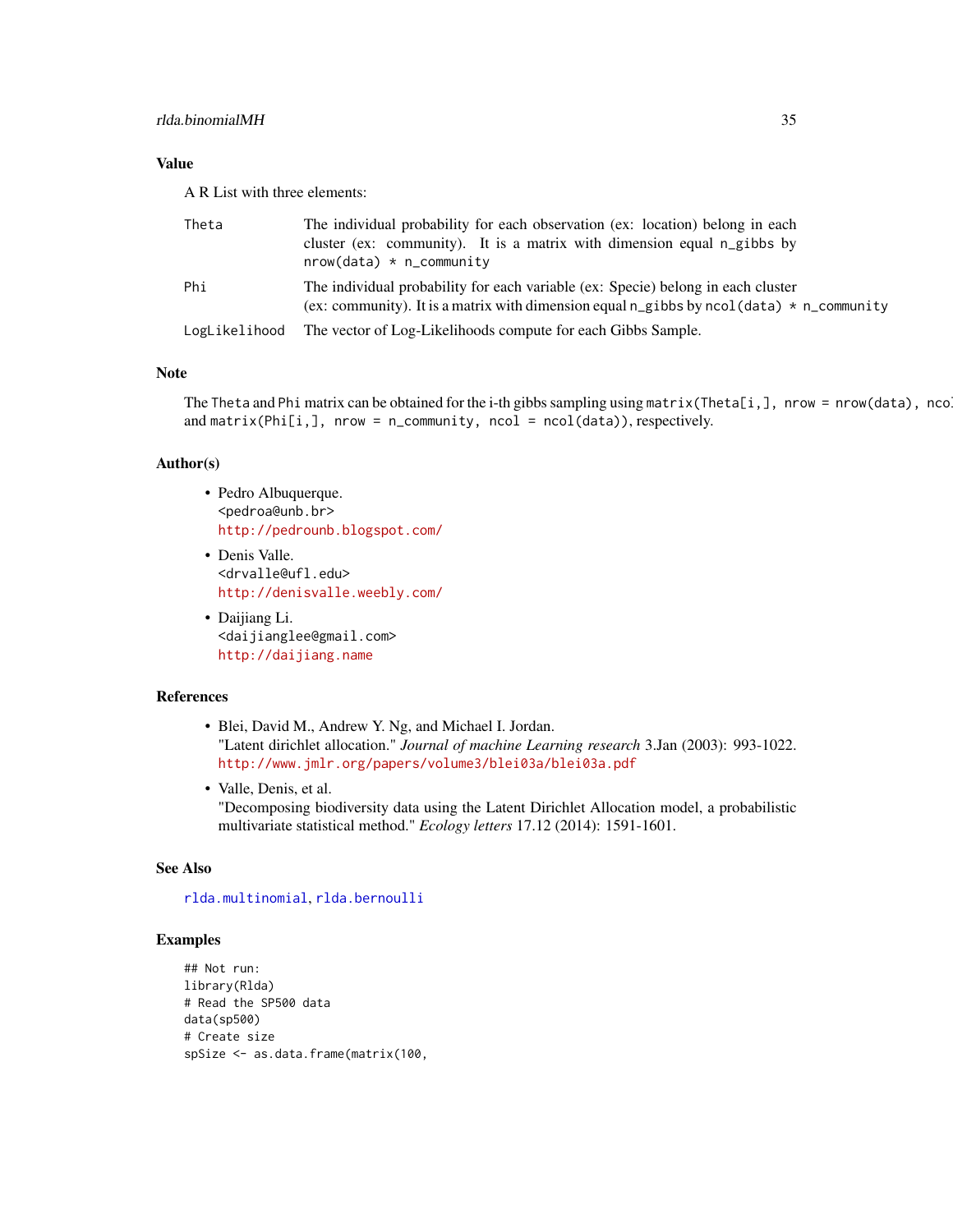```
ncol = ncol(sp500),
  nrow = nrow(sp500)))# Set seed
set.seed(5874)
# Hyperparameters for each prior distribution
gamma <- 0.01
alpha0 <- 0.01
alpha1 <- 0.01
# Execute the LDA for the Binomial entry
res <- rlda.binomialMH(data = sp500, pop = spSize, n_community = 10,
alpha0 = alpha0, alpha1 = alpha1, gamma1 = gainma,
n_gibbs = 500, ll_prior = TRUE, display_progress = TRUE)
```
## End(Not run)

rlda.binomialVB *LDA with binomial entry and Stick-Breaking prior and Variational Inference.*

#### Description

This method implements the Latent Dirichlet Allocation with Stick-Breaking prior for binomial data with Variational Inference. rlda.binomialVB works with frequency data.frame.

#### Usage

```
rlda.binomialVB(data, loc.id, n_community, alpha0, alpha1,
gamma, maxit=1000, thresh=0.0001)
```
#### Arguments

| data        | A abundance data.frame where each row is a sampling unit (i.e. Plots, Locations,<br>Time, etc.) and each column is a categorical type of element (i.e. Species, Firms, |
|-------------|------------------------------------------------------------------------------------------------------------------------------------------------------------------------|
|             | Issues, etc.).                                                                                                                                                         |
| loc.id      | ID variable in data.frame.                                                                                                                                             |
| n_community | Total number of communities to return. It must be less than the total number of<br>columns inside the data.                                                            |
| alpha0      | Hyperparameter associated with the Beta prior Beta(alpha0, alpha1).                                                                                                    |
| alpha1      | Hyperparameter associated with the Beta prior Beta(alpha0, alpha1).                                                                                                    |
| gamma       | Hyperparameter associated with the Stick-Breaking prior.                                                                                                               |
| maxit       | Maximum number of iterations.                                                                                                                                          |
| thresh      | Threshold for ELBO convergence.                                                                                                                                        |

# Details

rlda.binomialVB uses a modified Latent Dirichlet Allocation method to construct Mixed-Membership Clusters using Bayesian Variational Inference. The data must be a non-empty data.frame with the frequencies for each variable (column) in each observation (row).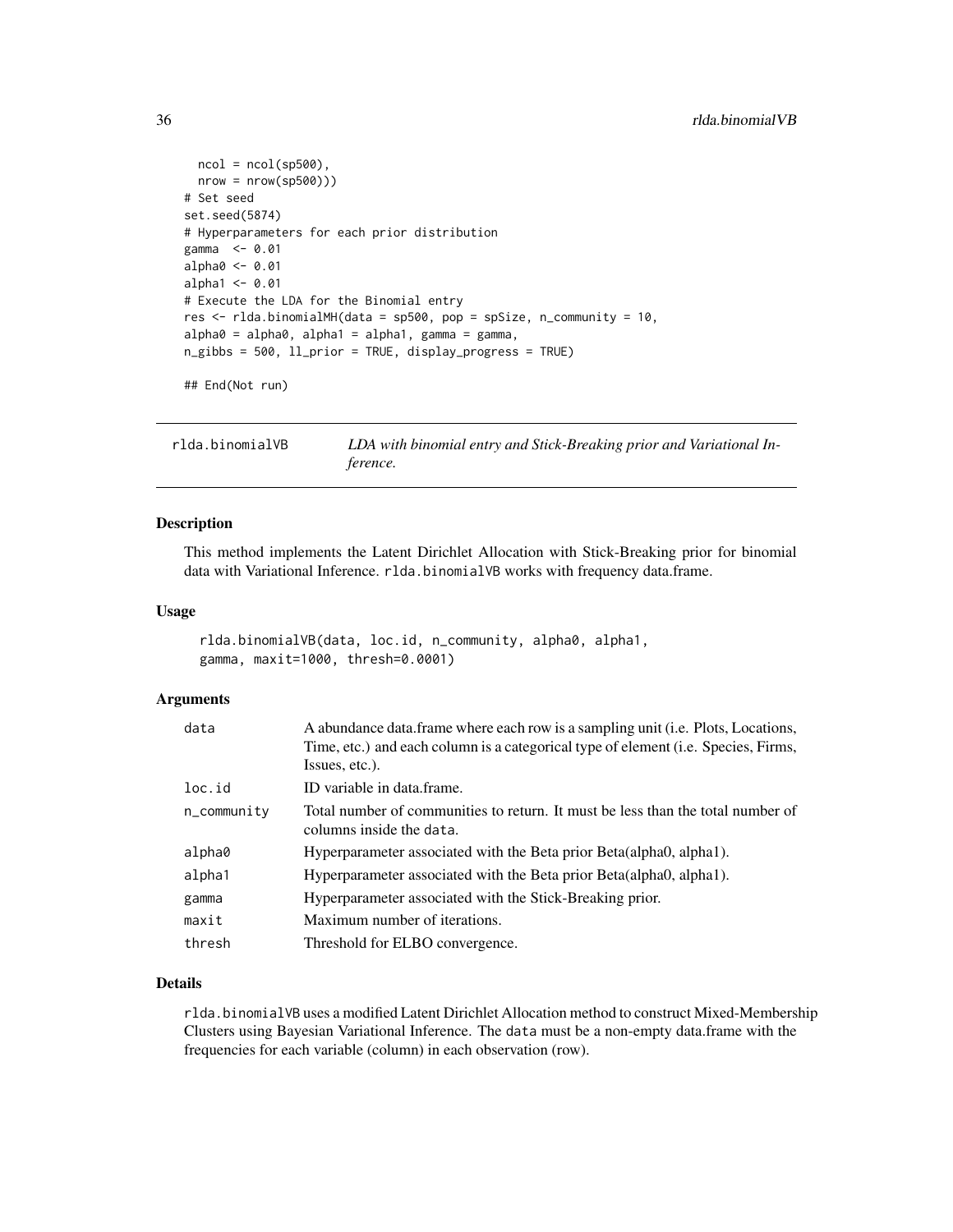# <span id="page-36-0"></span>Value

A R List with three elements:

| Theta       | The individual probability for each observation (ex: location) belong in each<br>cluster (ex: community). It is a matrix with dimension equal n_gibbs by<br>$nrow(data) * n_{community}$ |
|-------------|------------------------------------------------------------------------------------------------------------------------------------------------------------------------------------------|
| Phi         | The individual probability for each variable (ex: Specie) belong in each cluster<br>(ex: community). It is a matrix with dimension equal n_gibbs by ncol(data) $*$ n_community           |
| <b>ELBO</b> | The vector of ELBO compute for each iteration.                                                                                                                                           |

# Note

The Theta and Phi matrix can be obtained for the i-th gibbs sampling using matrix(Theta[i,], nrow = nrow(data), nco and matrix(Phi[i,], nrow = n\_community, ncol = ncol(data)), respectively.

#### Author(s)

- Pedro Albuquerque. <pedroa@unb.br> <http://pedrounb.blogspot.com/>
- Denis Valle. <drvalle@ufl.edu> <http://denisvalle.weebly.com/>
- Daijiang Li. <daijianglee@gmail.com> <http://daijiang.name>

#### References

- Blei, David M., Andrew Y. Ng, and Michael I. Jordan. "Latent dirichlet allocation." *Journal of machine Learning research* 3.Jan (2003): 993-1022. <http://www.jmlr.org/papers/volume3/blei03a/blei03a.pdf>
- Valle, Denis, et al. "Decomposing biodiversity data using the Latent Dirichlet Allocation model, a probabilistic multivariate statistical method." *Ecology letters* 17.12 (2014): 1591-1601.

# See Also

[rlda.multinomial](#page-39-1), [rlda.bernoulli](#page-26-1)

#### Examples

```
## Not run:
library(Rlda)
# Set seed
set.seed(5874)
# Hyperparameters for each prior distribution
gamma <- 0.01
```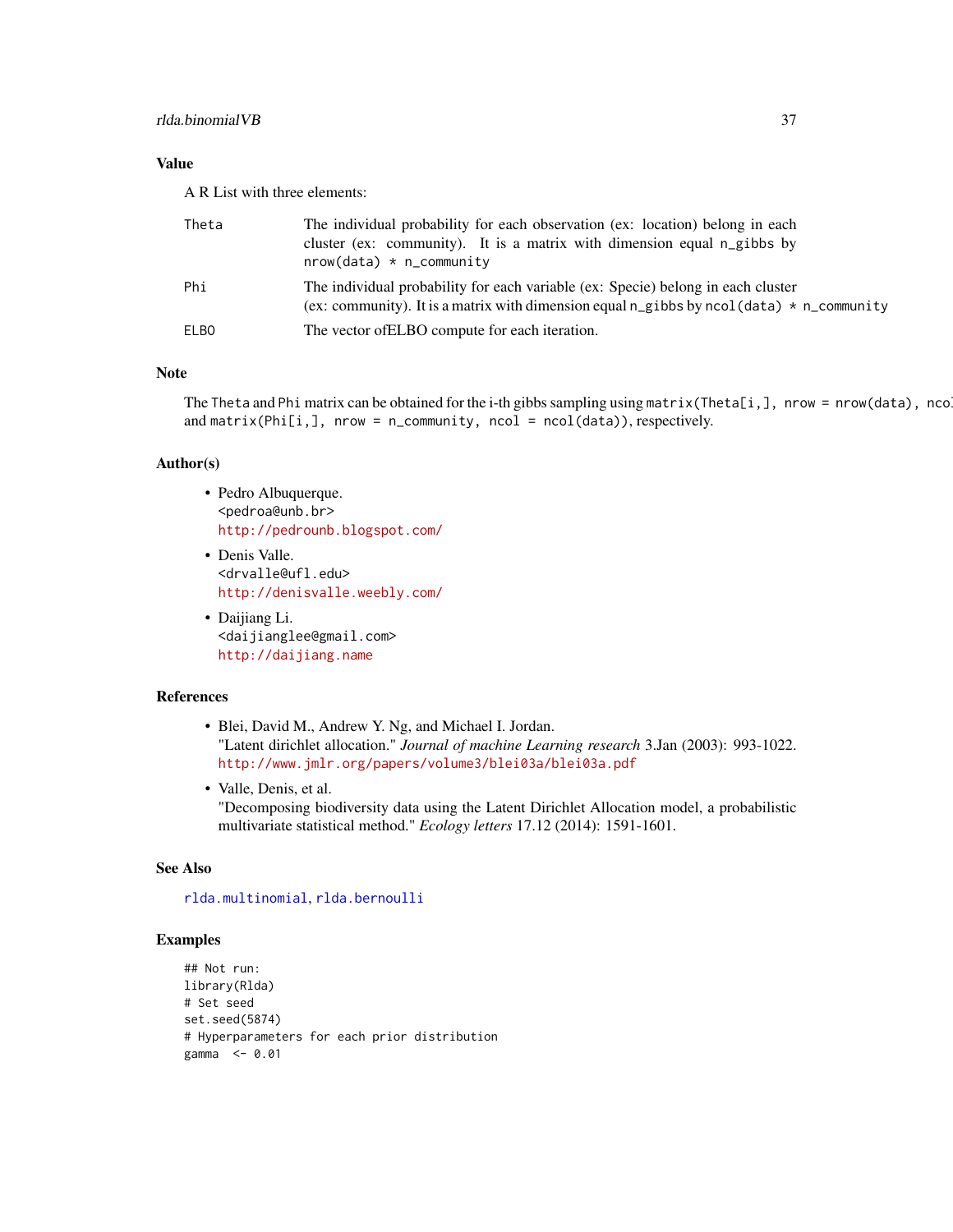```
alpha0 <- 0.01
alpha1 <- 0.01
# Execute the LDA for the Binomial entry
res<- rlda.binomialVB(data=tmp, loc.id='loc.id', n_community=10,
alpha0=0.01, alpha1=0.99, gamma=0.1, maxit=100, thresh=0.0001)
## End(Not run)
```
rlda.fastbernoulli *LDA with bernoulli entry and Stick-Breaking prior.*

# Description

This method implements the Latent Dirichlet Allocation with Stick-Breaking prior for bernoulli data. rlda.fastbernoulli works with binary data.frame.

# Usage

```
rlda.fastbernoulli(data, loc.id, n_community, alpha0, alpha1, gamma,
n_gibbs, ll_prior = TRUE, display_progress = TRUE)
```
# Arguments

| data              | A binary data frame where each row is a sampling unit (i.e. Plots, Locations,<br>Time, etc.) and each column is a categorical type of element (i.e. Species, Firms,<br>Issues, etc.). The elements inside this data.frame must be Zeros and Ones. |
|-------------------|---------------------------------------------------------------------------------------------------------------------------------------------------------------------------------------------------------------------------------------------------|
| loc.id            | ID variable for repeated measure.                                                                                                                                                                                                                 |
| $n_{c}$ community | Total number of communities to return. It must be less than the total number of<br>columns inside the data data.frame.                                                                                                                            |
| alpha0            | Hyperparameter associated with the Beta prior Beta (alpha0, alpha1).                                                                                                                                                                              |
| alpha1            | Hyperparameter associated with the Beta prior Beta(alpha0, alpha1).                                                                                                                                                                               |
| gamma             | Hyperparameter associated with the Stick-Breaking prior.                                                                                                                                                                                          |
| $n$ gibbs         | Total number of Gibbs Samples.                                                                                                                                                                                                                    |
| ll_prior          | boolean scalar indicating TRUE if the log-likelihood must be computed using also<br>the priors or FALSE otherwise.                                                                                                                                |
| display_progress  |                                                                                                                                                                                                                                                   |

boolean scalar TRUE if the Progress Bar must be showed and FALSE otherwise.

#### Details

rlda.fastbernoulli uses a modified Latent Dirichlet Allocation method to construct Mixed-Membership Clusters using Bayesian Inference. The data must be a non-empty data.frame with the binaries values Zero or Ones for each variable (column) in each observation (row).

<span id="page-37-0"></span>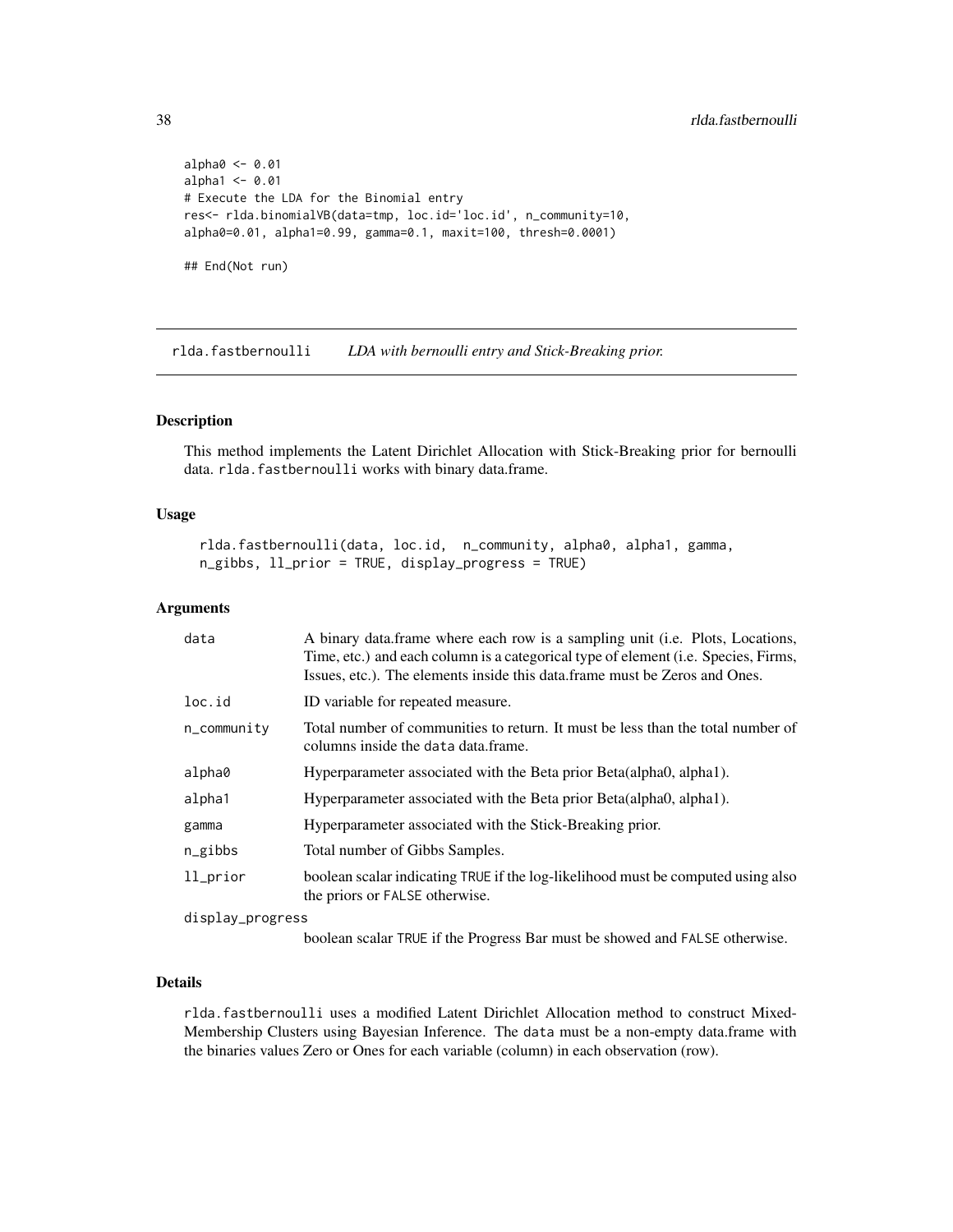# <span id="page-38-0"></span>Value

A R List with three elements:

| Theta         | The individual probability for each observation (ex: location) belong in each<br>cluster (ex: community). It is a matrix with dimension equal n_gibbs by<br>$nrow(data) * n_{community}$ |
|---------------|------------------------------------------------------------------------------------------------------------------------------------------------------------------------------------------|
| Phi           | The individual probability for each variable (ex: Specie) belong in each cluster<br>(ex: community). It is a matrix with dimension equal n_gibbs by ncol(data) $*$ n_community           |
| LogLikelihood | The vector of Log-Likelihoods compute for each Gibbs Sample.                                                                                                                             |

# Note

The Theta and Phi matrix can be obtained for the i-th gibbs sampling using matrix(Theta[i,], nrow = nrow(data), nco and matrix(Phi[i,], nrow = n\_community, ncol = ncol(data)), respectively.

#### Author(s)

- Pedro Albuquerque. <pedroa@unb.br> <http://pedrounb.blogspot.com/>
- Denis Valle. <drvalle@ufl.edu> <http://denisvalle.weebly.com/>
- Daijiang Li. <daijianglee@gmail.com> <http://daijiang.name/>

## References

- Blei, David M., Andrew Y. Ng, and Michael I. Jordan. "Latent dirichlet allocation." *Journal of machine Learning research* 3.Jan (2003): 993-1022. <http://www.jmlr.org/papers/volume3/blei03a/blei03a.pdf>
- Valle, Denis, et al. "Decomposing biodiversity data using the Latent Dirichlet Allocation model, a probabilistic multivariate statistical method." *Ecology letters* 17.12 (2014): 1591-1601.

#### See Also

[rlda.multinomial](#page-39-1), [rlda.binomial](#page-30-1)

#### Examples

## Not run: library(Rlda) # Presence data(presence) # Set seed set.seed(9842)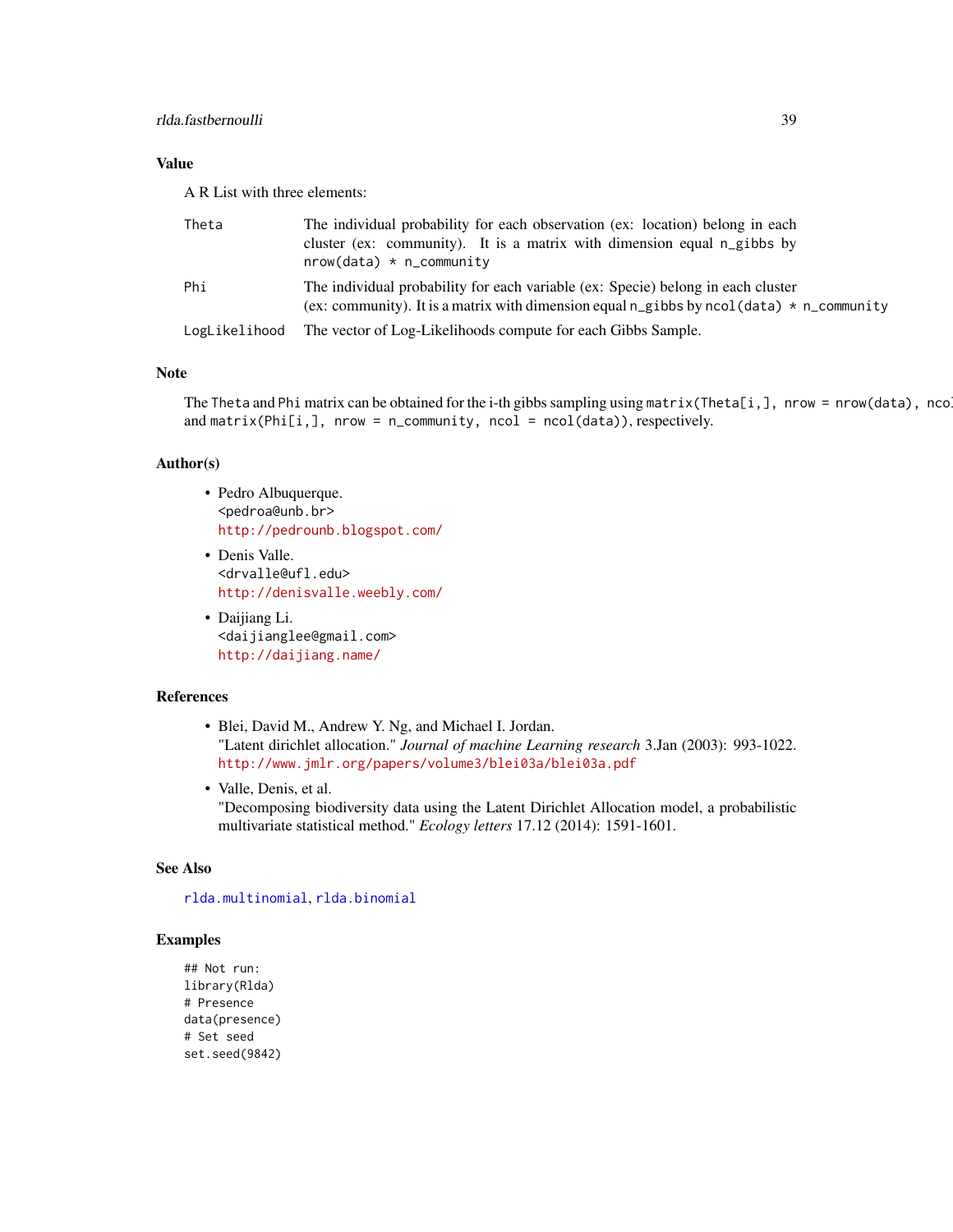```
# Hyperparameters for each prior distribution
gamma <- 0.01
alpha0 <- 0.01
alpha1 < -0.01presence$loc.id<-seq(1,nrow(presence))
# Execute the LDA for the Bernoulli entry
res <- rlda.fastbernoulli(data = presence, loc.id='loc.id', n_community = 10,
alpha0 = alpha0, alpha1 = alpha1, gamma = gamma,
n_gibbs = 5000,ll_prior = TRUE, display_progress = TRUE)
## End(Not run)
```
<span id="page-39-1"></span>rlda.multinomial *LDA with multinomial entry and Stick-Breaking prior.*

#### Description

This method implements the Latent Dirichlet Allocation with Stick-Breaking prior for multinomial data. rlda.multinomial works with frequency data.frame.

#### Usage

```
rlda.multinomial(data, n_community, beta, gamma,
n_gibbs, ll_prior = TRUE, display_progress = TRUE)
```
#### Arguments

| data                 | A abundance data.frame where each row is a sampling unit ( <i>i.e. Plots, Locations,</i><br>Time, etc.) and each column is a categorical type of element ( <i>i.e.</i> Species, Firms,<br>Issues, etc.). |
|----------------------|----------------------------------------------------------------------------------------------------------------------------------------------------------------------------------------------------------|
| $n_{\rm \_communit}$ | Total number of communities to return. It must be less than the total number of<br>columns inside the data data frame.                                                                                   |
| beta                 | Hyperparameter associated with the Dirichlet Phi matrix.                                                                                                                                                 |
| gamma                | Hyperparameter associated with the Stick-Breaking prior.                                                                                                                                                 |
| n_gibbs              | Total number of Gibbs Samples.                                                                                                                                                                           |
| $11$ prior           | boolean scalar, TRUE if the log-likelihood must be computed using also the priors<br>or FALSE otherwise.                                                                                                 |
| display_progress     |                                                                                                                                                                                                          |
|                      | $P_1$ 1 1 1 1 $P_1$                                                                                                                                                                                      |

boolean scalar, TRUE if the Progress Bar must be showed and FALSE otherwise.

# Details

rlda.multinomial uses a modified Latent Dirichlet Allocation method to construct Mixed-Membership Clusters using Bayesian Inference. The data must be a non-empty data.frame with the frequencies for each variable (column) in each observation (row).

<span id="page-39-0"></span>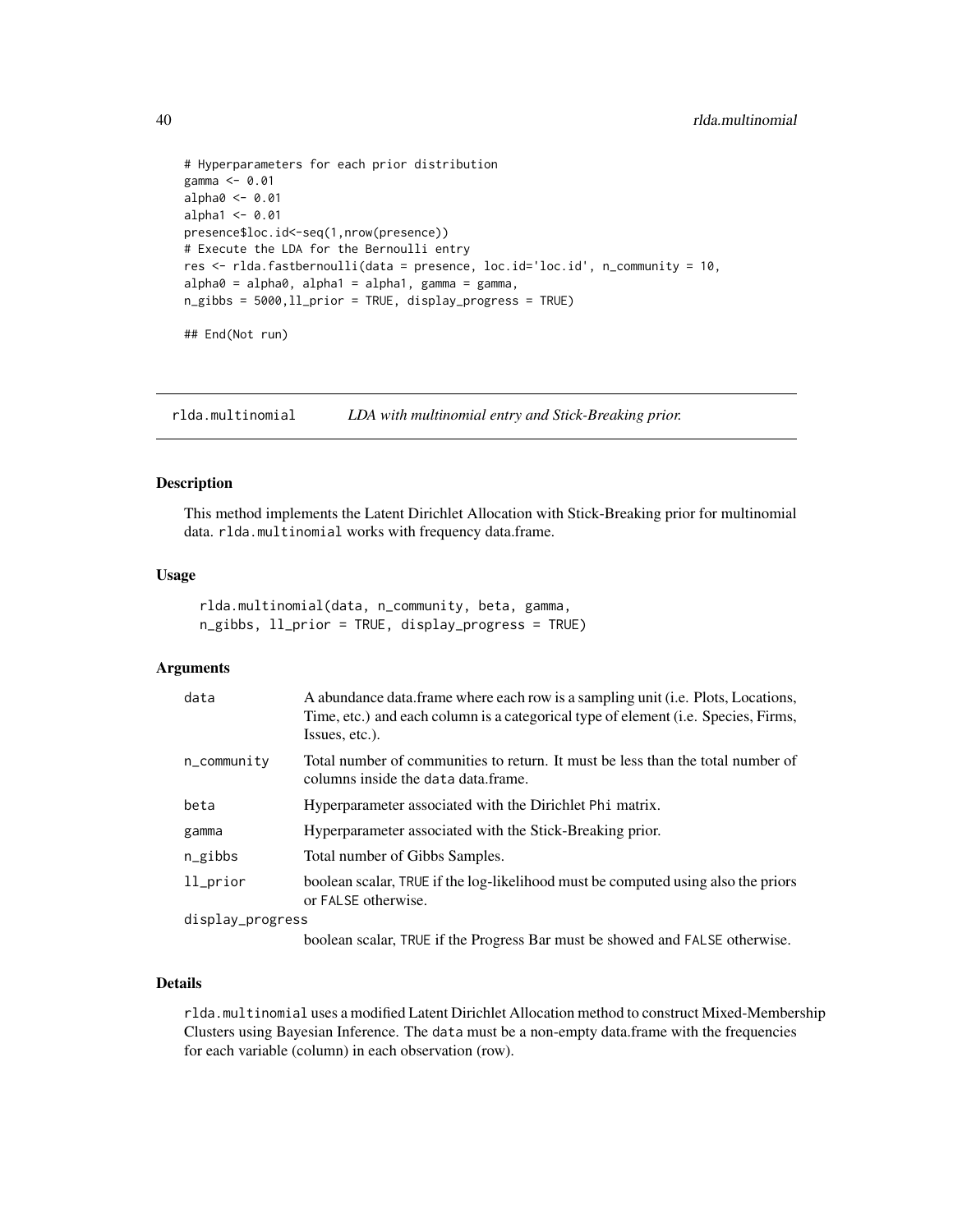# <span id="page-40-0"></span>Value

A R List with three elements:

| Theta         | The individual probability for each observation (ex: location) belong in each<br>cluster (ex: community). It is a matrix with dimension equal n_gibbs by<br>$nrow(data) * n_{community}$ |
|---------------|------------------------------------------------------------------------------------------------------------------------------------------------------------------------------------------|
| Phi           | The individual probability for each variable (ex: Specie) belong in each cluster<br>(ex: community). It is a matrix with dimension equal n_gibbs by ncol(data) $*$ n_community           |
| LogLikelihood | The vector of Log-Likelihoods compute for each Gibbs Sample.                                                                                                                             |

# Note

The Theta and Phi matrix can be obtained for the i-th gibbs sampling using matrix(Theta[i,], nrow = nrow(data), nco and matrix(Phi[i,], nrow = n\_community, ncol = ncol(data)), respectively.

#### Author(s)

- Pedro Albuquerque. <pedroa@unb.br> <http://pedrounb.blogspot.com/>
- Denis Valle. <drvalle@ufl.edu> <http://denisvalle.weebly.com/>
- Daijiang Li. <daijianglee@gmail.com>

## References

- Blei, David M., Andrew Y. Ng, and Michael I. Jordan. "Latent dirichlet allocation." *Journal of machine Learning research* 3.Jan (2003): 993-1022. <http://www.jmlr.org/papers/volume3/blei03a/blei03a.pdf>
- Valle, Denis, et al. "Decomposing biodiversity data using the Latent Dirichlet Allocation model, a probabilistic multivariate statistical method." *Ecology letters* 17.12 (2014): 1591-1601.

# See Also

[rlda.binomial](#page-30-1), [rlda.bernoulli](#page-26-1)

#### Examples

```
## Not run:
# Invoke the library
library(Rlda)
# Read the Complaints data
data(complaints)
```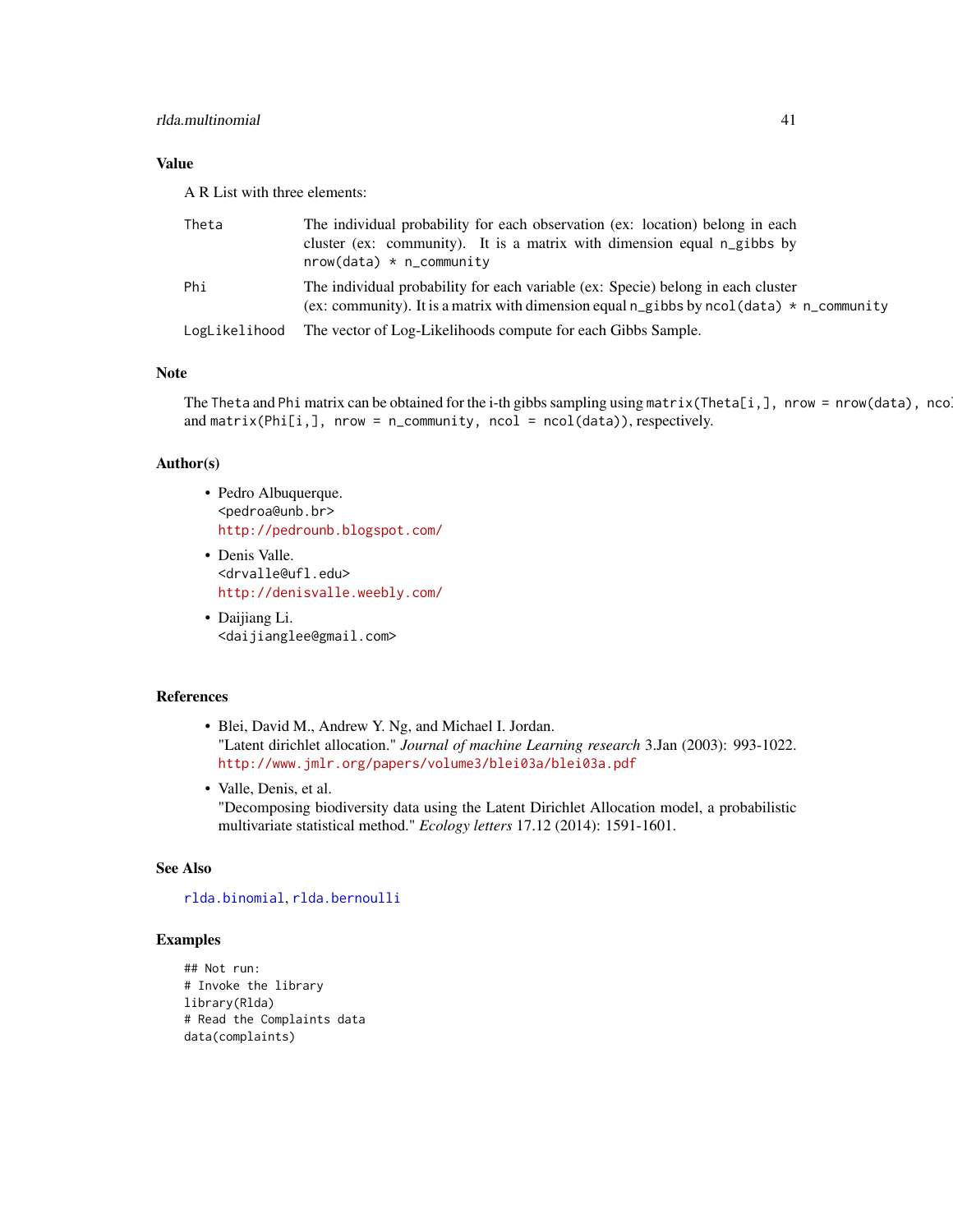```
# Create the abundance matrix
library(reshape2)
mat1 <- dcast(complaints[, c("Company","Issue")],
Company \sim Issue, fun.aggregate = length,
value.var = "Issue")
# Create the rowname
rownames(mat1) \leq mat1[, 1]
# Remove the ID variable
mat1 <- mat1[, -1]
# Set seed
set.seed(9292)
# Hyperparameters for each prior distribution
beta \leftarrow rep(1, ncol(mat1))gamma <- 0.01
#Execute the LDA for the Multinomial entry
res <- rlda.multinomial(data = mat1, n_community = 30,
beta = beta, gamma = gamma, n_gibbs = 1000,
ll_prior = TRUE, display_progress = TRUE)
## End(Not run)
```

```
rlda2mcmc Conversion between rlda to mcmc object from coda package
```
#### Description

Convert rlda object to mcmc object from coda package The rlda2mcmc function create a list of two elements incluing the Theta matrix and Phi matrix in a mcmc class.

# Usage

```
## S3 method for class 'rlda'
rlda2mcmc(object, ...)
```
#### Arguments

| object               | arlda object created by rlda.binomial, rlda.bernoulli or rlda.multinomial<br>function. |
|----------------------|----------------------------------------------------------------------------------------|
| $\ddot{\phantom{0}}$ | other arguments may be useful.                                                         |

### Author(s)

• Pedro Albuquerque. <pedroa@unb.br> <http://pedrounb.blogspot.com/>

<span id="page-41-0"></span>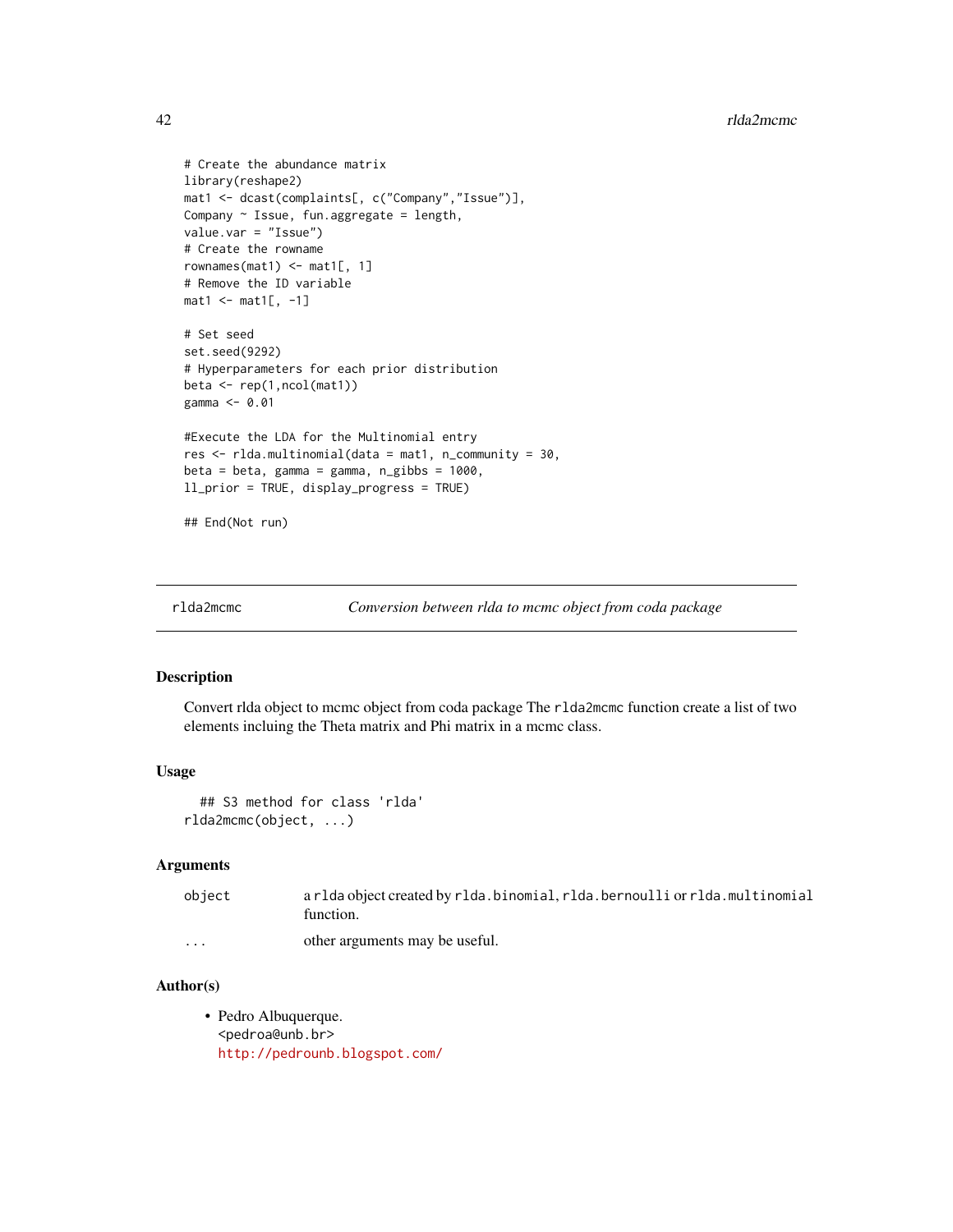#### <span id="page-42-0"></span> $\epsilon$ sp500 43

- Denis Valle. <drvalle@ufl.edu> <http://denisvalle.weebly.com/>
- Daijiang Li. <daijianglee@gmail.com>

# See Also

[rlda.binomial](#page-30-1), [rlda.bernoulli](#page-26-1),[rlda.multinomial](#page-39-1)

# Examples

```
## Not run:
#Load data
data(presence)
#Set seed
set.seed(9842)
#Hyperparameters for each prior distribution
gamma <-0.01
alpha0<-0.01
alpha1<-0.01
#Execute the LDA for the Binomial entry
res<-rlda.bernoulli(presence, 10, alpha0, alpha1, gamma,
                    5000, TRUE, FALSE)
#rlda2mcmc the results
listParams <- rlda2mcmc(res)
```
## End(Not run)

sp500 *Daily transactions Sp500*

# Description

Daily transactions for 46 firms of the Sp500 Index in 2015.

#### Usage

data(sp500)

#### Format

A data frame with 249 observations for 46 firms. Each cell represents one when some transactions ocurred and zero otherwise.

# Examples

data(sp500)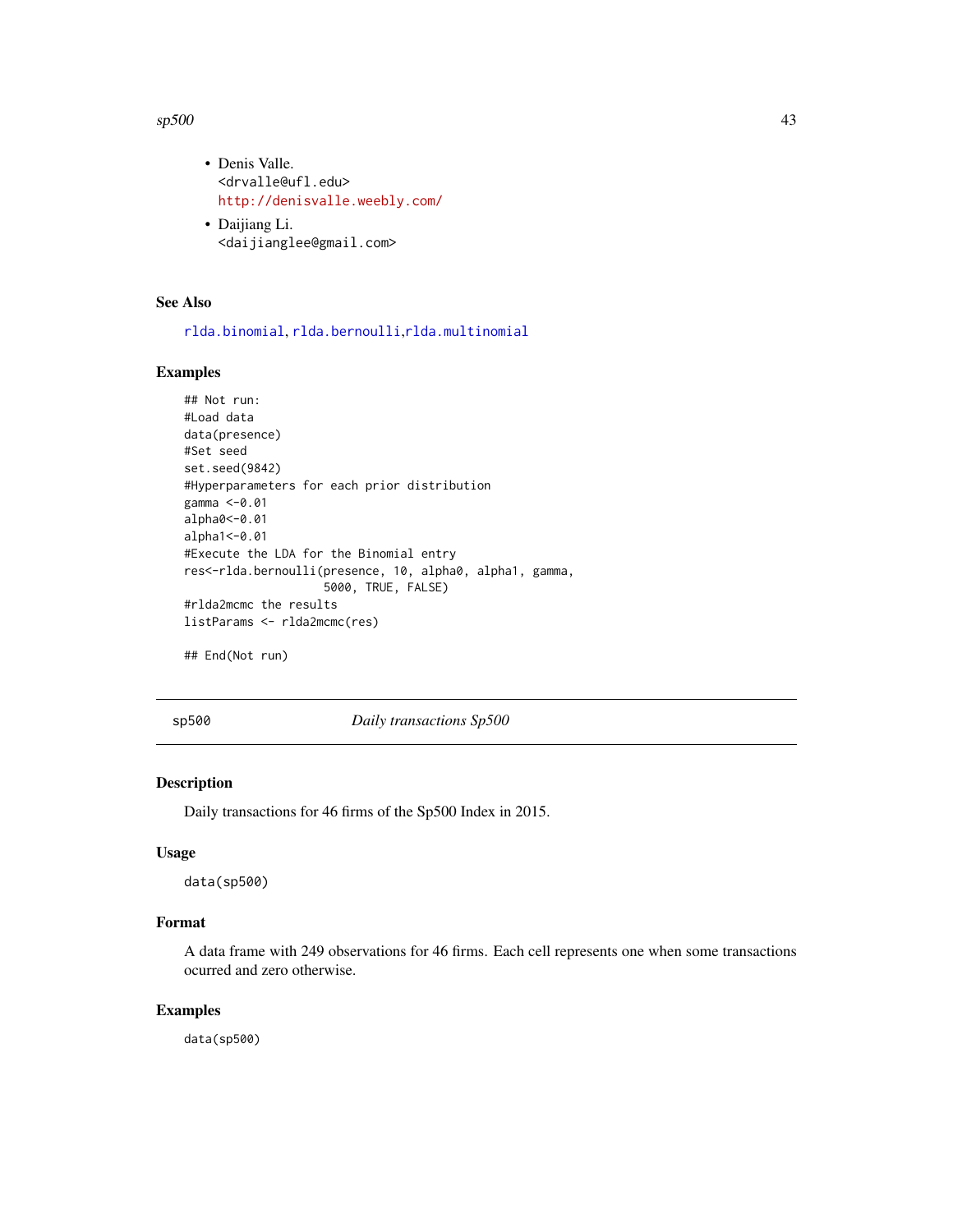<span id="page-43-0"></span>

# Description

Takes a rlda object produced by rlda.binomial, rlda.bernoulli or rlda.multinomial and produces a summary from it.

# Usage

```
## S3 method for class 'rlda'
summary(object, burnin=0.1, quantile = 0.95, silent=FALSE, ...)
```
# Arguments

| object   | arlda object as produced by rlda.binomial, rlda.bernoulli or rlda.multinomial.                                                                |
|----------|-----------------------------------------------------------------------------------------------------------------------------------------------|
| burnin   | a percentual of burn-in observations must be a number between 0 and 1. The<br>default value is burnin=0.1                                     |
| quantile | a quantile for the credible interval. The default value is quantile=0.95                                                                      |
| silent   | a logical value specifying if the number of clusters, variables and gibbs intera-<br>tions must be printed. The default value is silent=FALSE |
| $\cdots$ | other arguments may be useful.                                                                                                                |

# Details

Summarizes the Gibbs Samping results and arguments.

#### Author(s)

- Pedro Albuquerque. <pedroa@unb.br> <http://pedrounb.blogspot.com/>
- Denis Valle. <drvalle@ufl.edu> <http://denisvalle.weebly.com/>
- Daijiang Li. <daijianglee@gmail.com>

# See Also

[rlda.binomial](#page-30-1), [rlda.bernoulli](#page-26-1),[rlda.multinomial](#page-39-1)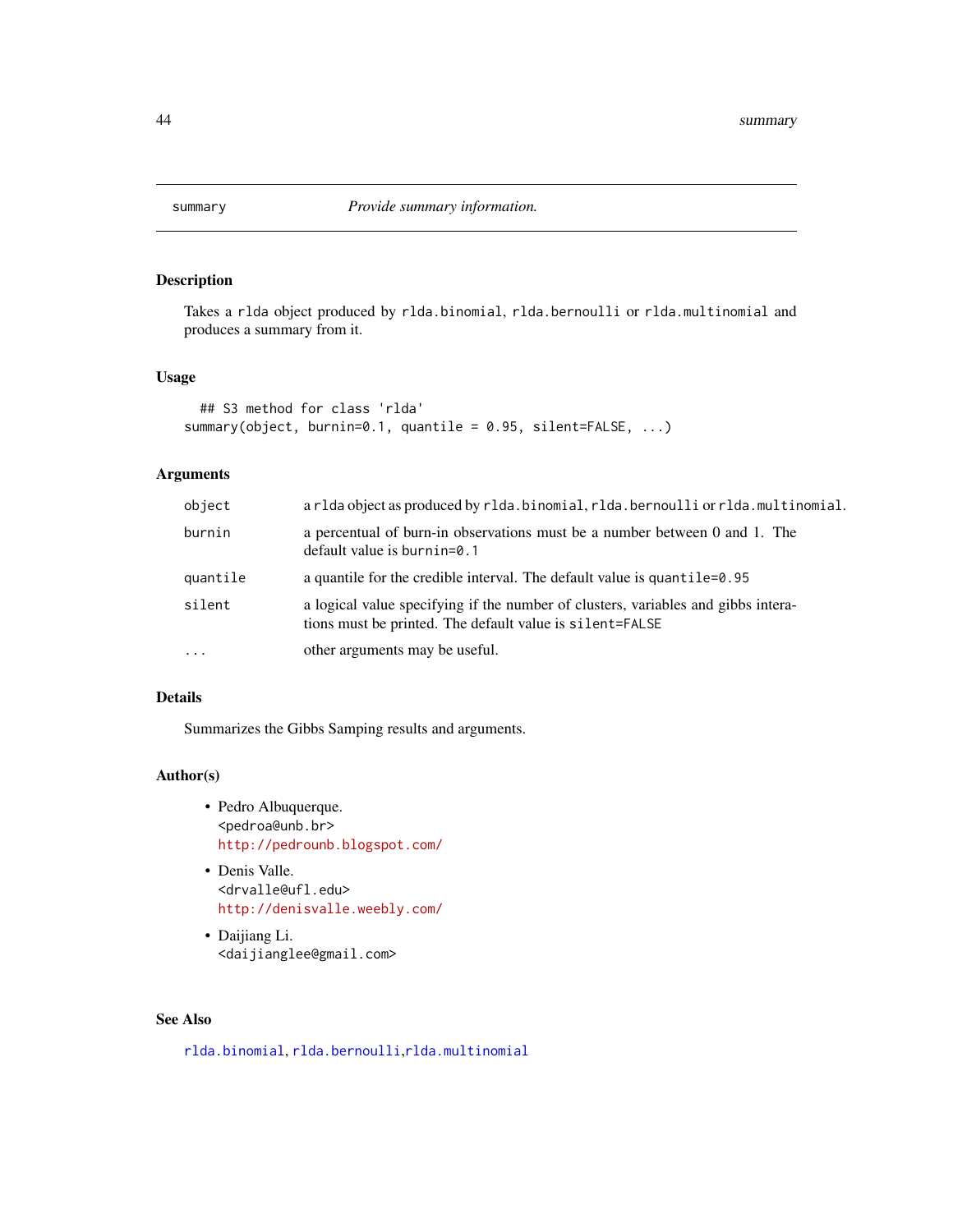#### summary and the state of the state of the state of the state of the state of the state of the state of the state of the state of the state of the state of the state of the state of the state of the state of the state of th

# Examples

```
## Not run:
#Load data
data(presence)
#Set seed
set.seed(9842)
#Hyperparameters for each prior distribution
gamma <-0.01
alpha0<-0.01
alpha1<-0.01
#Execute the LDA for the Binomial entry
res<-rlda.bernoulli(presence, 10, alpha0, alpha1, gamma,
                   5000, TRUE, FALSE)
#Summary method
Theta<-summary(res)$Theta
```
## End(Not run)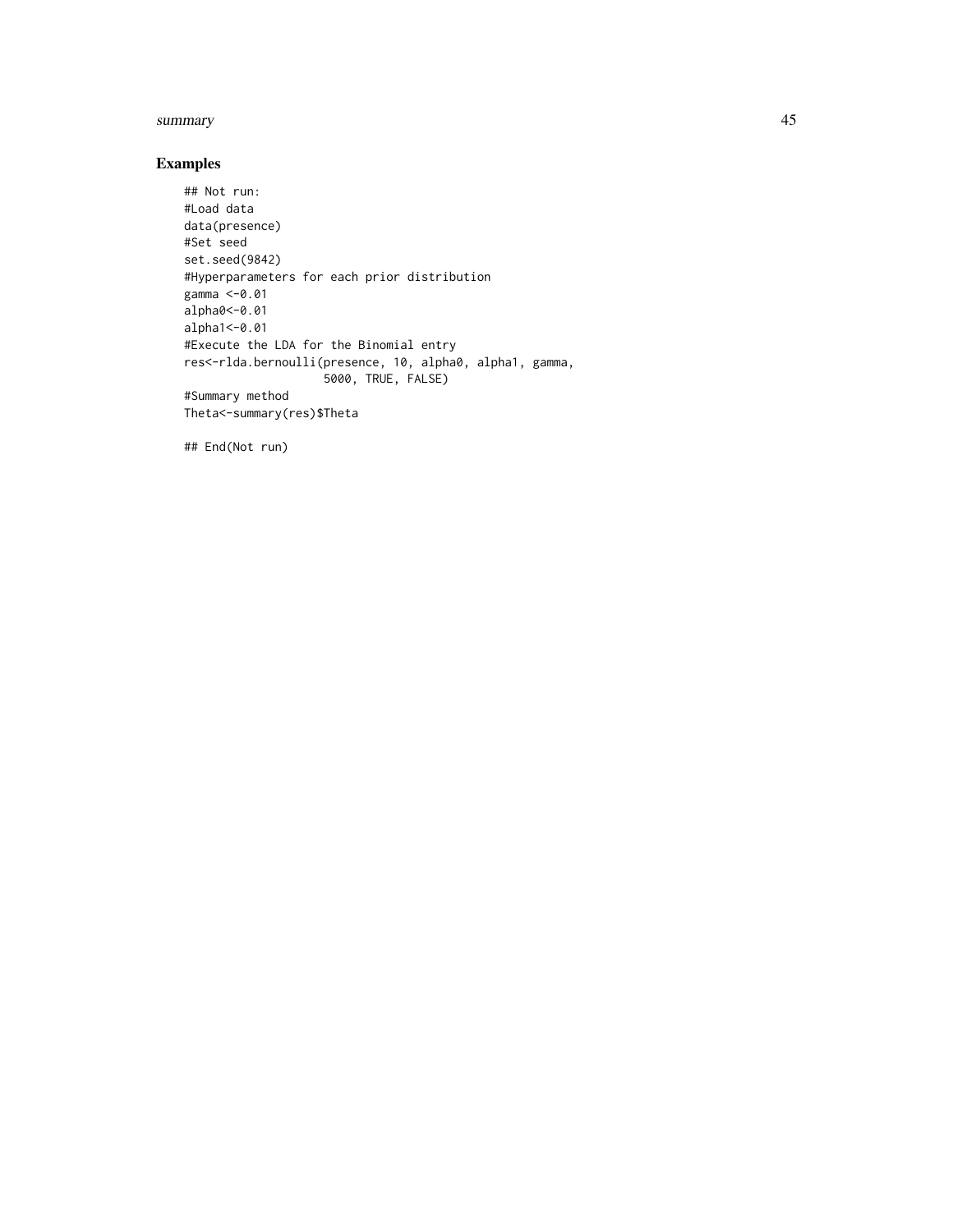# <span id="page-45-0"></span>Index

∗Topic Bernoulli rlda.bernoulli, [27](#page-26-0) rlda.bernoulliMH, [29](#page-28-0) rlda.fastbernoulli, [38](#page-37-0) ∗Topic Binomial rlda.binomial, [31](#page-30-0) rlda.binomialMH, [34](#page-33-0) rlda.binomialVB, [36](#page-35-0) ∗Topic Cluster getPhi, [18](#page-17-0) getTheta, [19](#page-18-0) logLik, [22](#page-21-0) plot, [23](#page-22-0) predict, [24](#page-23-0) print, [26](#page-25-0) rlda.bernoulli, [27](#page-26-0) rlda.bernoulliMH, [29](#page-28-0) rlda.binomial, [31](#page-30-0) rlda.binomialMH, [34](#page-33-0) rlda.binomialVB, [36](#page-35-0) rlda.fastbernoulli, [38](#page-37-0) rlda.multinomial, [40](#page-39-0) rlda2mcmc, [42](#page-41-0) summary, [44](#page-43-0) ∗Topic Fuzzy getPhi, [18](#page-17-0) getTheta, [19](#page-18-0) logLik, [22](#page-21-0) plot, [23](#page-22-0) predict, [24](#page-23-0) print, [26](#page-25-0) rlda2mcmc, [42](#page-41-0) summary, [44](#page-43-0) ∗Topic LDA getPhi, [18](#page-17-0) getTheta, [19](#page-18-0) logLik, [22](#page-21-0) plot, [23](#page-22-0) predict, [24](#page-23-0)

print, [26](#page-25-0) rlda.bernoulli, [27](#page-26-0) rlda.bernoulliMH, [29](#page-28-0) rlda.binomial, [31](#page-30-0) rlda.binomialMH, [34](#page-33-0) rlda.binomialVB, [36](#page-35-0) rlda.fastbernoulli, [38](#page-37-0) rlda.multinomial, [40](#page-39-0) rlda2mcmc, [42](#page-41-0) summary, [44](#page-43-0) ∗Topic Mixed-Membership rlda.bernoulli, [27](#page-26-0) rlda.bernoulliMH, [29](#page-28-0) rlda.binomial, [31](#page-30-0) rlda.binomialMH, [34](#page-33-0) rlda.binomialVB, [36](#page-35-0) rlda.fastbernoulli, [38](#page-37-0) rlda.multinomial, [40](#page-39-0) ∗Topic Multinomial rlda.multinomial, [40](#page-39-0) ∗Topic Rlda generateBernoulliLDA, [14](#page-13-0) generateBinomialLDA, [15](#page-14-0) generateMultinomialLDA, [17](#page-16-0) ∗Topic Variational Inference rlda.binomialVB, [36](#page-35-0) ∗Topic datasets birds, [2](#page-1-0) complaints, [13](#page-12-0) fishnet, [14](#page-13-0) Landsat, [20](#page-19-0) LocationsBirds, [21](#page-20-0) presence, [25](#page-24-0) sp500, [43](#page-42-0) ∗Topic generateBernoulliLDA generateBernoulliLDA, [14](#page-13-0) generateBinomialLDA, [15](#page-14-0) generateMultinomialLDA, [17](#page-16-0) ∗Topic generateBinomialLDA